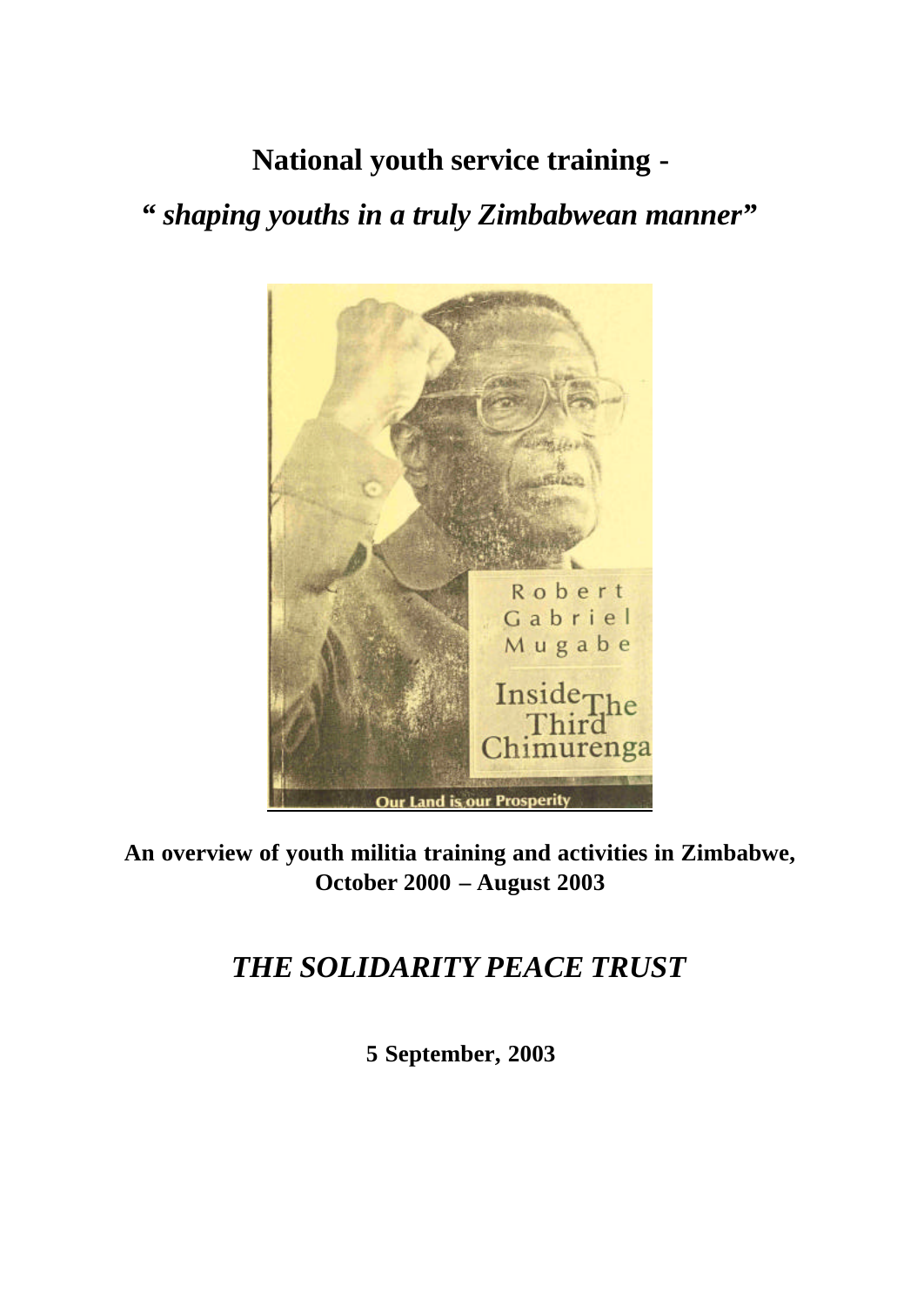Produced by:

# *The Solidarity Peace Trust, Zimbabwe and South Africa*

Endorsed nationally by:

*Crisis in Zimbabwe Coalition Zimbabwe National Pastors Conference Ecumenical Support Services Harare Ecumenical Working Group Christians Together for Justice and Peace*

Endorsed internationally by:

*Physicians for Human Rights, Denmark*

*The Solidarity Peace Trust has a Board consisting of church leaders of Southern Africa and is dedicated to promoting the rights of victims of human rights abuses in Zimbabwe. The Trust was founded in 2003. The Chairperson is Catholic Archbishop Pius Ncube of Bulawayo, and the Vice Chairperson is Anglican Bishop Rubin Phillip of Kwazulu Natal.* 

*email: selvanc@venturenet,co.za or leopard@metroweb.co.za phone: + 27 (0) 83 556 1726*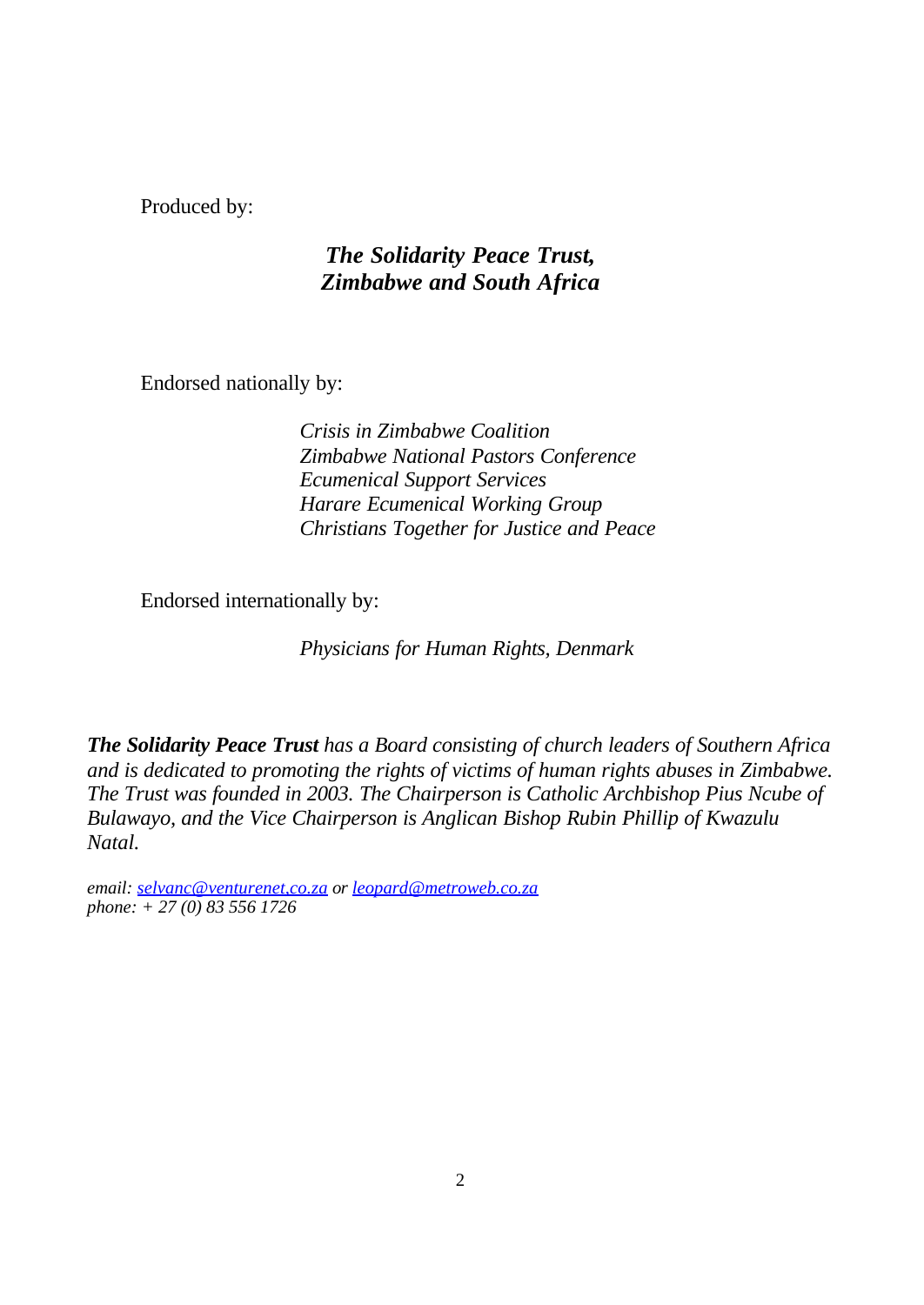**"Those who seek unity must not be our enemies. No, we say no to them, they must first repent…. They must first be together with us, speak the same language with us, act like us, walk alike and dream alike."**

> **President Robert Mugabe [Heroes' Day, 11 August 2003: referring to the MDC and the possibility of dialogue between MDC and ZANU-PF] <sup>1</sup>**

**"…the mistake that the ruling party made was to allow colleges and universities to be turned into anti-Government mentality factories."**

> **Sikhumbuzo Ndiweni [ZANU-PF Information and Publicity Secretary for Bulawayo] <sup>2</sup>**

# **"[National service is] shaping youths in a truly Zimbabwean manner"**

**Vice President Joseph Msika [July 2002, speech at graduation of 1,063 militia in Mt Darwin]<sup>3</sup>**

<sup>1</sup> *The Herald,* Harare, 12 August 2003.

<sup>2</sup> *The Chronicle*, Bulawayo, 26 April 2001 3 *The Herald,* Harare, 26 July 2002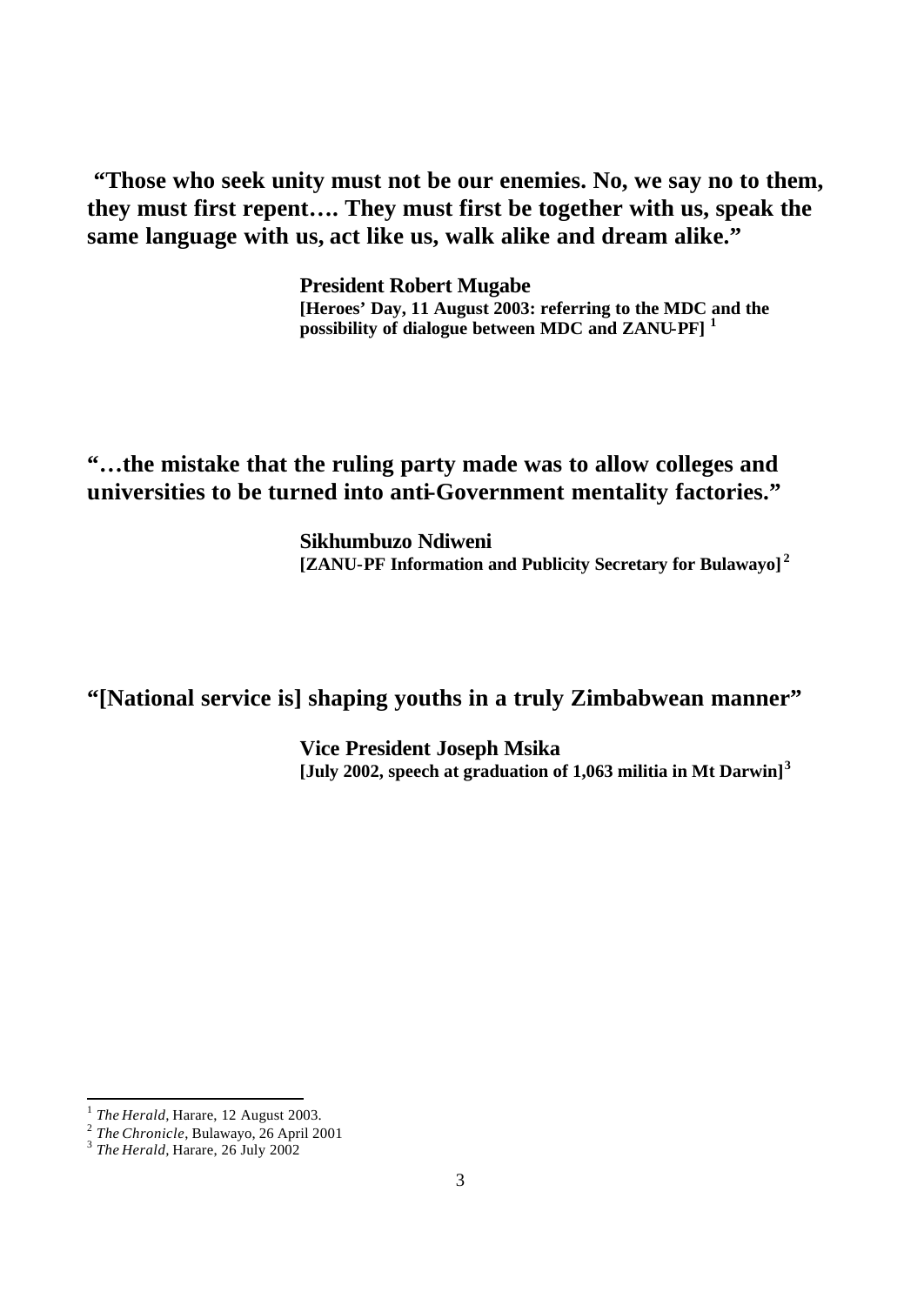*Comments from youth militia themselves about their activities: <sup>4</sup>*

**"It was about vandalism… We were used to do the things the State does not want to do themselves. Then they can just say it was just the youths, not us".** 

 **"We are Zanu-PF's "B" team. The army is the "A" team and we do the things the government does not want the "A" team to do.** 

**"I had to beat them because they were selling their carvings by the roadside. They were attracting whites by doing this. As a result, they need to be beaten up so that they stop that. It was said that such people that have links with whites are MDC supporters. So they needed a beating so they could be stopped once and for all."** 

**"We got a lot of power. Our source of power was this encouragement we were getting, particularly from the police and others…. it was instilled in us that whenever we go out, we are free to do whatever we want and nobody was going to question that."**

<sup>&</sup>lt;sup>4</sup> Interviews with youth militia in Zimbabwe and South Africa by authors in August 2003.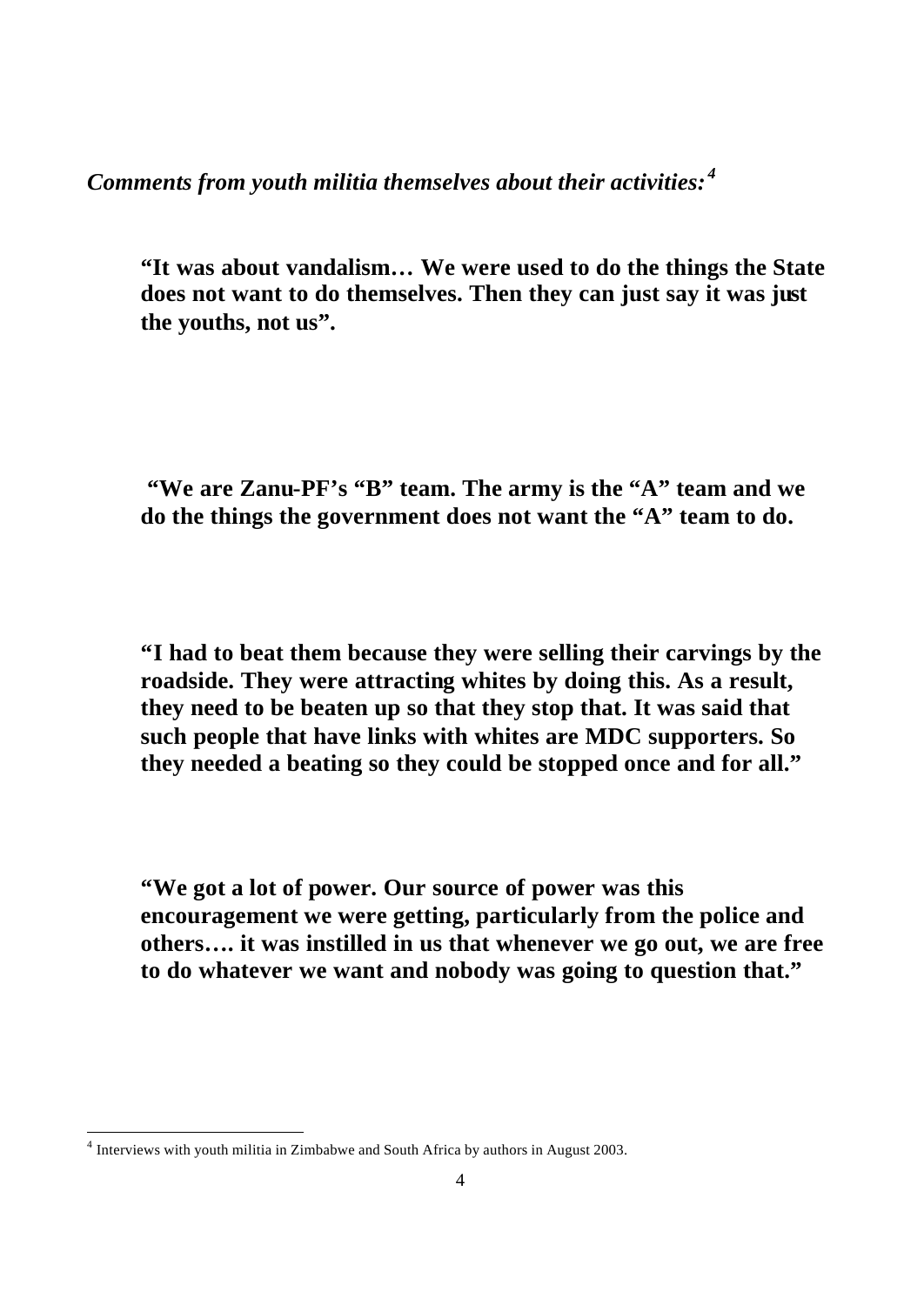#### *Appeal from church leaders of Southern Africa*

*It takes great wickedness for those in power to be prepared to sacrifice a whole generation, the youth of the nation, in order to maintain their own hold on power. But that is precisely the wickedness revealed in this report. The youth of Zimbabwe are being used, and abused, in a most cynical and calculating way by the very people entrusted with responsibility for their welfare.*

*Behind the mask of a programme bearing the innocuous title "national youth service training" lurks a pernicious evil that threatens not only to destroy the nation's youth but also to subvert many of the core Christian values upon which the nation was built. It is the great merit of this report that it tears off this mask and exposes to full view the inner workings of this scheme. With the publication of this report no longer will there be any possible justification for the old excuse "I didn't know", whether coming from a Zimbabwean or the international community.*

*The national youth service training programme masquerades as a youth training scheme that imparts useful skills and patriotic values. As this well-documented report makes clear, nothing could be farther from the truth. The reality is a paramilitary training programme for Zimbabwe's youth with the clear aim of inculcating blatantly antidemocratic, racist and xenophobic attitudes. The youth militias so created are used as instruments of the ruling party, to maintain their hold on power by whatever means necessary, including torture, rape, murder and arson. Having been thoroughly brain-washed, the youth militias are deployed to carry out whatever instructions they receive from their political commissars, on the understanding that they will never be called to account by this regime for any of their deeds. The report details the use of the militias by those who control them to carry forward the ZANU-PF political agenda in everything from manipulating election results to controlling the food distribution process to the party's advantage.*

*While the militias are trained and incited to commit grievous violent crimes against their fellow citizens, it is also a fact that many of them have become victims of human rights' abuses themselves in the course of training. The most conspicuous example of this abuse is the rape, and multiple rape, of young girls by the boys undergoing training with them, and by their military instructors. The resulting pregnancies and infections with sexually-transmitted diseases, including HIV, not only devastate the lives of the youth concerned but are creating a terrible legacy for the nation.* 

*Those responsible for instigating this vile system have introduced into the body politic, a cancer, which now spreads through the nation unchecked and leaves destruction in its wake. The nation's youth are being deliberately corrupted and brutalized, and then deployed to wreak havoc among the people, for no other purpose but to carry forward ZANU- PF's political agenda. The moral, spiritual and physical well-being of a whole generation of Zimbabweans is being sacrificed for the short-term political advantage of those in power, with incalculable long-term effects upon the very fabric of the nation. How, we ask, will it ever be possible to reintegrate these young people into the communities that they have terrorized?*

*In our view this is an outrage against which every single peace-loving Zimbabwean, together with the whole international community, should rise up in angry protest. Every youth whose future is thus threatened, every parent, every grand-parent, every brother and sister – indeed every responsible citizen with a care for the well-being of the nation – should stand, shoulder-to-shoulder, and say "No!" to this evil scheme.*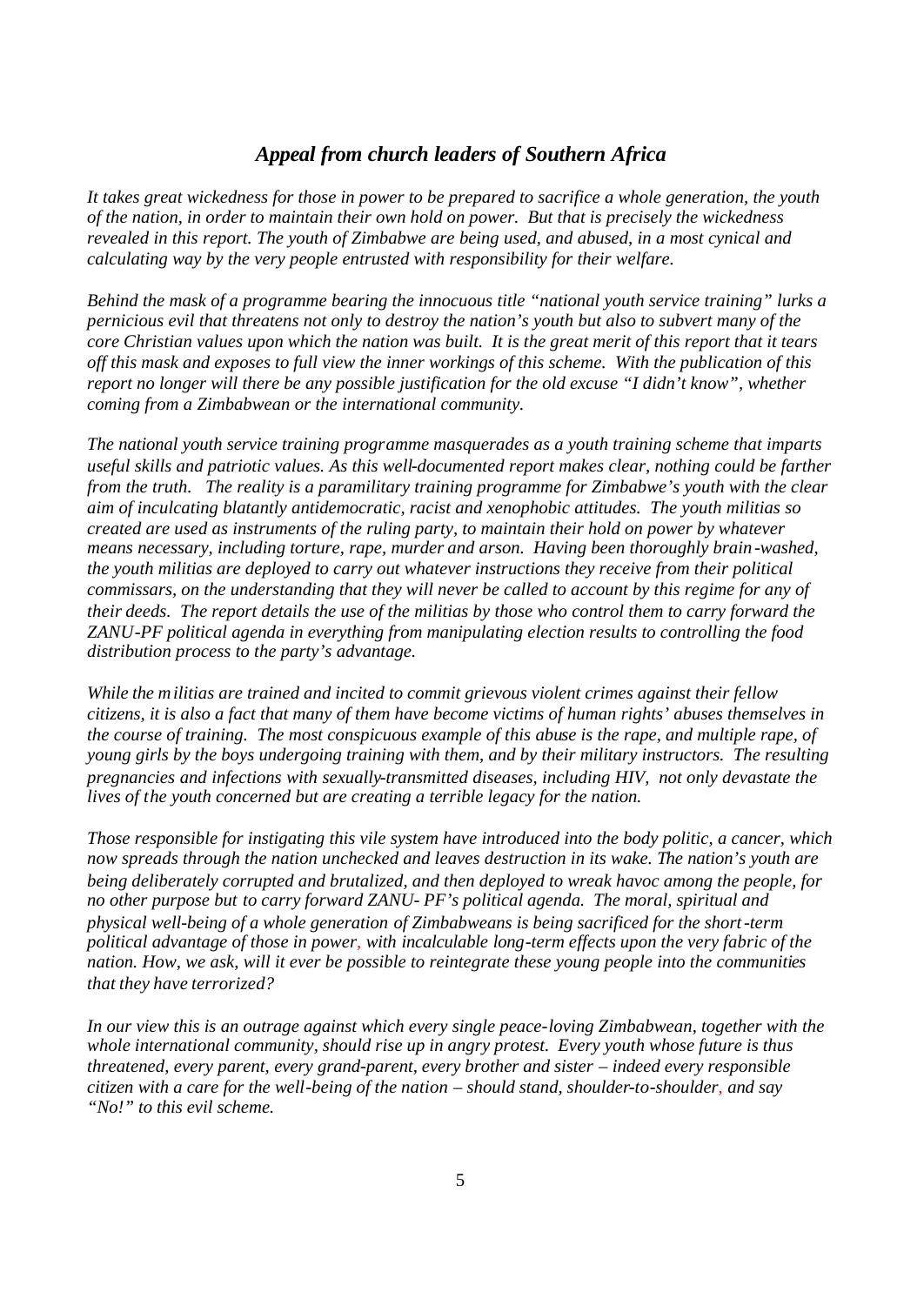*As Church leaders, to those who are responsible, we reiterate the words of the prophet Jeremiah: '"Woe to the shepherds who are destroying and scattering the sheep of my pasture!" declares the Lord' (Jeremiah 23/1) And we remind those who deliberately corrupt the nation's youth of our Lord's most severe warning: "If anyone causes one of these little ones who believe in me to sin, it would be better for him to have a large millstone hung around his neck and to be drowned in the depths of the sea." (Matthew 18/6)*

*In the final analysis there is no impunity for those who break God's law, and especially terrible is the judgment of those who deliberately lead others into sin.*

*The appalling danger posed by the youth militia training must be faced with the utmost urgency. It requires a united response across the nation. Our particular constituency is the Church, and therefore our call for an urgent and united response is first directed to the Church, which nominally accounts for some 70 per cent of the population. But the call is wider and should embrace all men and women of good will who desire peace and harmony for the nation.*

*We appeal to all Zimbabweans to join us in addressing the following urgent demands to those who exercise power in our nation today:*

- *1. The immediate cessation of the national youth service training programme*
- *2. The closing of all training camps across the country*
- *3. The surrender to lawful authority of all weapons now in the hands of the youth militias*
- *4. The thorough investigation of all crimes committed by the youth militia and prosecution of those responsible for murder, rape, torture and arson, with priority being given to bringing to justice those responsible for inciting and encouraging these brutal crimes*
- *5. The setting up of a truly national forum of civic and church leaders to determine a comprehensive programme for the rehabilitation and reintegration of former members of the youth militias into society.*

*We appeal to our colleagues in the SADC region to speak out and condemn the Zimbabwean Government for promoting the militarization of youth in Zimbabwe. We appeal to Commonwealth countries to maintain and intensify the isolation of the Zimbabwean government and to make disbandment of the youth militia one of the conditions that must be met before our nation can be readmitted into the international community.* 

> Signed: *Zimbabwe National Pastors Conference Ecumenical Support Services, Zimbabwe Harare Ecumenical Working Group Christians Together for Justice and Peace*, Bulawayo *Archbishop Pius Ncube*, Bulawayo, Zimbabwe *Bishop Rubin Phillip*, Kwazulu-Natal, South Africa *Bishop Kevin Dowling*, Rustenburg, South Africa

> > JOHANNESBURG, 5 September 2003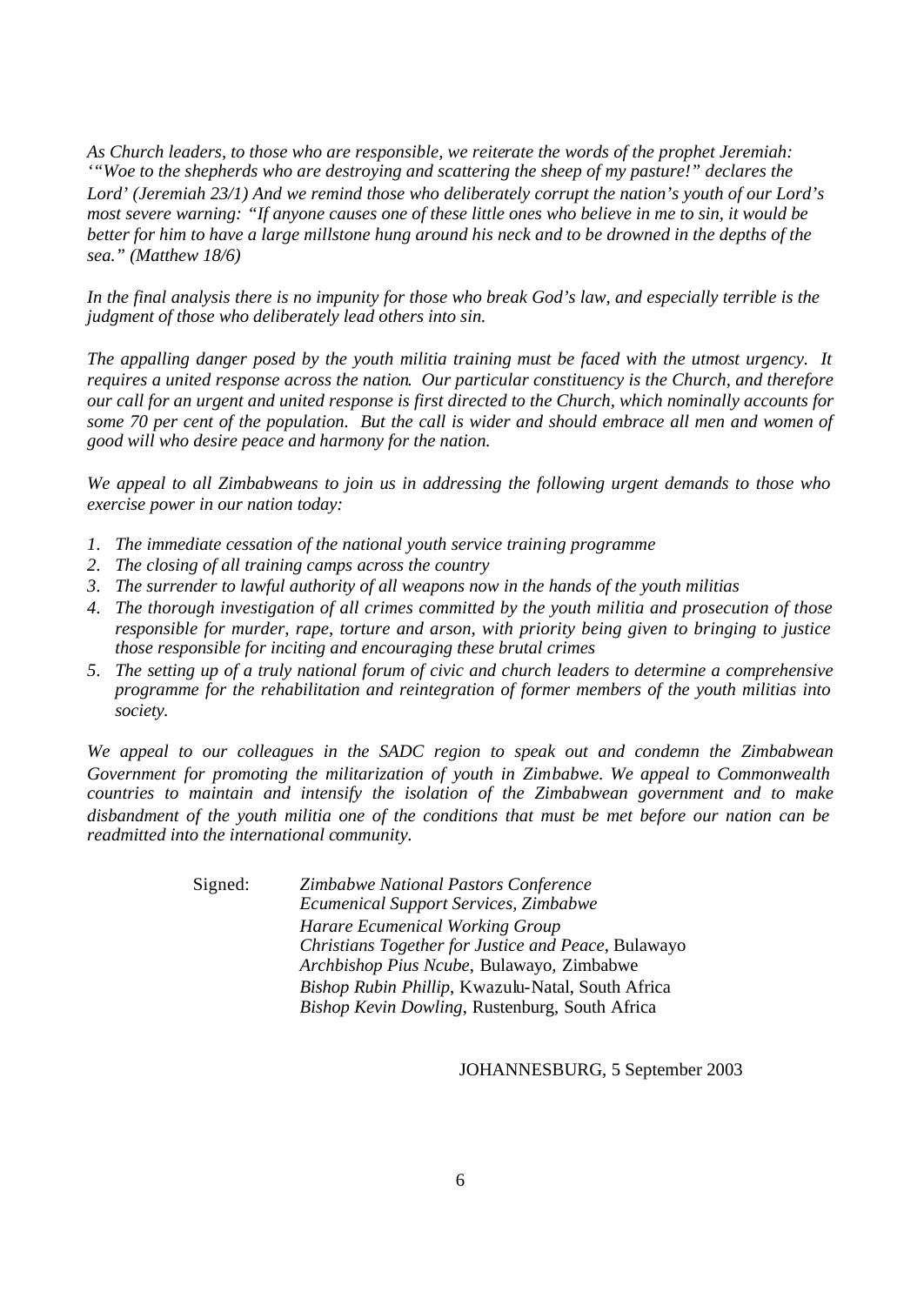# **CONTENTS**

|                |                                                                                                                                                                                                                                                                                                                                              | Page                             |
|----------------|----------------------------------------------------------------------------------------------------------------------------------------------------------------------------------------------------------------------------------------------------------------------------------------------------------------------------------------------|----------------------------------|
|                | <b>Summary and conclusions</b>                                                                                                                                                                                                                                                                                                               | 9                                |
|                | Government policy statements 2000-2003: first training begins                                                                                                                                                                                                                                                                                | 12                               |
| A.             | Early official policy statements                                                                                                                                                                                                                                                                                                             | 13                               |
| <b>B.</b>      | August 2001: youth militia training begins                                                                                                                                                                                                                                                                                                   | 15                               |
| $\mathsf{C}.$  | National service: instilling skills and national pride?                                                                                                                                                                                                                                                                                      | 17                               |
| D.             | July 2002: compulsory national service announced – implications<br>for all tertiary training                                                                                                                                                                                                                                                 | 20                               |
| E.             | The legality of the "compulsory" national service                                                                                                                                                                                                                                                                                            | 21                               |
| $F_{\cdot}$    | July 2003: weapons training advocated in camps                                                                                                                                                                                                                                                                                               | 22                               |
|                | Youth militia: deployment and activities 2001-2003                                                                                                                                                                                                                                                                                           | 24                               |
| Α.             | Early indications of torture and murder                                                                                                                                                                                                                                                                                                      | 25                               |
| <b>B.</b>      | Government response to rising alarm over militias                                                                                                                                                                                                                                                                                            | 28                               |
| $\mathcal{C}.$ | The role of the "Green Bombers" around elections                                                                                                                                                                                                                                                                                             | 29                               |
|                | The Presidential campaign<br>Polling days<br>Post election: youth militia and retribution against MDC<br>$\bullet$<br>Youth militia and Rural District Council elections<br>$\bullet$<br>Parliamentary by-elections: Insiza, October 2002; Kuwadzana<br>$\bullet$<br>and Highfields, March 2003<br>Urban Council Elections 30-31 August 2003 | 29<br>35<br>36<br>39<br>41<br>42 |
| D.             | Other "activities" of youth and their implications during 2002-2003                                                                                                                                                                                                                                                                          | 44                               |
|                | Youth militia and politicisation of food<br>Youth militia and the health of the nation<br>Youth militia and freedom of expression<br>Youth militia and educational institutions<br>Further references to youth militia in the independent media                                                                                              | 44<br>46<br>48<br>48<br>49       |
| Ε.             | Response of law enforcement agencies to militia activities                                                                                                                                                                                                                                                                                   | 50                               |
| F.             | State accounts of militia activities                                                                                                                                                                                                                                                                                                         | 53                               |
| G.             | Youth militia accounts of their own activities                                                                                                                                                                                                                                                                                               | 53                               |
| H.             | Conclusion                                                                                                                                                                                                                                                                                                                                   | 57                               |
|                | <b>Appendices</b>                                                                                                                                                                                                                                                                                                                            | 58                               |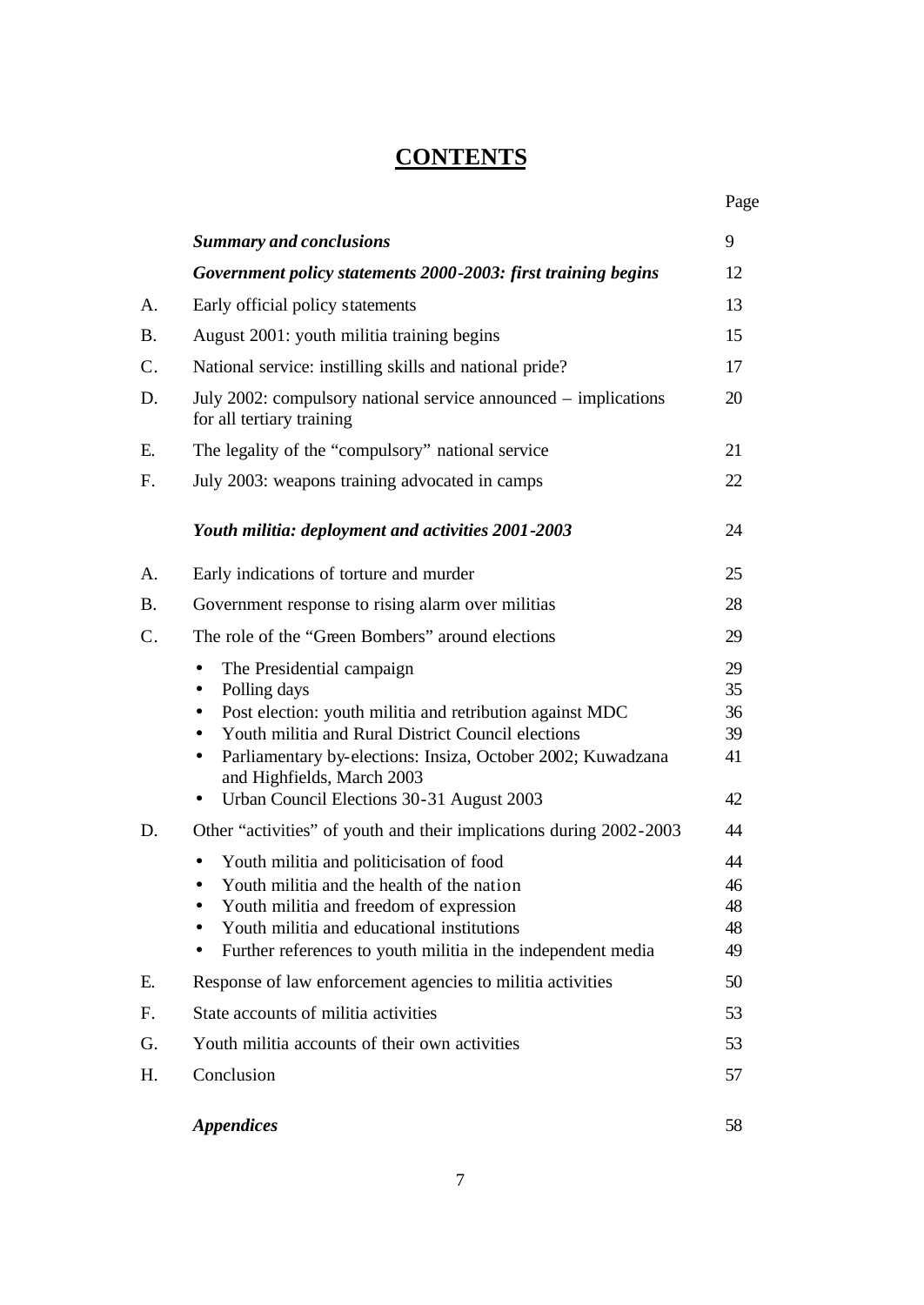## **PHOTOGRAPHS and FIGURES**

| Photo 1:     | Cover of reference manual used since 2001 to train<br>youth militia in Zimbabwean history <sup>5</sup>                                                                                                                                                                                                                    | Cover    |
|--------------|---------------------------------------------------------------------------------------------------------------------------------------------------------------------------------------------------------------------------------------------------------------------------------------------------------------------------|----------|
| Photo 2:     | Graduates of the National Service training in Mount<br>Darwin disembark from a train in Bulawayo <sup>6</sup>                                                                                                                                                                                                             | 17       |
| Photo 3:     | Trymore Midzi: murdered December 2001, allegedly<br>by youth militia                                                                                                                                                                                                                                                      | 26       |
| Photo 4:     | Homestead burnt and vandalised by youth militia<br>in suburb of Bulawayo                                                                                                                                                                                                                                                  | 30       |
| Photo 5:     | Interviewee reports assault with sticks and sjamboks in<br>youth militia camp in Bulawayo, February 2002. Clinical<br>findings of multiple linear lesions all over torso, arms and<br>head, place claims of torture beyond reasonable doubt.                                                                              | 31       |
| Photo 6      | Peri-election torture of supposed MDC supporter in March 2002,<br>causing severe disability. Burning logs were held against both feet.<br>Skull fractured and cigarette burns on arms. This incident took<br>place in youth militia camp in Bulawayo; the victim subsequently<br>died in the first week of February 2003. | 32       |
| Photo 7:     | Shamva District: one of 40 polling agents in the process of being<br>deployed by an MDC truck on Friday 8 March 2002, who were<br>ambushed and severely assaulted by youth militia: the attack meant<br>that voting started on 9 March entirely in the absence of MDC polling<br>agents in this district.                 | 36       |
| Photos 8, 9: | According to the interviewee, the numerous long linear lesions spread<br>all over the body were caused on 1 April 2002, by beatings by<br>youth militias and war veterans, with sjamboks and a chain;<br>fractured fibula caused by blunt trauma with iron bar.<br>Findings in complete agreement with the history.       | 37<br>38 |
| Figure 1:    | Map showing polling stations and militia camps in Murehwa<br>constituency.                                                                                                                                                                                                                                                | 34       |

 5 Ministry of Information, Harare, 2001: "Inside the Third Chimurenga" by Robert G Mugabe. 6 From *The Chronicle*, Bulawayo, 7 December 2001.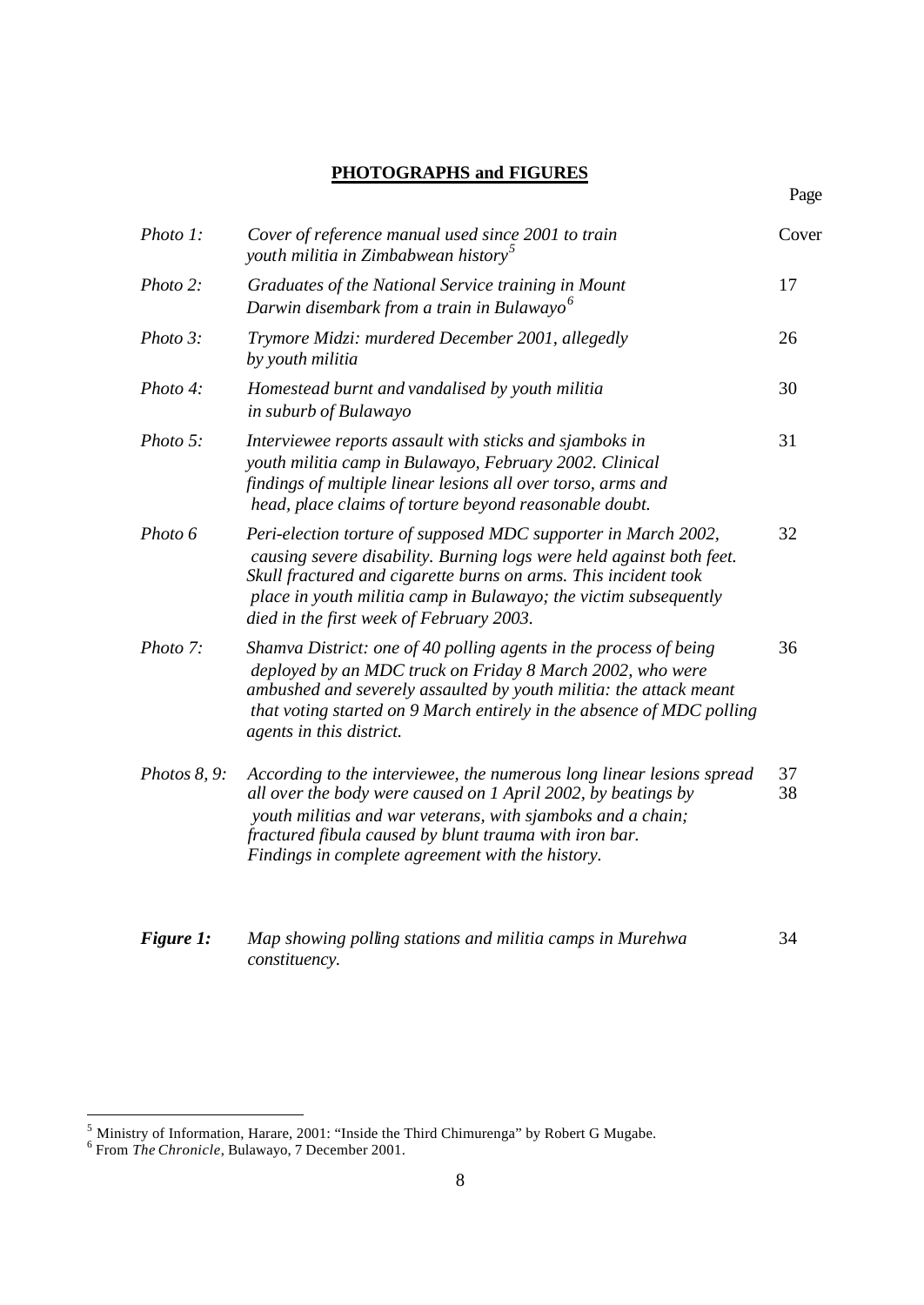*Summary and conclusion*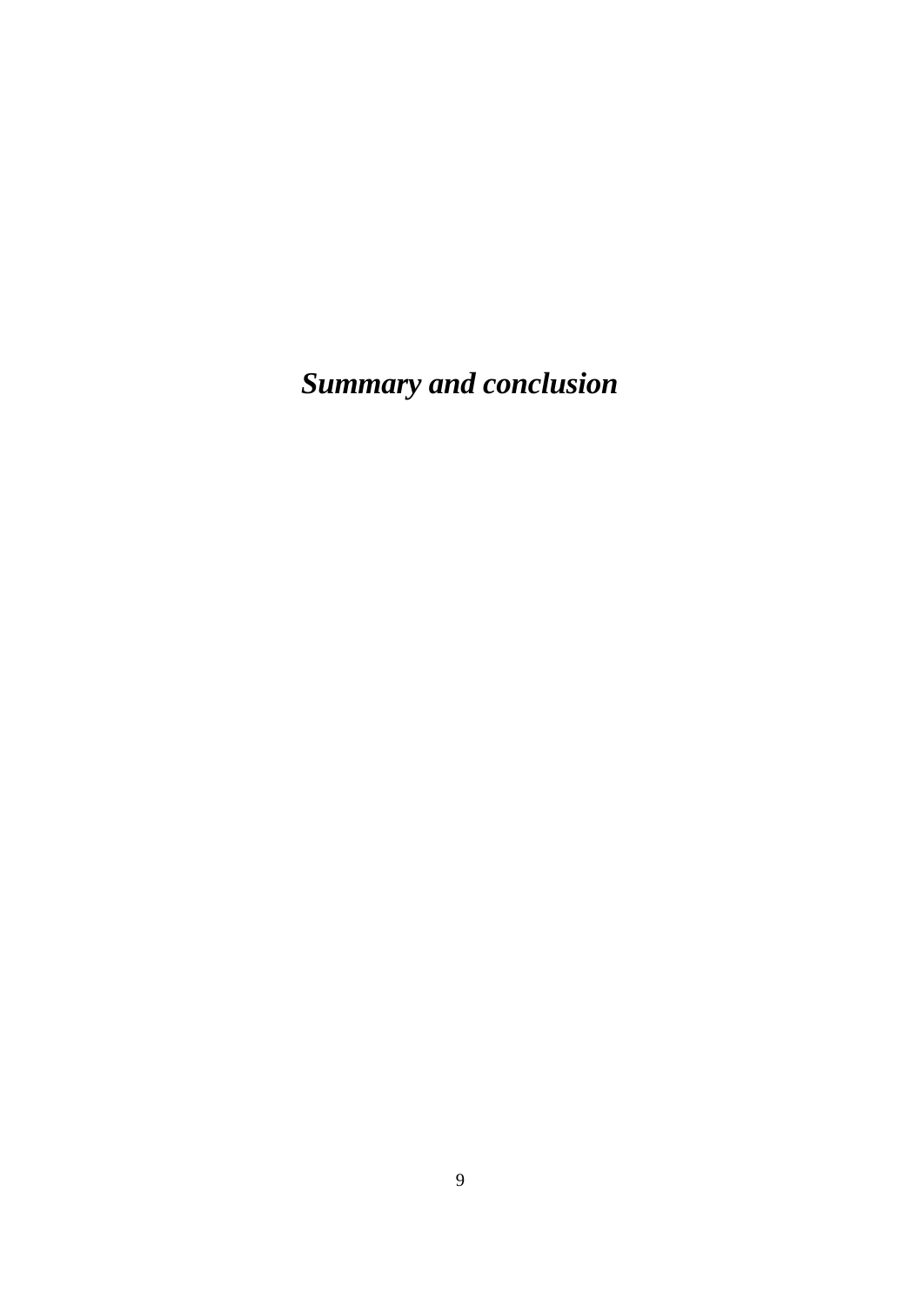# *Summary <sup>7</sup>*

In the last two years, Zimbabwe has seen a new national youth service training programme moving rapidly from a supposedly voluntary, small scale training that allegedly aimed at skills enhancement, patriotism and moral education, to what is now intended to be a compulsory, large scale, paramilitary training.

The need for national service has to date never been formally debated in Parliament and there is no legislation controlling its implementation. Yet the youth militia training is now referred to by government as compulsory. Furthermore, the government is already implementing a policy that denies school leavers access to tertiary training facilities and civil service posts, including teaching and nursing, without proof of having completed the national service training.

This report reviews information on youth militia policies and activities from their conception in 2000, to their deployment in December 2001, and up to the present. Sources include both state controlled and independent media reports, training material from the camps, interviews with those tortured by the militia, and interviews with militia themselves. Further sources include human rights reports by Amnesty International, London, Physicians for Human Rights, Denmark, and Zimbabwean human rights organisations.

Early government policy documents focussed on the need to provide the nation's youth, referred to as those aged between 10 and 30 years of age, with a sense of national pride and history, as well as skills suitable for employment. However, contrary to early claims that the youth militia training would not be politically partisan, there is overwhelming evidence that the youth militia camps are aimed at forcing on all school leavers a ZANU-PF view of Zimbabwean history and the present. All training materials in the camps have, from inception, consisted exclusively of ZANU-PF campaign materials and political speeches. This material is crudely racist and vilifies the major opposition party in the country, the Movement for Democratic Change (MDC).

Furthermore, in contradiction of claims that the training would not aim at imparting military skills, military drills including weapons training are shown to have been major elements of youth training since the first youth intakes during 2001. The government itself has finally in July 2003, acknowledged its hitherto denied policy of weapons training for all trainees in the compulsory service, with the national army announcing itself as a concerned party in the training. The Minister of Defence has announced that youth service should be compulsory, should involve weapons training, and that all youth should form a reserve force to defend their nation, falling under military command.

Government rhetoric states that the youth militia must defend the nation against imperialists and neocolonialists. Combined with government rhetoric that we have enemies within, including the neocolonia list and imperialist opposition party, the MDC, it would appear that the youth militia are intended to "defend" the nation against a legal and widely supported political opposition. Certainly, those believed to be MDC supporters, have been the most common targets of youth militia attacks.

The youth militia have, since January 2002, become one of the most commonly reported violators of human rights, with accusations against them including murder, torture, rape and destruction of property. They have been blatantly used by ZANU-PF as a campaign tool, being given impunity and

<sup>&</sup>lt;sup>7</sup> All claims in this summary are supported in the report following and are therefore not footnoted here.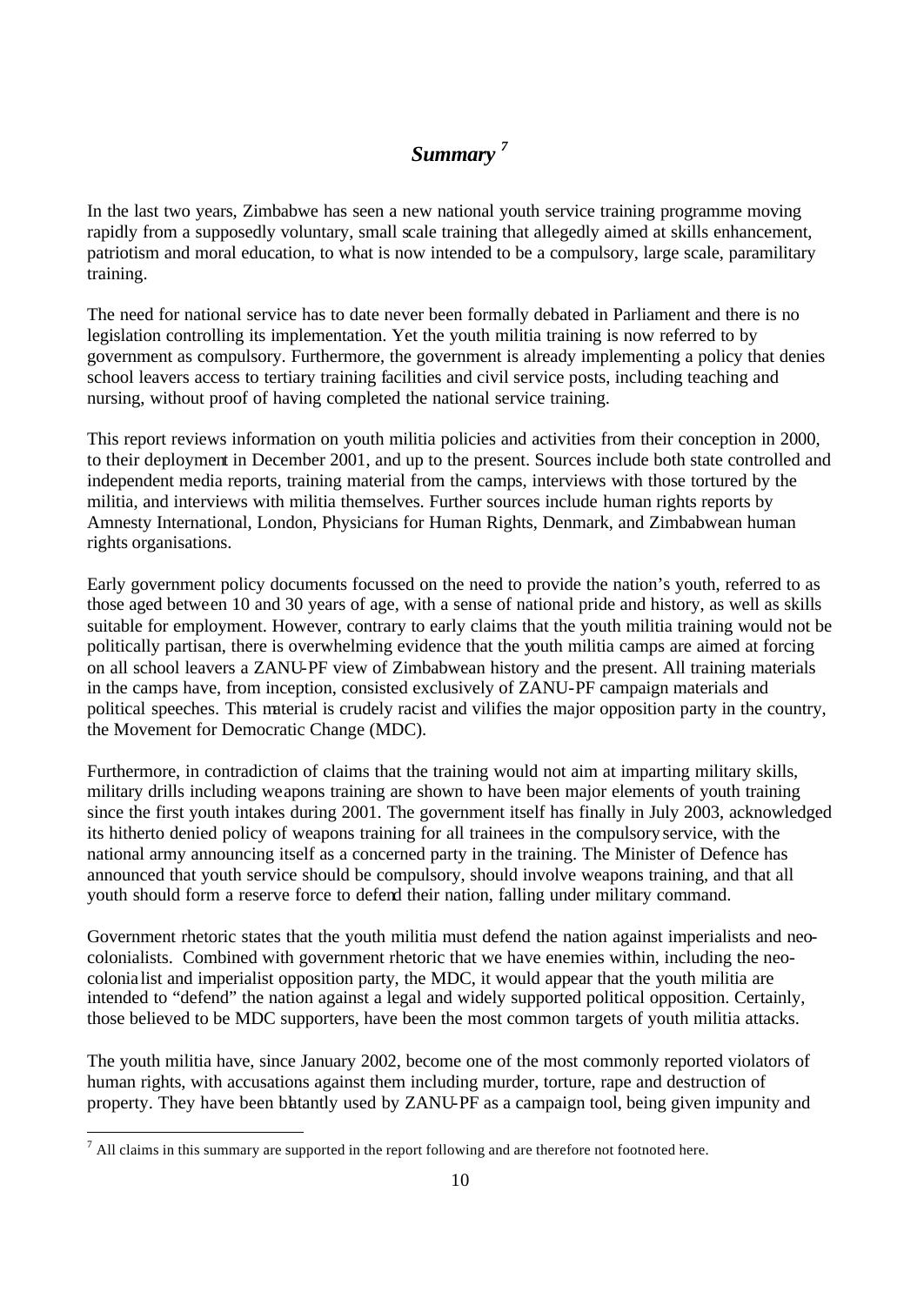implicit powers to mount roadblocks, disrupt MDC rallies, and intimidate voters. This role of the youth militia has been documented in relation to the Presidential Election, the Rural District Council Elections, parliamentary by-elections, and most recently in the Urban Council Elections.

Other activities documented in this report, include the role played at times by youth militia in politicisation of government food distribution through the control of Grain Marketing Board (GMB) sales. Youth militia have also been implicated in denial of access to health care on politically partisan grounds, and in destruction of independent newspapers. Accounts of youth militia being implicated in theft, vandalism and usurping the powers of law enforcing agencies are multiple.

The militia have an ambivalent relationship with law enforcing agencies including the army and police. On the whole, the youth militia have impunity, often working under the direction of war veterans and alongside government agencies in their illegal activities. They are seldom arrested or prevented from breaking the law. However, there are a few cases on record of the youth militia attacking police or army, and being attacked or arrested in return. The courts have also at times condemned their activities and passed judgement against them.

Apart from having committed crimes against their fellow Zimbabweans, including family and neighbours, the youth militia have themselves become victims of human rights abuses in the course of their training. In terms of international law, to train anyone militarily under the age of 18 years, is to create a child soldier. Government policy has on several occasions indicated the catchment for militia training as being those between 10 and 30 years old. While an overall record of the numbers and ages of youth trained is not publicly available, *ad hoc* information confirms that children as young as 11 years of age have been through the militia training.

Conditions in the training camps are confirmed to be severe; particularly in the first year of implementation, rampant sexual activity among youth militia themselves was widely reported. Female youth militia have reported rape on a systematic basis in some camps, involving girls as young as 11 years of age. Youth militia pregnancies, and sexually transmitted infections including HIV, have been reported as resulting from youth militia training experiences from a variety of sources in the last two years. Camp instructors are commonly implicated as among the rapists.

While some youth who have been through the militia training are reported to be well satisfied with their experiences, others have fled the camps and even the nation in order to escape. Some youth militia show signs of severe depression and guilt as a result of what they have seen and done.

### *Conclusion*

The implications of the current youth militia training for Zimbabwe are serious indeed. The legitimacy of providing politically partisan and military training to tens of thousands of youths every year must be questioned. Against which enemy is this enormous "reserve force" of teenagers to be deployed? To date their targets have been their fellow Zimbabwean citizens, particularly those perceived to support the MDC. The social fabric has been deliberately destroyed through encouraging part of the nation's youth to commit terrible crimes against their fellow citizens with impunity. Even if youth militia training were to stop tomorrow, it would leave Zimbabwe with a tough legacy. Our youths have been turned into vandals and have become a lost generation in the process. The task of reintegrating youth militia into the very communities they have victimised is as necessary as it is daunting.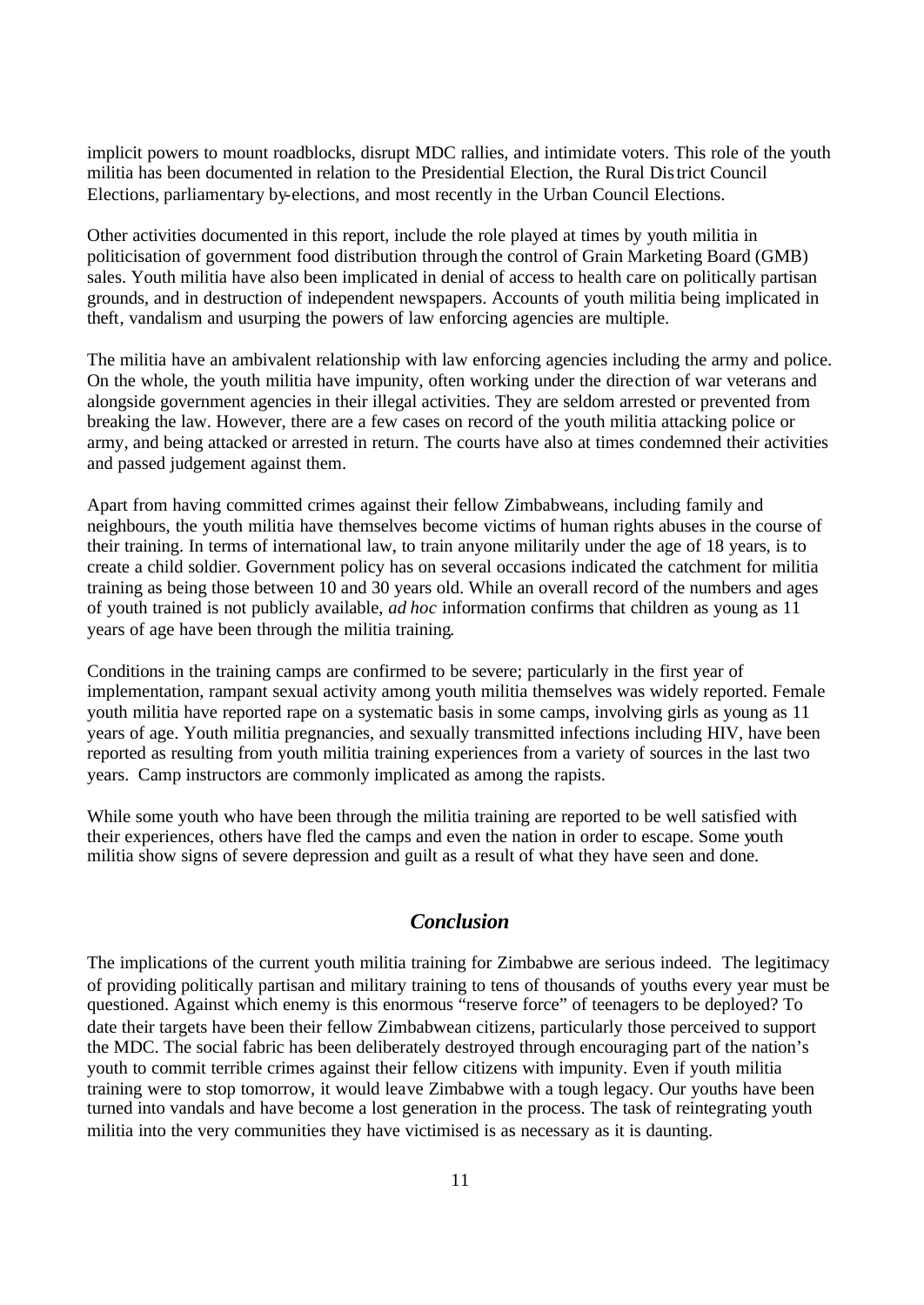*Government policy statements*

# *2000-2003*

*First training sessions*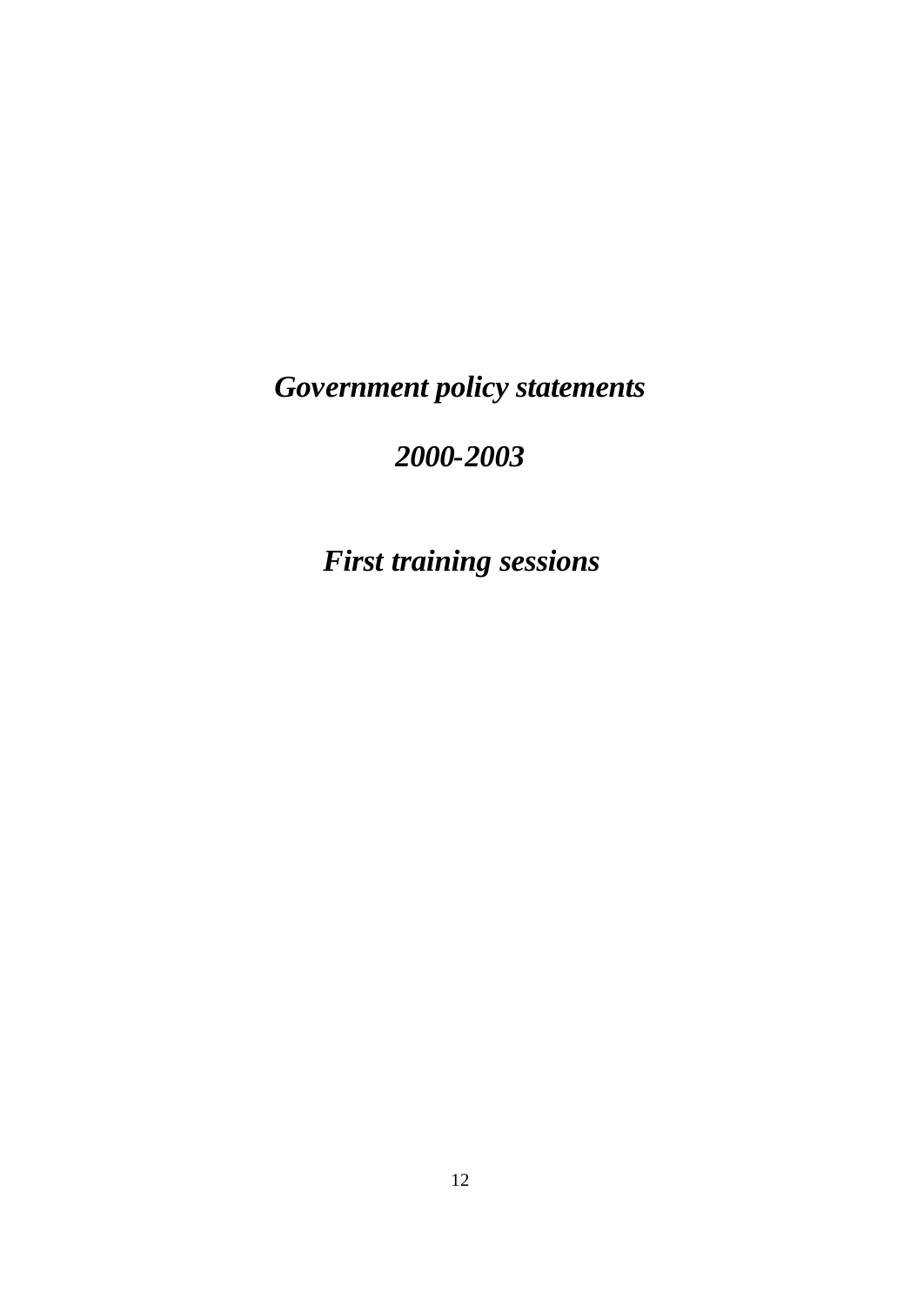# **A. Early official policy statements**

#### **October 2000 policy statement on youth training**

The creation of the Zimbabwean "National Youth Service" training programme is credited to Border Gezi, who was appointed Minister of Youth, Gender and Employment Creation after the 2000 Parliamentary elections. He proposed the introduction of youth training within months of his appointment to the ministry. A document entitled "National Youth Policy of Zimbabwe", was released by Gezi in early October 2000.<sup>8</sup> On the face of it, the proposal was a straightforward one, with the training allegedly intended to instil a "sense of responsible citizenship among the youth" and to prepare them for "the world and for work in their country". <sup>9</sup>

The youth service would "contribute towards the eradication of poverty" and would "promote healthy life styles and personal well being of the youths, with particular emphasis on prevention of HIV/Aids". The proposal laments "the impact of international media, the introduction of foreign cultures and the increasing urbanisation" which has "led to a diminished sense of national pride" in the nation's youth. The age group to be included is all those between "10 and 30 years of a  $ee^{v}$ . <sup>10</sup>

The proposal goes on to promote what appears to be a constructive syllabus for the training, including such objectives as to:

- Integrate youth issues into all government policies
- Provide opportunities for youth employment and participation in deve lopment
- Develop vocational skills
- Reduce teenage pregnancies
- Reduce spread of HIV/Aids

- Reduce alcohol and substance abuse<sup>11</sup>
- Promote gender equality and equity
- Promote environmental education

The proposal claims to be the product of "intensive consultations and discussions with stakeholders and opinion leaders from Government, non-governmental organisations, traditional leaders, youth, religious and women's groups at national and district levels".  $^{12}$ 

It is noteworthy that there is no clear indication in this early policy document of the intention to include, much less prioritise, military training as part of the youth service programme. Throughout the

<sup>&</sup>lt;sup>8</sup> The Herald, Harare, 13 October 2000: "National service for all youths proposed". This state controlled newspaper reviews the proposal at length.

<sup>9</sup> *The Herald,* ibid; all information in paragraph following is from this *Herald* article.

<sup>&</sup>lt;sup>10</sup> The vast majority of those trained have effectively been teenagers, including those as young as 11 years.

 $11$  On the issues of pregnancies, HIV, and substance abuse, the reality in the camps has tragically become the total inverse of the supposed aim of the training – see further ahead in this report.

<sup>&</sup>lt;sup>12</sup> A document on national service was produced by Brigadier Agrippa Mutambara of the then Ministry of Polit ical Affairs in 1992 which is not dissimilar to Gezi's document: ZANU-PF has always been favourably disposed towards "youth training", and created ZANU-PF youth brigades in the 1980s who campaigned violently on their behalf in the election of 1985. See *Breaking the Silence, building True Peace: a report on the disturbances in Matabeleland and the Midlands 1980-1988, CCJP and LRF, 1997,* for details on the 1980s youth brigades.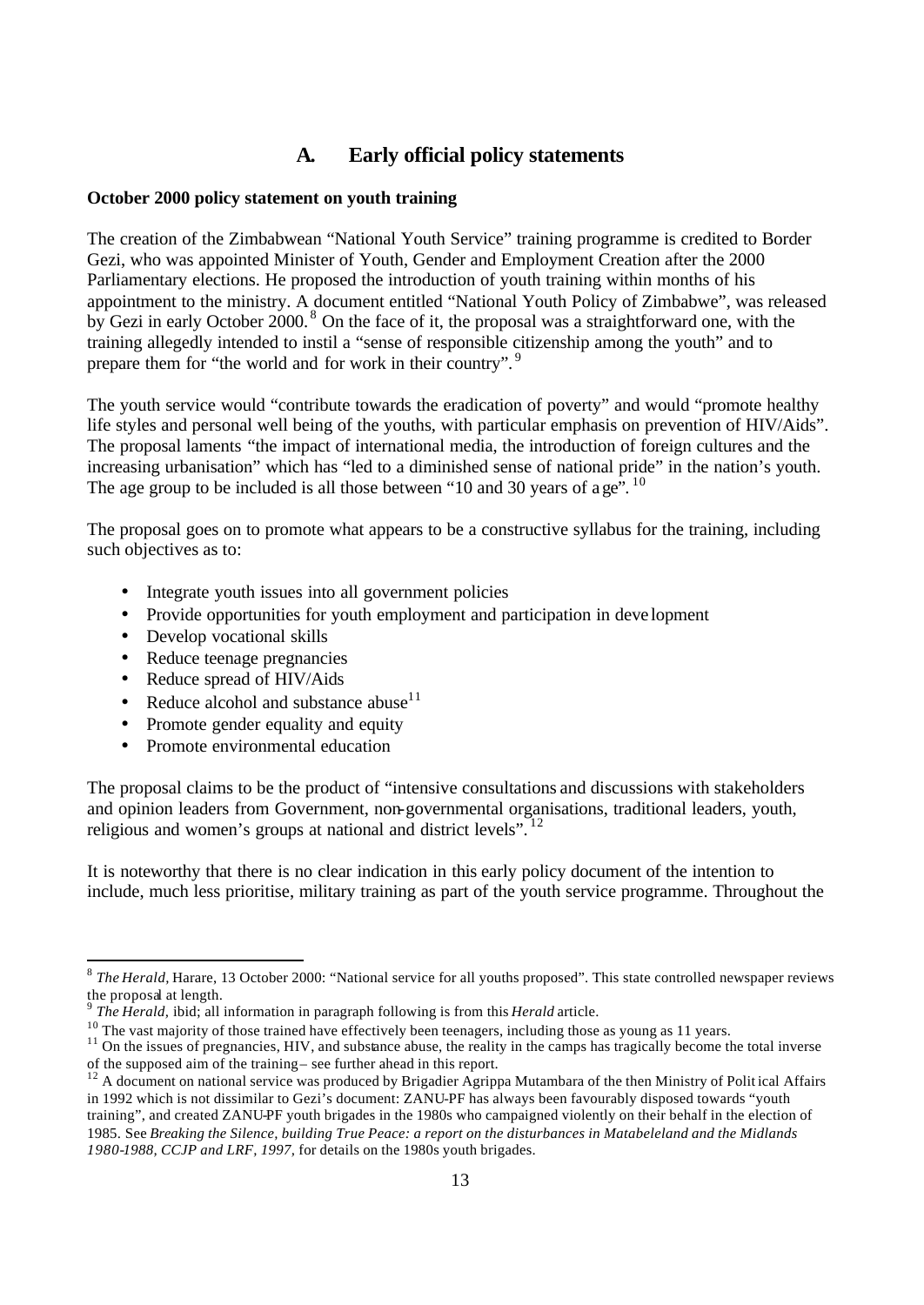ensuing two years, ZANU reiterated that the training is not primarily a military one, in spite of overwhelming hard evidence to the contrary.<sup>13</sup>

#### **Further proposals six months later**

In a full page article published in the State-controlled *Chronicle* newspaper on 26 April 2001, Border Gezi expounded once more the benefits of "national service" for youth.  $^{14}$  The following information was given by him about the intended training:

- Those to be included were "unemployed youths, orphans, single mothers and street kids".
- Trainees would be aged between 10 and 30 years.
- The programme was to be voluntary in its pilot form and then to become compulsory.
- The intention was described as to instil a "sense of nationalism and patriotism", to make youths proud of "their culture, their history and their country".
- The training would include "skills training", also training in "survival skills" and "military training".

Emphasised right from the onset was that those completing the training would thereafter get "an advantage, should they decide to join public institutions". Also, there is clear mention here that the training should include a "military" component. The youth of Zimbabwe were referred to by Gezi as "restless" and in need of having their "energy harnessed".

The national youth service is a budgetary item in both the November 2001 and 2002 budgets presented to parliament, but there seems to be have been little or no debate around the need for this activity. Again, this could well be linked to the rather small budget lines given to the youth service compared to overall budget commitments. It is clear in retrospect that budget lines were grossly exceeded in order to implement the programme on the scale on which it finally took place.

## **The youth training programme and the National Budget, November 2001<sup>15</sup>**

The national youth service is in the budget referred to as a priority. The training had not taken off as quickly as anticipated during 2001 because of budgetary constraints, but *money had been taken from other budget lines* to get the programme initiated (author's emphasis of the finance minister's admission). According to the National Budget as presented in parliament, the militia training programme takes 120 days and trains 1000 youths at a time per centre. The intention for 2002 is to expand the programme to ten provinces. It is clear from the budget speech, that ambitions for the training are likely to outstrip the budget during 2002. Only 24 million Z\$ is given to expanding the number of camps, and another 400 million is given to provisions for the camps such as water, fuel and equipment. This amount does not include salaries and allowances.

 $13$  The myth that the training was not military was eventually dropped: in July 2003, the Minister of Defence openly advocated weapons training for the militia. In fact, weapons training has been taking place since inception.

<sup>14</sup> *The Chronicle*, Bulawayo, 26 April 2001: "National service to instil patriotism among youths". All information in paragraph following is from this *Chronicle* article. Also on p. 4 leader column entitled "Programme a bold step". Border Gezi died in a road traffic accident two days after this article.

<sup>&</sup>lt;sup>15</sup> The information following was given by Dr. Simba Makoni in his budget speech, as quoted in *Parliamentary Debates*, 29th November 2001, cols 2572 – 2577.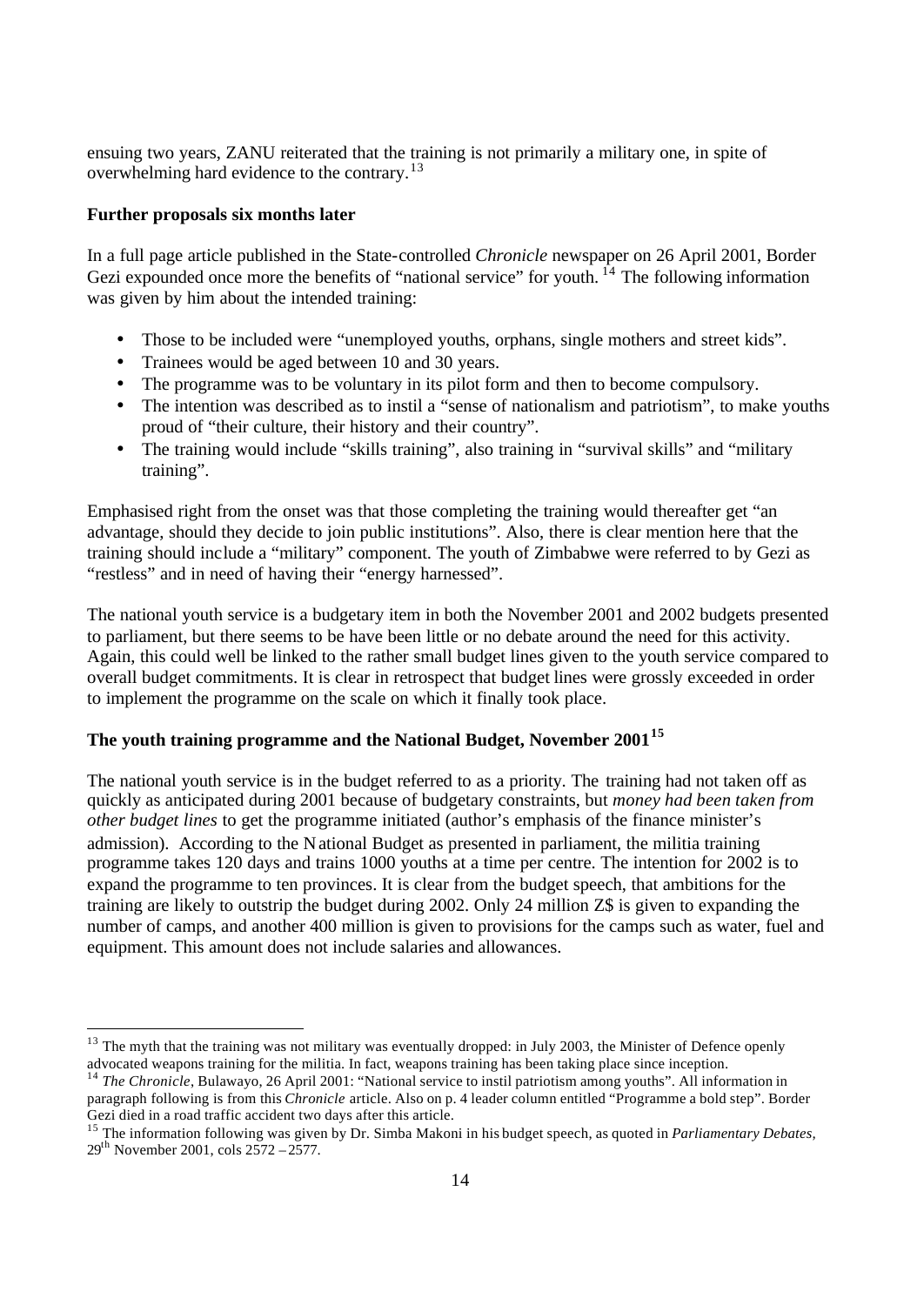## **The youth training programme and the National Budget, November 2002<sup>16</sup>**

The Ministry of Youth, Gender and Employment Creation's allocation for 2003 of 1,6 billion Z\$ has no clear indication of how much of this was meant for the youth militia exercise in total. In the text for this budget, a paragraph entitled "national youth services" refers to the renovation of 7 youth camps and the training of a further 20,000 youth in 2003, and to "marketing" of the national youth training, but there are no corresponding sub-headings in the budget breakdown for the Ministry. There is a budget line for Training Centres, which is explained separately, with a target of building 15 new centres (as opposed to renovation of the 7 mentioned elsewhere).

Howeve r, it seems that for this ministry, money being there or not, has been no impediment to spending it.<sup>17</sup> In December 2002, Minister of Youth, Gender and Employment Creation, Elliot Manyika, announced that "at least half the ministry's budget [now referred to as Z\$ 4 billion] will go towards setting up of national youth training centres throughout the country". <sup>18</sup> This sum of Z\$ 2 billion is more than the ministry's total budgetary allocation before parliament a month earlier. Manyika adds: "Even if you people criticise the programme, we will go ahead with it and come January everything will be in place".<sup>19</sup>

*Supplementary budget August 2003:* in late August 2003, parliament was presented with the government's deficit budget – which includes a sum of Z\$ 1,2 billion to offset money spent on youth militia training during 2003. In effect, around Z\$2 billion was spent on youth training this year.

### **B. August 2001: youth militia training begins**

"[Youth training will] prevent the youth from becoming certified slaves of Western neocolonialism. … [It] will address the effects of the cultural nuclear bomb of imperialism that has deluded our youth of direction."

Lovemore Mataire, journalist<sup>20</sup>

In the first week of August 2001, the national youth training was launched in Mount Darwin, a rural ZANU-PF stronghold, with 1000 recruits.<sup>21</sup> The former 2 Brigade army barracks was used as the training venue. War veterans, Zimbabwe Republic Police and Zimbabwe National Army "would be invited to drill the youth", according to Dr. Thompson Tsodzo, permanent secretary in the Ministry of Youth, Gender and Employment Creation. *The Zimbabwe Independent* quotes unspecified sources as saying that war veterans' focus would be "to drum into the youth ZANU-PF's political agenda … and would seek to indoctrinate trainees with a history of the liberation war – as seen from ZANU-PF's side – and the need to revere the current crop of national leaders".

The syllabus is referred to by Tsodzo as having 4 parts:

- orientation, which is patriotism;
- skills training, which includes carpentry and agriculture;

<sup>&</sup>lt;sup>16</sup> See *Parliamentary Debates*, 27<sup>th</sup> November 2002, cols 1713-1719 (budget debate).

<sup>17</sup>. The Government's total budget deficit for 2003 is a remarkable \$672 billion: *The Daily News,* Harare, 23 August 2003. <sup>18</sup> *The Zimbabwe Independent*, Harare, 20 December 2002: "\$2 billion set aside for militia centres".

 $19$  ibid.

<sup>&</sup>lt;sup>20</sup> *The Herald,* Harare, 10 July 2002: "National service capable of curbing youth delinquency".

<sup>21</sup> *The Zimbabwe Independent*, 2 August 2001: "War veterans to take charge of national youth training", is the source of information in this sub-section.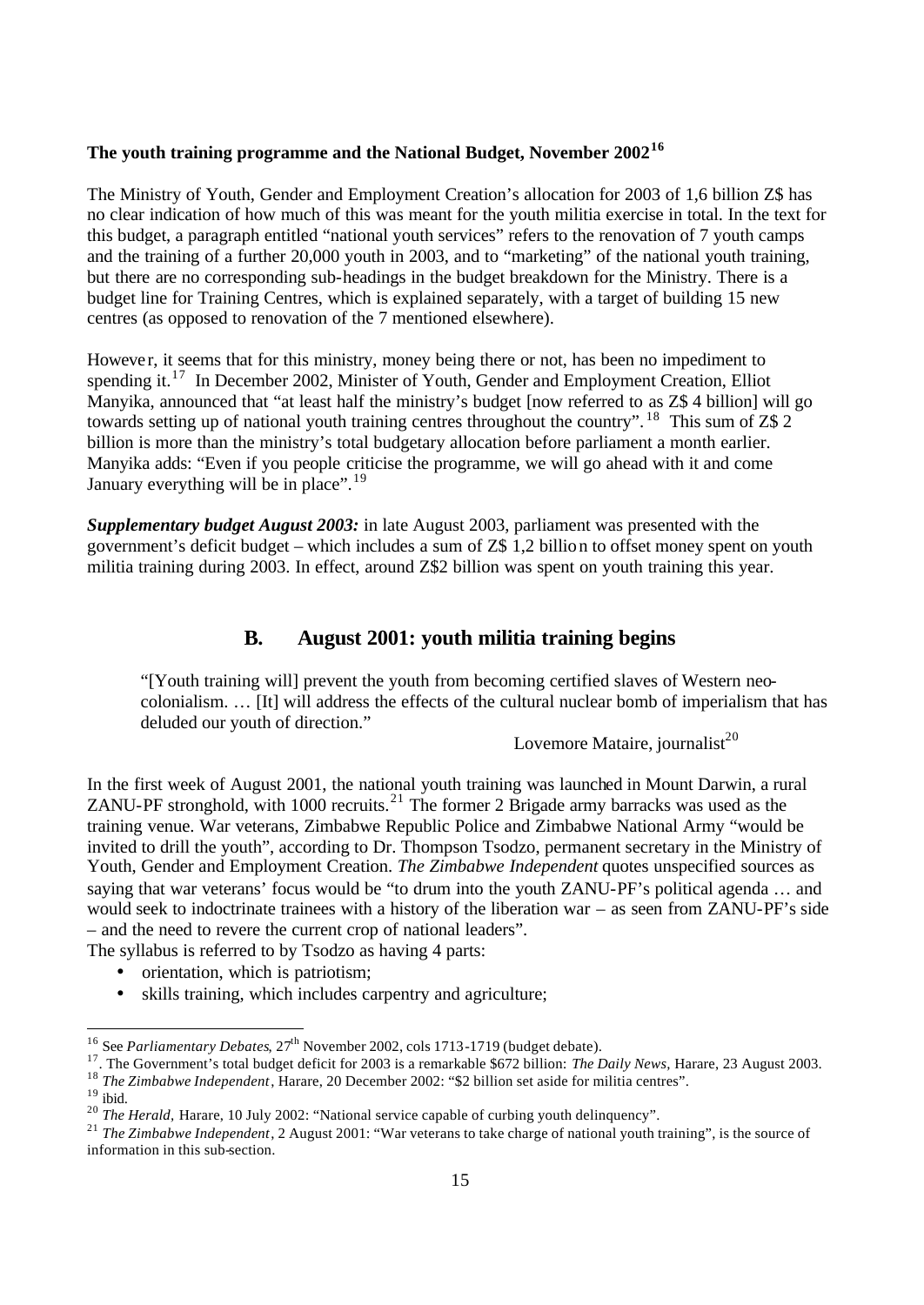- disaster management, which includes reactions to cyclones;
- vigilance, which is moral education.

"The youth will undergo basic military training so that they are able to defend their country if the need arises", Tsodzo states. He further confirms Gezi's earlier statement about the target age: "The focus will be from Grade 7 right up to 30 years".<sup>22</sup> Once again, the preference that will be given to those completing the training is emphasised: "We intend to make [the national youth training] compulsory for all who intend to work in the government or intend to attend government colleges and universities."

*The Zimbabwe Independent* sought comment from the MDC national youth Chairperson Nelson Chamisa who expressed the opinion that "[what] prompted the government to pursue this policy of militarising the youth is its realisation that it has lost its support amongst the youth. It reminds one of the despotic and desperate regimes such as that of Kamuzu Banda and Adolf Hitler. It is an exercise in political dishonesty."

Training in Mount Darwin was a "training of trainers" programme. The intake dispersed quickly across the country, in a cascade system, and set up further training camps in rural locations in provinces countrywide. Already in April, it had been indicated that training centres across the country would in due course include:

21 barracks in Mashonaland Central Mhangura Mine in Mashonaland West Dadaya Barracks in the Midlands Guyu in Matabeleland South Kamativi Mine in Matabeleland North Inyati Mine in the Midlands.<sup>23</sup>

During the last few months of 2001, youth militia training intensified throughout the nation, and was by January 2002 widespread in all provinces. By the end of 2002, it is estimated that around 9,000 boys and girls had passed through formal militia training in the five main camps, with an unclear further number, possibly 10-20,000, trained in less formal, often very primitive camps at district level. Before election 2002, militia had been deployed to 146 camps around the country, in close proximity to, or in some cases even sharing, venues for voting.  $24$ 

The "training of trainers" exercise continued to take place at the Mount Darwin centre, which was formally renamed the "Border Gezi Training Centre" in November 2001. Youths were brought in from all over the country to be trained, and then joined war veterans and army personnel at district and province level to undertake training of other youths. This latter training appears to have been erratic in terms of "quality" and access to resources. Some accounts by defected youth militia at provincial and district level indicate gross cruelty towards recruits during the training, and a lack of resources which even meant the camps had no food; some recruits in training at village level, were given an hour in the evening to go to their homes and get an evening meal after which they had to return to the training camp to sleep. $25$ 

 $22$  A Grade 7 pupil is typically 12 years old in Zimbabwe.

<sup>&</sup>lt;sup>23</sup> *The Chronicle*, Bulawayo, 26 April 2001: "National service to instil patriotism among youths".

 $^{24}$  Estimates of those trained vary. Government budget comments in 2002 indicate the intention to train 20,000 per annum (*Parliamentary Debates*, 28 November 2002, columns 1713-1719). On 1 June 2003, *The Sunday News*, p. 6, quotes Minister Elliot Manyika referring to the capacity to train 7500 youth at any time, with each intake lasting 3 months. Three intakes per year would make the target of training 20,000 credible.

<sup>25</sup> *Daily News*, 12 December 2002, "State evacuates youths from Kamativi camp"; Interviews, Amani Trust, February 2002.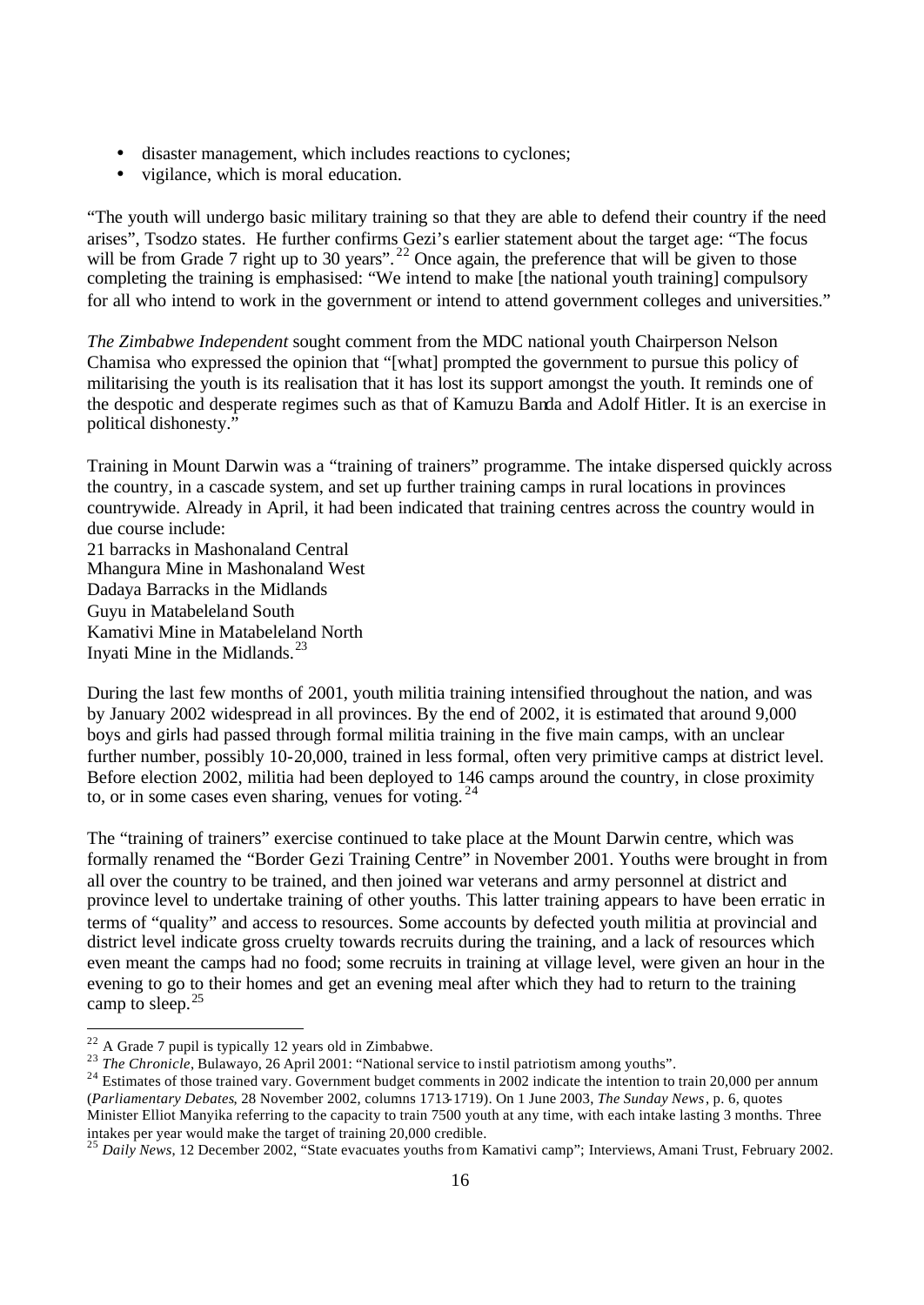

*Photo 2: Graduates of the National Service training in Mount Darwin disembark from a train in Bulawayo<sup>26</sup>*

## **C. National service: instilling skills and national pride?**

"…absolutely nothing to do with party politics"

Prof Sam Moyo, University of Zimbabwe<sup>27</sup>

"…indoctrination centres" where "young children will have ZANU-PF garbage forced down their throats".

Prof Welshman Ncube, Sec General, MDC <sup>28</sup>

In early policy statements on the youth training, Border Gezi specifically "denied claims that Government wanted to mould pro-ZANU-PF youths, saying that the youth training programme would be "non partisan"<sup>29</sup>.

University of Zimbabwe professor Sam Moyo is quoted as stating that "national youth service was national in character, and thus above party politics: … It has absolutely nothing to do with party politics."<sup>30</sup> He continues that "there is nothing sinister about it", and that the government is being

 $30$  Ibid.

<sup>26</sup> *The Chronicle,* Bulawayo, 7 December 2001

<sup>27</sup> *The Chronicle,* Bulawayo, 26 April 2001: "National service to instil patriotism among youths".

<sup>28</sup> *The Daily News*, Harare, 3 July 2002: "National service plans slammed".

<sup>29</sup> *The Chronicle,* Bulawayo, 26 April 2001: "National service to instil patriotism among youths".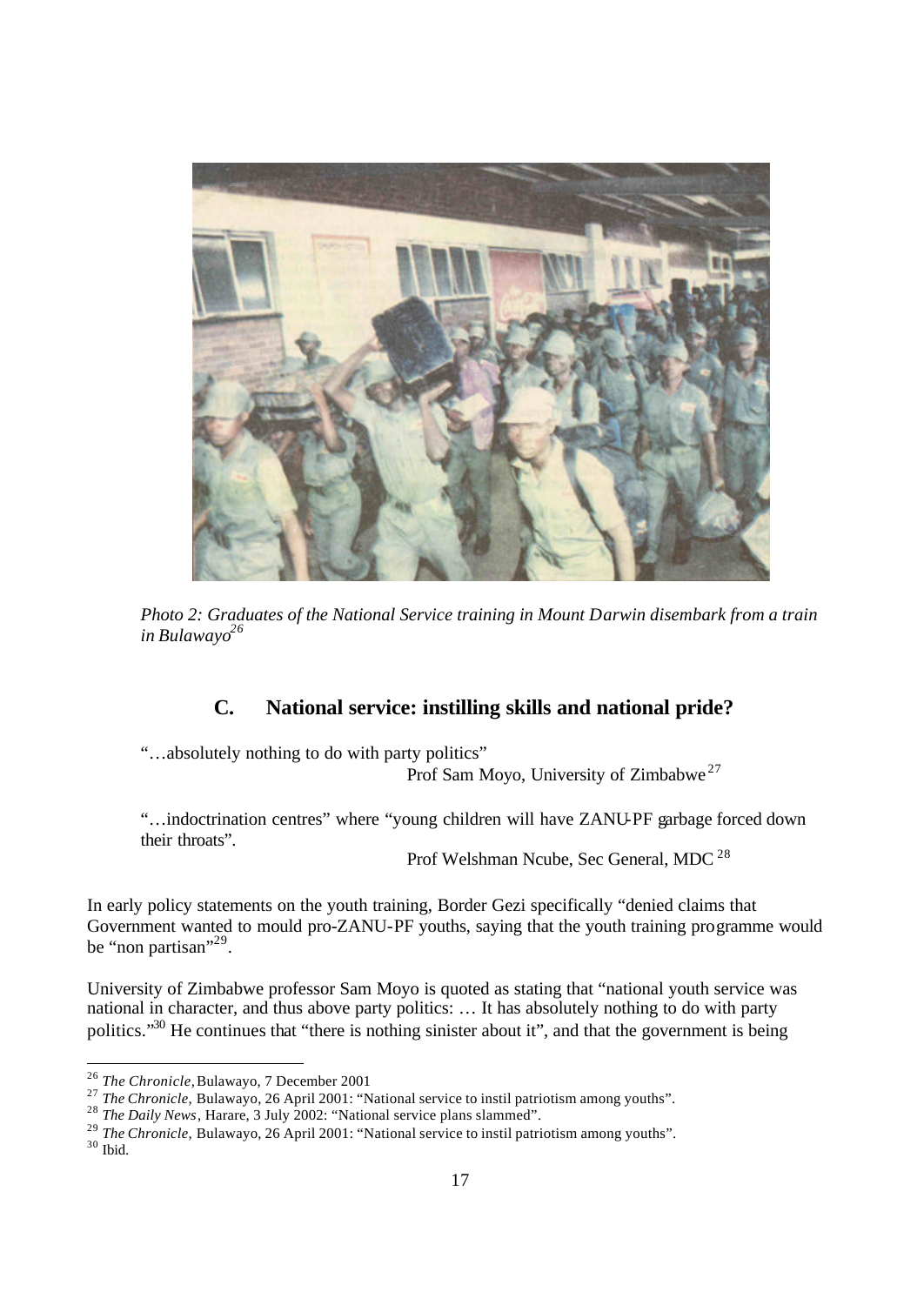misinterpreted by those who anticipate that the national service will be "partisan or ZANU-PF". Prof. Moyo is quoted as drawing a parallel between the 2001 national service and the youth brigades of the '80s. This is an interesting comparison, considering that the then ZANU-PF youth brigades were responsible for torture, murder and destruction of property particularly around the 1985 election.<sup>31</sup>

Further commentary on the intentions behind the training is given in *The Chronicle* in December 2001. Dan Moyo, Regional Director of Education for Matabeleland North, greets 200 Matabeleland youth returning from Mount Darwin where training has "equipped them with the knowledge of the country's history, war of liberation, the significance of the national anthem, survival skills and the land question."<sup>32</sup>

He mentions a major challenge the youth militia must deal with: "defending the country against neocolonial and imperialist forces which are threatening our independence". This last comment is a loaded one: the MDC is commonly referred to by ZANU-PF as neo-colonial in outlook. So are the youth militia to defend the nation against a legitimate opposition? It is interesting to note that Moyo is *not* quoted referring to self- employment skills, once touted as a major benefit of youth training.

Throughout the last few years, the articulated policy of government with regard to the youth militia has, in the state run media at least, altered somewhat in emphasis. While early press reports gave most space to the importance of skills training, more recent press reports have emphasised the programme as a "mainstay of the struggle for national sovereignty" and as a "tool for restoring dignity to black Zimbabweans". An article in *The Chronicle* in February 2003 is typical of recent policy articles on the militia. The article summarises a speech made by Vice President Simon Muzenda at the graduation of over 2,000 youth at Dadaya training centre in the Midlands.<sup>33</sup>

"The national youth service training programme is a Government nation-building programme that has been designed to correctly inform our youths of their history and more importantly to equip them with skills that enable them to survive the socio-economic cha llenges facing Zimbabwe as a previously colonised developing nation. It is Government's commitment to ensure that the programme is morally and financially supported since its benefit to the nation far outweighs any cost one would think of. "The modules delivered to youths during the training demystify what many of our youths have been misled to believe, that Africans and their culture are inferior to other inhabitants of this earth, more so to Europeans.

"The programme impresses in the minds of our young Zimbabwean citizens the basic human and democratic principles of equality, equity and individual freedom.

"It is geared towards boosting the self-worth image of the youth as an independent and self-reliant generation that is knowledgeable of its own roots, patriotic, and ready to defend its right to existence on planet earth…."

<sup>31</sup> *Breaking the Silence, Building True Peace; a Report on the Disturbances in Matabeleland and the Midlands 1980 – 1988,* LRF and CCJP, 1997, Harare. See pp. 62-66 for details on ZANU-PF youth brigades. Border Gezi himself allegedly made good use of youth gangs in his own parliamentary election campaign during early 2000: *ZHRNGO Forum,* July 2001: "Who was responsible?" lists perpetrators of violence during the 2000 election campaign. Gezi is implicated as perpetrator in 5 violent incidents. One detailed incident on page 17 refers to 1000 youths hired in his constituency to attack MDC supporters and prevent their rallies.

<sup>&</sup>lt;sup>32</sup> The Chronicle, Bulawayo, 7 December 2001: "Youths complete national service".

<sup>&</sup>lt;sup>33</sup> *The Chronicle*, Bulawayo, 23 February, 2003: "Government committed to national youth service".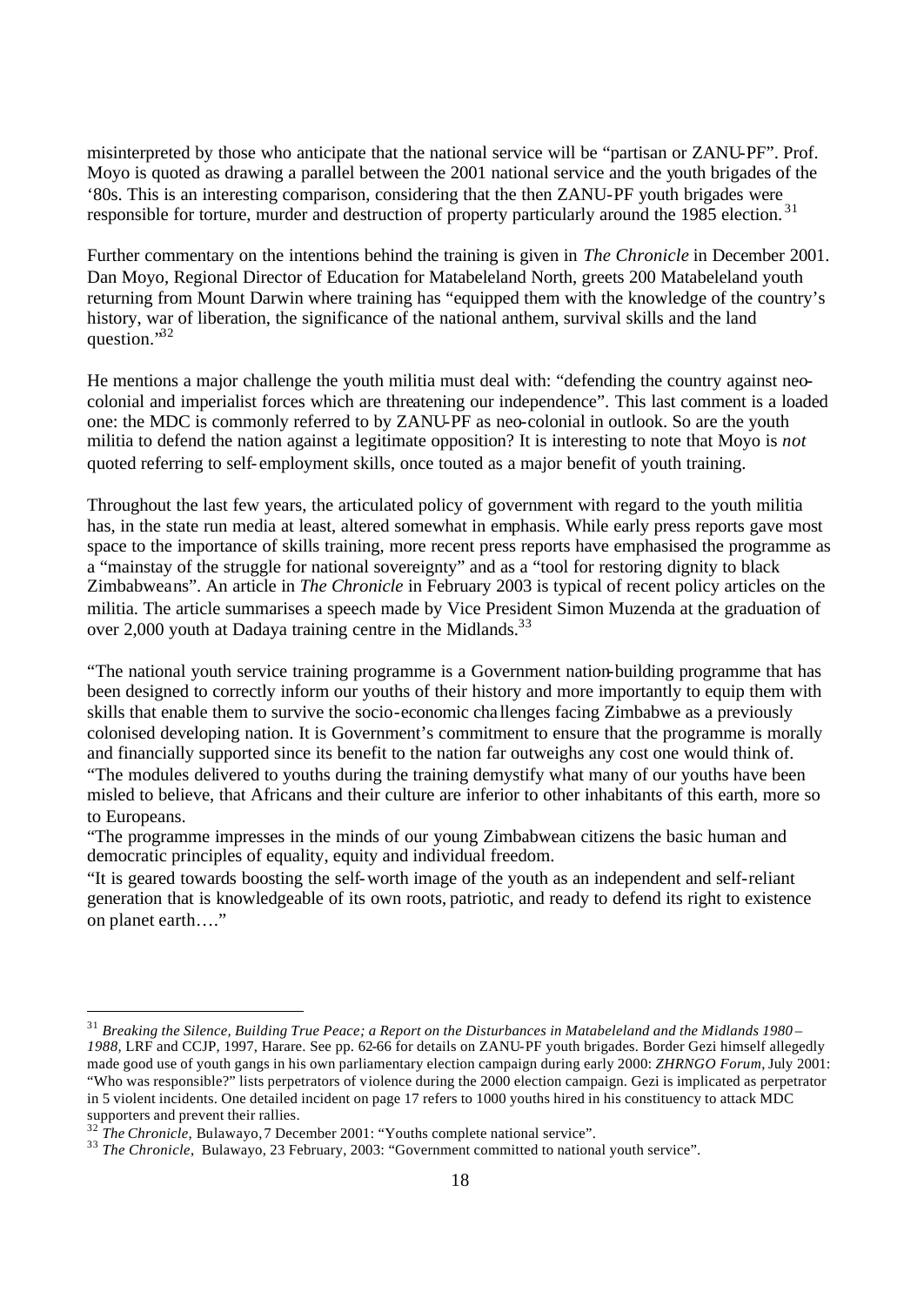State controlled newspapers at times unashamedly quote government officials reinforcing anti-white and anti-MDC positions when discussing the type of training and education that takes place in the national service. A notable example is the article in the *Chronicle* on 27 August 2001, entitled "Party woos back youths<sup>334</sup> It gives an insight into what it is that ZANU-PF believes Zimbabwe's youths need to be taught.

Absalom Sikhosana, Secretary for Youth in the Politburo, is quoted with the following statement: "Youths have discovered the opposition for what it is; that it has nothing to offer a black person. … white men are deceitful. ... We have managed to expose all the trickery of the white man."<sup>35</sup> Elliot Manyika, ZANU-PF Mashonaland Central Province chairman, and then soon-to-be Minister of Youth, Gender and Employment Creation, is quoted in the same article as saying the government-proposed youth training is "telling our youths that they must change their mind set … and not aspire to be a servant of the white man. Whites are going where they came from".

Sikhumbuzo Ndiweni, the ZANU-PF Information and Publicity Secretary for Bulawayo further explains: "The white man, through his propaganda, has managed to separate the black youth's body from his mind. However, that is changing and must change." David Ndlovu, a ZANU-PF Central Committee member and Bulawayo's acting executive mayor at that time stresses the need to educate youths about the liberation struggle and how "present racial disparities were created and how they were being maintained."

The last word in this article is given to an unnamed university student: "The revolutionary spirit must be maintained until the white men and our black brothers he has deceived realise that blacks are also human beings. We also need land so that we can be rich like them."

Befitting such statements, the propaganda in the training camps appears to be crude in the extreme. One defected youth reported how war veterans told trainees that if anyone voted for MDC, then the whites would take over the country again. They were also told that the whites used to kill black people in the 1970s by pouring boiling beer onto them, and this would happen again if MDC won the election.<sup>36</sup>

A youth militia history manual called "*Inside the Third Chimurenga*" <sup>37</sup> gives an idea of the type of "patriotism" that is instilled in the camps. The manual is historically simplistic and racist, and glorifies recent ZANU-PF National Heroes, along with the land resettlement programme. It consists entirely of speeches made by President Robert Mugabe since 2000, among them his addresses to ZANU-PF party congresses, his speech after the 2000 election result, and funeral orations for deceased ZANU-PF heroes, including Border Gezi, Chenjerai Hitler Hunzvi and Moven Mahachi, all of whom died in 2001.

<sup>34</sup> *The Chronicle*, Bulawayo, 27 August 2001.

<sup>&</sup>lt;sup>35</sup> The racist nature of these comments is not coincidental: ZANU-PF's propaganda of the last 3 years has systematically sought to link the MDC to "whites" and "the British", and to portray MDC as having an anti-land redistribution stand, which is in fact incorrect in all respects.

<sup>&</sup>lt;sup>36</sup> Interviews conducted by a human rights organisation during early 2002. Youth militia from a variety of camps had similar anecdotal accounts; one reported being told to beat women in miniskirts or with short-sleeved blouses on, but was unable to give any rationale for why such women should be beaten.

<sup>&</sup>lt;sup>37</sup> Inside the Third Chimurenga, by President Robert G. Mugabe, Department of Information and Publicity, Harare, December 2001 (see cover on front of this report)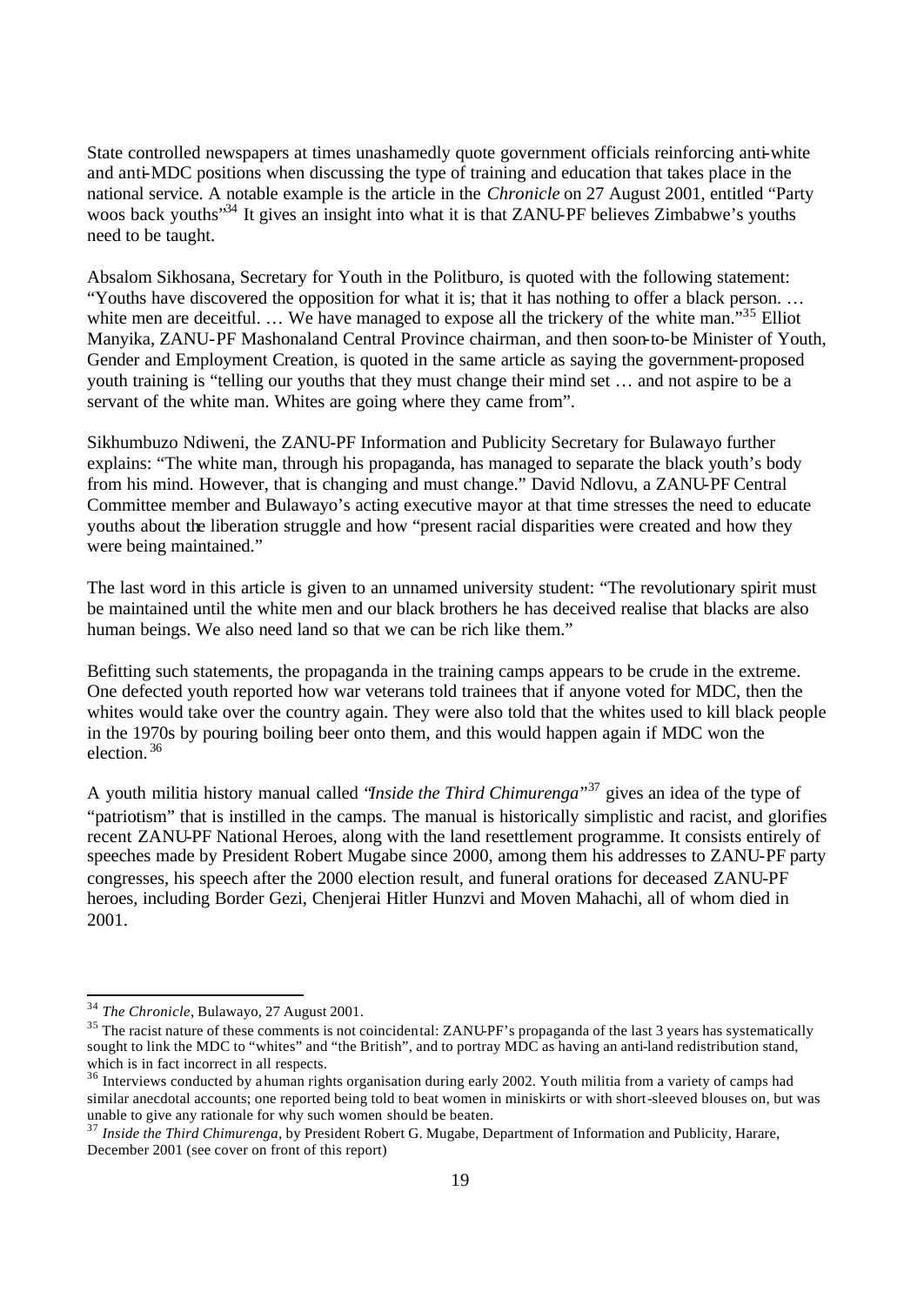The opposition MDC is repeatedly vilified in this compilation, and referred to as imperialist and neocolonialist. Supporters of the opposition are described as "rough and violent high-density lumpen elements", as well as "disgruntled Former Rhodesians", and the "Zimbabwean contagion". The MDC is said to be driven by "the repulsive ideology of return to white settler rule". Foreign governments and the opposition are conflated as "enemies and their local lackeys". The speech from which the above references are taken ends with: "Long live the Central Committee! Long live ZANU-PF! Long live the War Veterans! Long live our Revolution!"<sup>38</sup>

The manual is obviously hurriedly put together, with changes of font and format. According to youths trained in the camps, apart from ZANU-PF campaign pamphlets, this was the sole source of written information on Zimbabwean history used in the training process during 2002. While any politician or political party is entitled to represent the history of the nation as they wish, serious questions have to be raised about the views of only one political party being used in this partisan way, as the sole history text in a supposedly national and impartial programme, in a country with at least one other widely supported political party.

## **D. July 2002: Compulsory national service announced -**

## **Implications for all tertiary training**

"…the mistake that the ruling party made was to allow colleges and universities to be turned into anti-Government mentality factories."

Sikhumbuzo Ndiweni, ZANU-PF Information and Publicity Secretary for Bulawayo<sup>39</sup>

In July 2002, it was announced that national service would be compulsory for all school leavers from January 2003. The Minister of Higher Education and Technology, Samuel Mumbengegwi further announced that no students leaving high school would be given their "A" level or "O" level certificates until they had completed six months of national service.<sup>40</sup> In November 2002, circulars were sent to all tertiary institutions informing them that admission preference has to be given to youth militia, and that no letters of admission to ordinary applicants should be sent until each institution had been sent a list from "head office" of militia who had to be given first priority in courses.<sup>41</sup> Those already completing tertiary training in government tertiary institutions would have to do the national service afterwards, before being considered qualified. Mumbebegegwi elaborated: "…youths with the prerequisite qualifications [such as "O" or "A" levels]… will not be admitted into institutes of higher learning unless they undergo national service. … *This means that a lot of places may remain unfilled as more students go through the national service before being enrolled in tertiary institutions*. <sup>42</sup>(author's emphasis).

In a country with 300,000 school leavers a year and approximately 20 to 30,000 tertiary training opportunities nationally, it is an astonishing statement from the minister that tertiary places will remain

<sup>38</sup> Quotations taken from a few pages by way of example: Chapter 10, pp. 86-91, *ZANU-PF the Winning Party* (speech given after the 2000 parliamentary election results)

<sup>39</sup> *The Chronicle*, Bulawayo, 26 April 2001

<sup>40</sup> *The Herald*, Harare, 2 July 2002: "National service to be compulsory".

<sup>&</sup>lt;sup>41</sup> *The Zimbabwe Independent*, 29 November 2002; "Government to introduce a patriotism course".

 $42$  Ibid.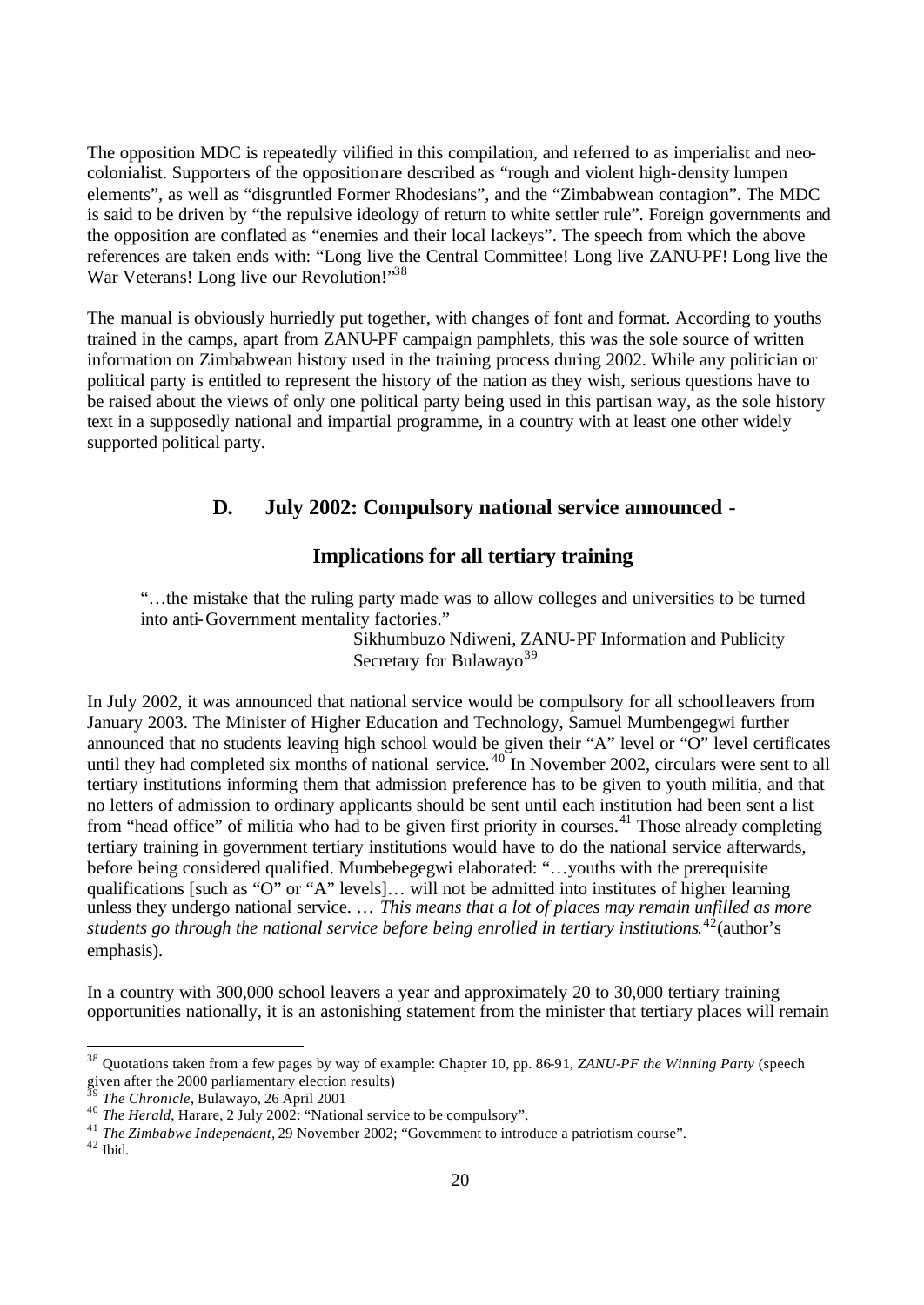unfilled until militia can fill them. The minister, apparently unaware of the irony, goes on to claim that the brain drain from Zimbabwe was the result of a lack of patriotism in Zimbabwe's youth and therefore the national service was needed. In the end, this policy of empty places was not enforced in 2003, although preference was given by directive to those who had done the youth training.<sup>43</sup>

In a response, the secretary general of the MDC, Welshman Ncube, blamed the collapsed economy in Zimbabwe for forcing children to leave loving families and go abroad, rather than any lack of patriotism. <sup>44</sup>

There is an obvious practical gap between government claims that the national service must be "compulsory" and their own capacity to train: they are currently able to train around 20,000 youths a year, by their own estimate. Yet there are 300,000 school leavers. The question must be raised as to the future prospects of these other 280,000, by this policy denied access to tertiary opportunities and jobs in the civil service, virtually the only remaining large source of formal employment in the country. The youth training is clearly designed to favour those prepared to go through a ZANU-PF indoctrination process, and to exclude from the outset children from non-ZANU-PF families from all chances of progressing to tertiary training.

Three weeks after Mumbengegwi's statement, at the graduation of 1,068 youths from the Border Gezi Training Centre, the Vice President Joseph Msika, referred to the militia training as necessary to "reverse self-hate, rejection" that Zimbabwean youths suffer because of colonialism and immoral western values. He again emphasised that without the training, no youth will enter tertiary training or the civil service in future. He claimed that the training is not a "political gimmick" but had allowed government to "shape youths in a truly Zimbabwean manner". <sup>45</sup>

## **E. The legality of the "compulsory" national service**

Apart from the scanty budgetary mentions in 2001 and 2002, youth militia training seems to have arrived with little comment from our legislators: the issue of whether national youth service should be introduced has to date (August 2003) never been formally debated in parliament.

In April 2001 Border Gezi is quoted in an article in the *Chronicle,* as stating that "Cabinet had already approved the national youth policy, and there is no need for Government to seek parliamentary approval before implementing the programme.<sup> $46$ </sup> It is remarkable in retrospect how little attention was paid during early 2001 by the opposition Movement for Democratic Change (MDC) and by civil society in Zimbabwe, to the looming prospect of youth militia training. However, this is probably owing to the seemingly innocuous syllabus presented, the small budget formally proposed which suggested the training would be on a similarly small scale, and the enormous number of other problems the nation had to face, including looming mass starvation, relentless attacks on civil society, MDC supporters and the independent media.

<sup>&</sup>lt;sup>43</sup> See Appendix 2 for further background on government's broader education policy as linked to national service training.

<sup>44</sup> *The Daily News*, Harare, 3 July 2002: "National service plans slammed".

<sup>45</sup> *The Herald*, Harare, 26 July 2002: "Reverse self-hate, rejection".

<sup>46</sup> *The Chronicle,* Bulawayo, 26 April 2001: "National service to instil patriotism among youths".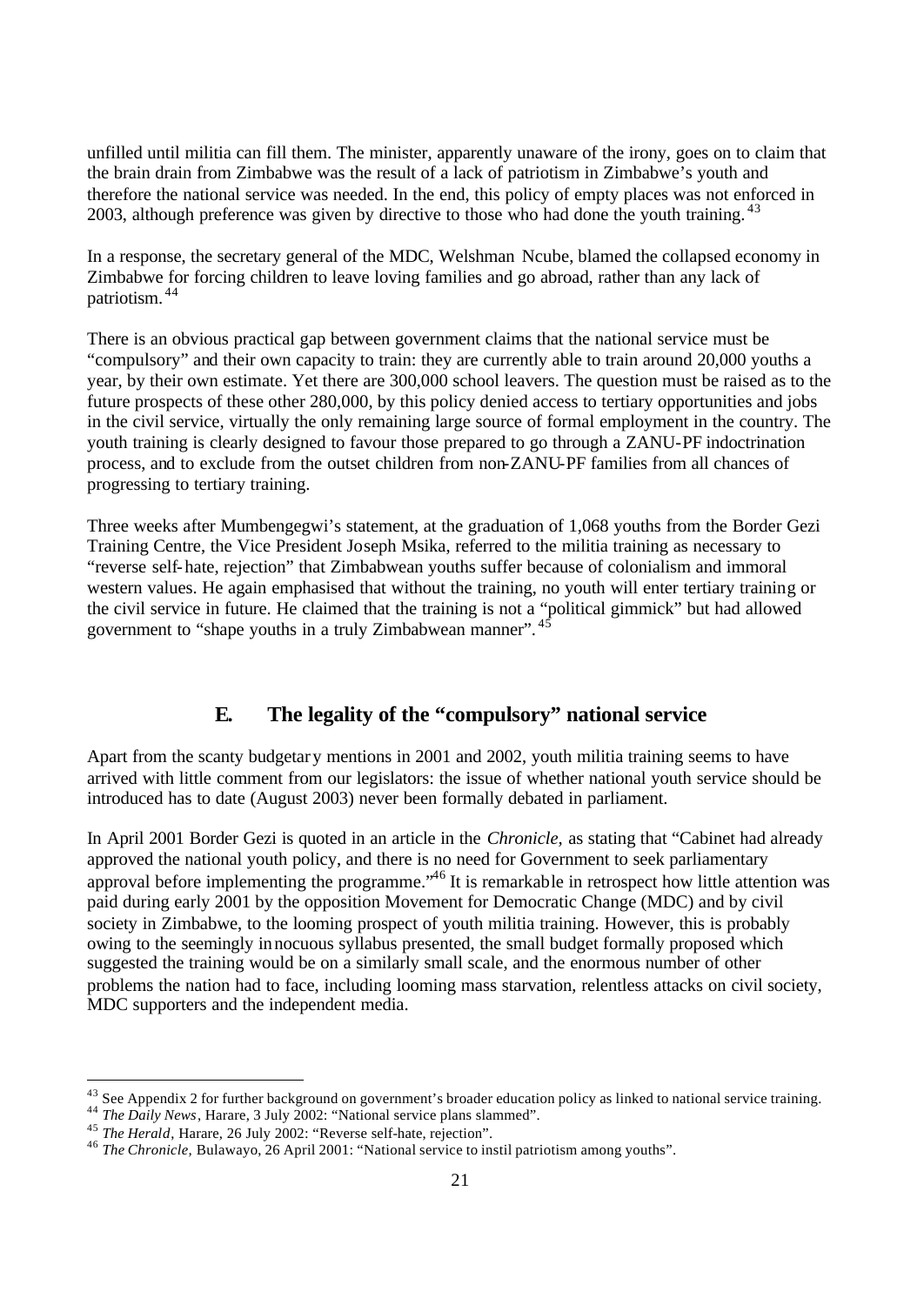Despite Gezi's claims in his October 2000 National Youth Policy document, at no point since the June 2000 election was the issue of introducing national youth service ever publicly debated in a meaningful forum by civil society, existing educational institutions, or the churches.<sup>47</sup> Once the system was in place and the general public became aware of the real nature of the training and to feel the impact of the youth brigades in December 2001, protests began, but by then the system was operational.

In the early stages, when the programme was being presented as "voluntary", there was no need for legislation regarding participation. However, in July 2002, it was announced that the youth service would be "compulsory". There has been talk of a Bill to be presented to parliament for debate by Elliot Manyika, since August 2002,<sup>48</sup> but so far this has not in fact occurred. The compulsory nature of the national youth service is therefore legally dubious.<sup>49</sup> This notwithstanding, the Government is already enforcing its proclaimed policy that those who do not have a national service training certificate will be denied access to employment in the civil service, and to all post school training facilities funded by government, including vocational training, universities and colleges. Since the beginning of 2003, qualified candidates have had the experience of being initially accepted to nurse training or teacher training, only to be asked for their youth training certificates on arrival at the relevant institution. Failure to produce these has meant dismissal from training.<sup>50</sup>

#### **F. July 2003: weapons training advocated in camps**

Early policy statements from government officials had consistently played down the militarisation aspect of the youth training, concentrating on its skill building potential and its patriotic elements. In January 2002, Elliot Manyika publicly denied that there was any military aspect to their training, and this position was publicly maintained throughout 2002, in spite of clear and mounting evidence to the contrary. <sup>51</sup>

As early as January 2002, army sources confirmed that while the director of the National Youth Service, David Munyoro, was a civilian, the unit was at that time run by a military man, retired Brigadier Boniface Hurungudu. At the same time, the Border Gezi Training Centre was run by colonel Josphat Shumba of the Zimbabwean army, who is a former director of Military Intelligence; out of the

<sup>47</sup> A University of Zimbabwe lecturer, Dr Solomon Nkiwane is quoted in the *Chronicle* 26 April article as "urging Government to consult extensively with stakeholders in education before implementing the programme", noting that at that stage this had not occurred. Earlier in the 90s such discussions may have taken place, but in the very different political climate of a one party state.

<sup>48</sup> *The Zimbabwe Independent*, Harare, 23 August 2002: "Manyika to table controversial bill in Parly".

<sup>&</sup>lt;sup>49</sup> One assumes that the National Service Act of 1976, which forced white school leavers to join the Rhodesian army, is not relevant, particularly considering the youth of the current trainees.

 $50$  Interviews by authors with affected school leavers in Midlands. This new requirement has given rise to a new black market product – forged national youth service certificates, for those families who do not want their children to do the training but want them to have the chance of tertiary training! The other option of avoiding youth training is to have highly placed parents. One nurse training hospital has reported that they received a directive in January 2003, that out of 24 training placements, 12 had to be reserved for youth militia, who would be referred by head office directly, and 12 places could be chosen through normal selection procedure. In fact, out of the 12militia placements, 3 were militia and the other 9 were allegedly relatives of influential people. Of the 3 militia, one has already dropped out of the training, as she had not wanted to be a nurse in the first place.

<sup>51</sup> *The Herald*, Harare, 8 January 2002: "Youth training is not military training".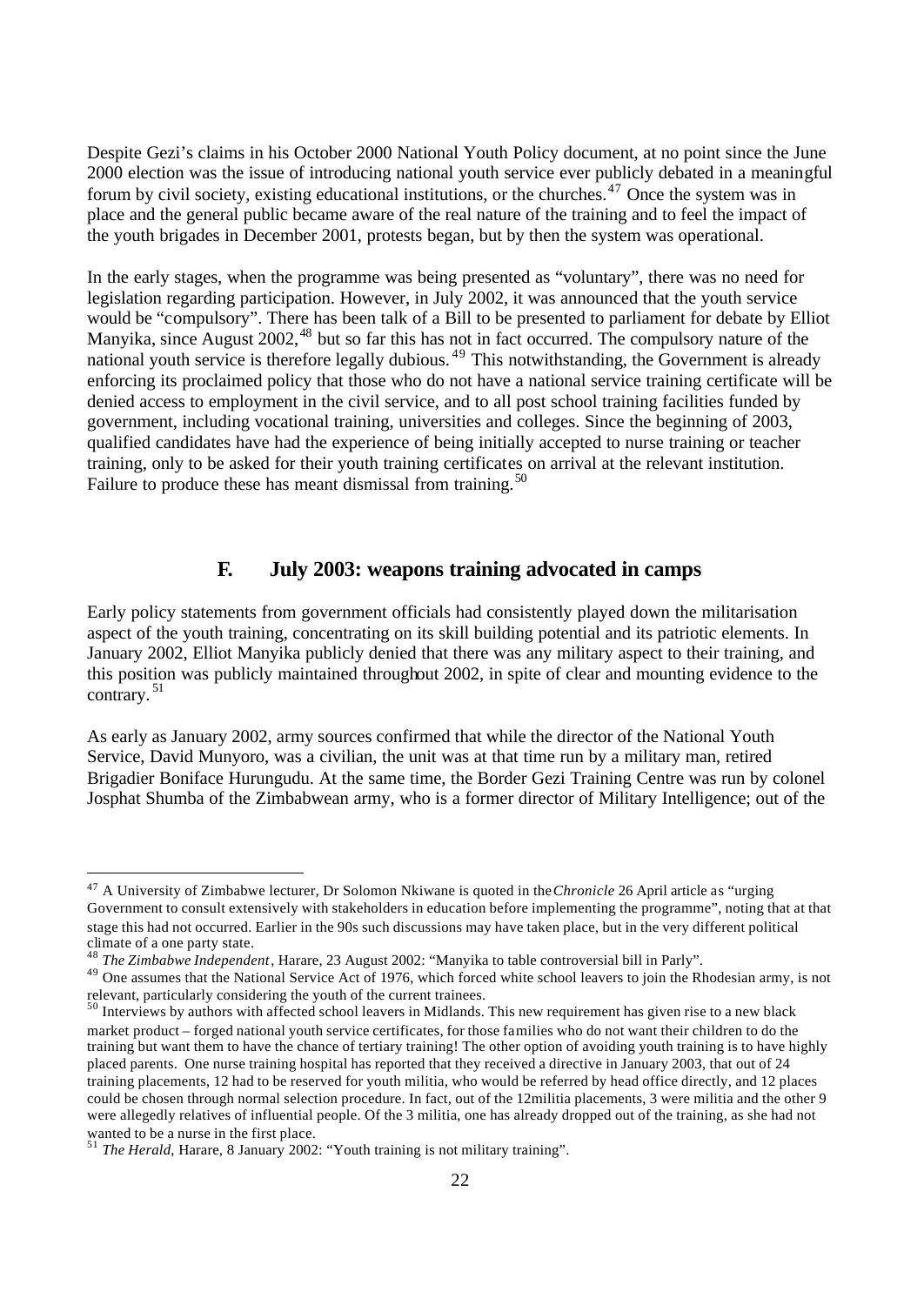30 instructors heading the youth militia training, 15 were either serving or retired army officials while others were war veterans. <sup>52</sup>

Photographs appeared in local media showing youth marching military style, albeit often with broomsticks instead of guns. Reports from defected militia suggested that there was no useful skills training in the camps; trainees were rather taught how to set up road blocks and how to harass civilians.

Once the cascade training spread to Matabeleland in early 2002, it was confirmed that ex-dissidents from the 1980s era, who included notorious killers amnestied in 1988, had been enlisted to train youth militia in Nkayi.<sup>53</sup> This is a clear indication of the type of skills to be imparted in the camps.

Finally, in July 2003, the Minister of Defence, Sidney Sekeramayi, announced the intention to train the youth militia in weaponry. <sup>54</sup> He referred to the youth militia as a "lucrative recruitment ground for the Zimbabwe National Army (ZNA)". One thousand militia had already been recruited into the ZNA, reported the Minister. Sekeremayi also spoke of plans to introduce a formal module of "weaponry training" into youth service, so that the youth could "create a reserve security force for the nation". He called the ZNA a "major stakeholder" in the youth training programme.

Sekeramayi allayed fears at the prospect of tens of thousands of militarised, weapon-trained youth militia. He stated that the Government had looked into the national security concerns of giving such a large number of youth basic training in weaponry, and would come up with legislation to see to it that there were regular follow ups on them, so that they could be kept under control. "Such a system would pool the graduates living within a specific area into reservists under the control of our existing national security structures."

In other words, the outcome of such a policy as part of a compulsory national service, would be to put every school leaver in the country under the direct supervision of government security agents and structures.

The minister attacked the negative portrayal of the youth militia in the independent media, saying the media was "bent on misinforming the Zimbabwean public about the programme for its self-centred political interests". It was indicated during the minister's speech, which was delivered at the third graduation of more than a thousand students from Guyu training centre in Matabeleland South, that there would be 20,000 formal graduates of the youth militia training programme by the end of the year.

By announcing an "intention" to train youth in weaponry, the minister had finally owned up to a 'de facto' government policy. It is now beyond doubt that the youth militia training is in fact paramilitary training under the guise of a national youth service. According to defected militia, it is often brutal and brutalising. <sup>55</sup> The secretary general of the MDC, Welshman Ncube, has accused the training of having "…transformed the youth of Zimbabwe into bandits that have been used to maim and rape innocent citizens, including their own parents."<sup>56</sup>

<sup>52</sup> *Daily News,* Harare, 30 January 2002: "Army behind youth training".

<sup>53</sup> *The Zimbabwe Independent,* Harare, 1 February 2002: "Former dissidents part of youth training team". This is confirmed through interviews with torture victims, by human rights organisations.

<sup>54</sup> *The Chronicle*, Bulawayo, 17 July 2003: "Youths to be trained in weaponry". Information and all quotations in paragraphs following are from this *Chronicle* article.

 $\frac{55}{55}$  See interviews reported in more detail in final section of this report.

<sup>56</sup> *The Daily News*, Harare, 3 July 2002: "National service plans slammed".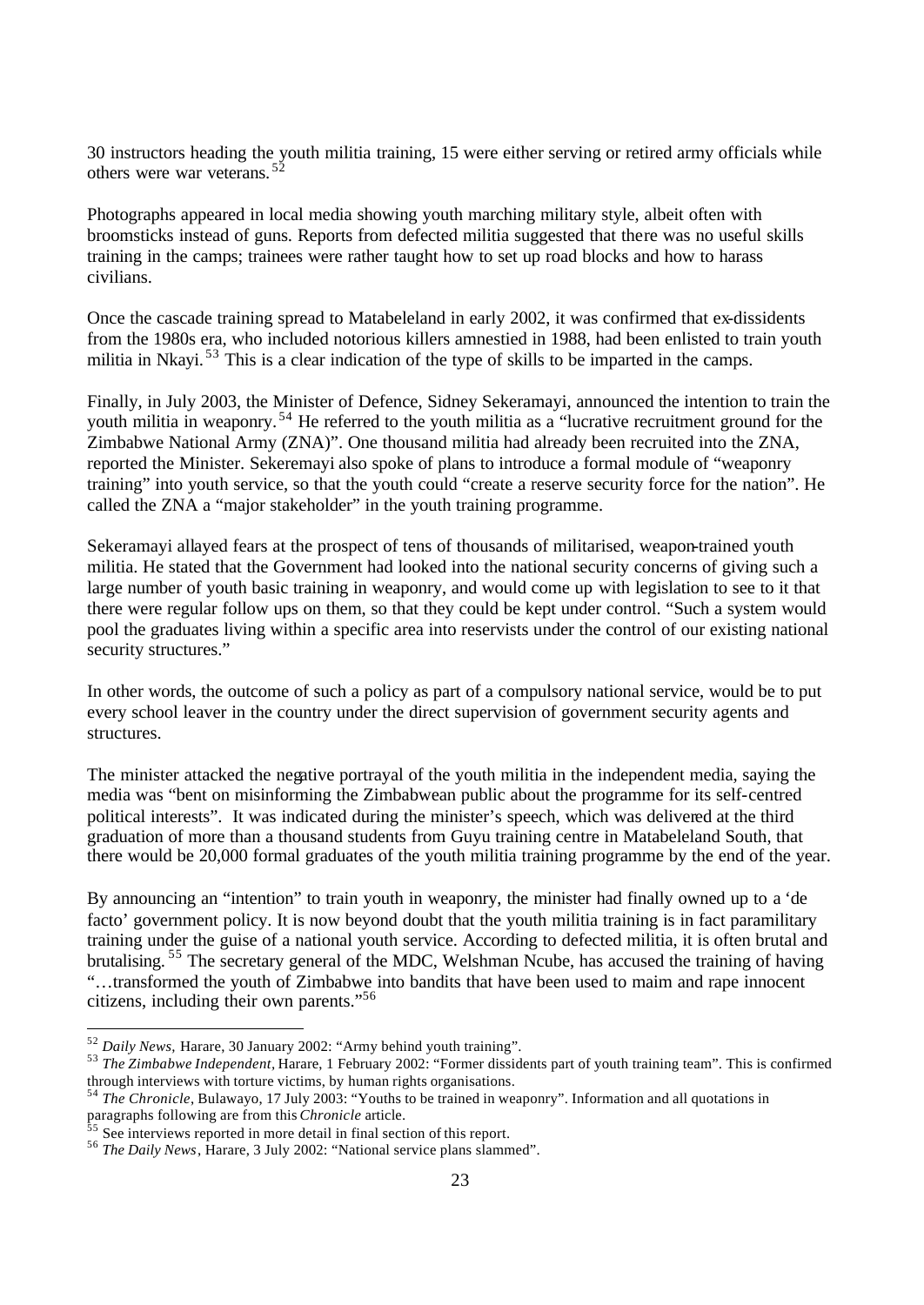*Youth militia:* 

*Deployment and activities*

# *2001-2003*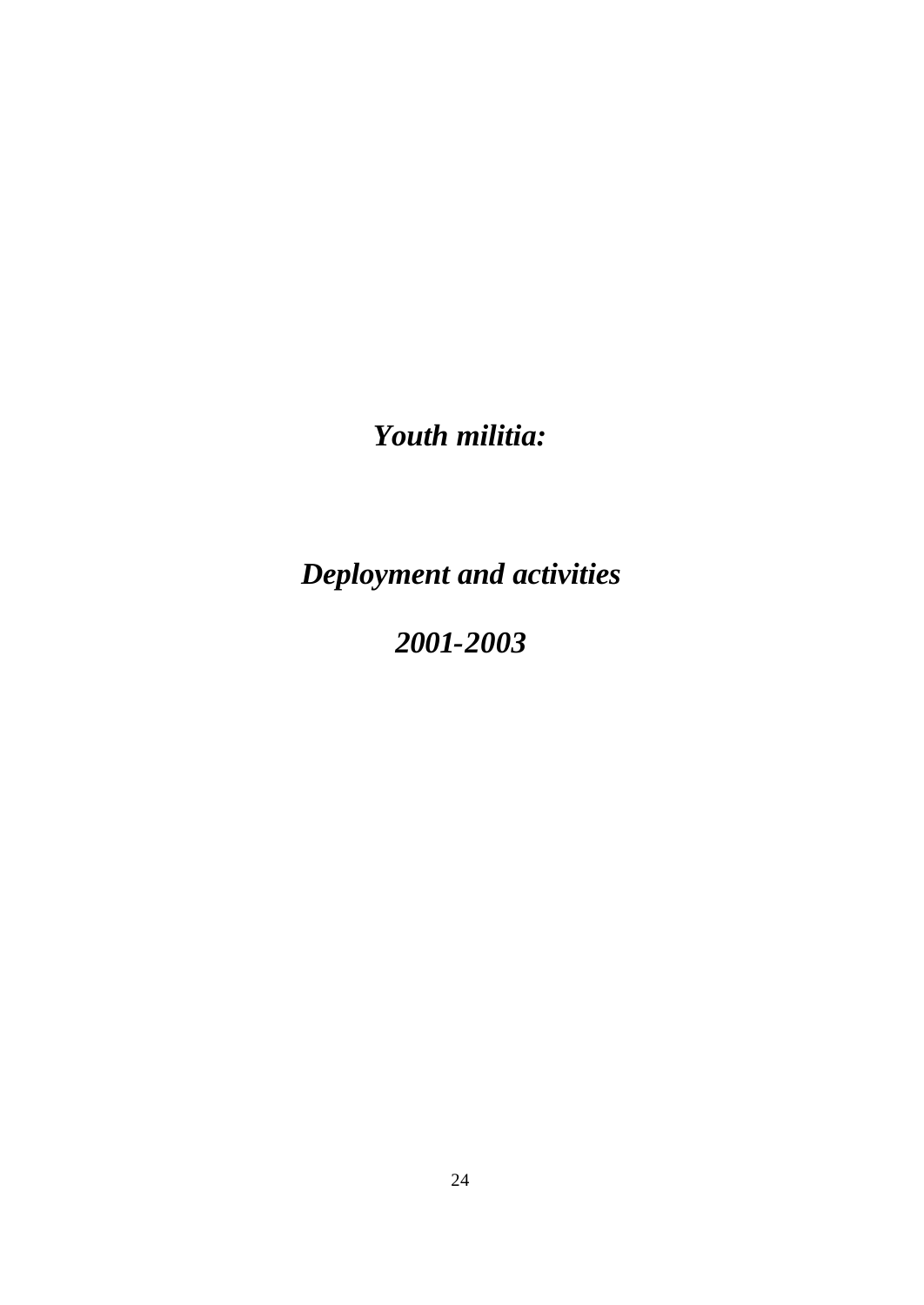## **A. Early indications of torture and murder**

"The youths have been doing various community service duties including cleaning up the streets …"

Minister Elliot Manyika, 8 January 2002<sup>57</sup>

"In only the past few weeks Amnesty International has received reports of at least seven people killed in violent repression by state-sponsored militias …"

Amnesty International memo, 10 January 2002<sup>58</sup>

Within weeks of their graduation in November 2001, human rights organisations and the independent media began to report acts of violence and brutality by the youth militia.<sup>59</sup> Over the ensuing three months until the Presidential election on 9 to 11 March 2002, the youth militia, who quickly became known as *"the ZANU-PF militia", the "Border Gezis", the "Green bombers" and the "Taliban"* <sup>60</sup> , were among the greatest perpetrators of human rights violations recorded by local human rights groups.

These violations have allegedly included murder, torture, arson, mounting of illegal roadblocks to punish those with no ZANU-PF party cards, disruption of MDC rallies, and displacement of opposition supporters from the constituencies in which they were registered to vote. As the youth have not so far been issued with weapons, their instruments of torture have been ordinary objects available to anyone, such as sticks, batons, axes, barbed wire, iron bars, chains, sjamboks, knives and screwdrivers.<sup>61</sup>

It is of significance that

- victims report youth militia attacks as being mostly party political in motive, routinely targeting those who support the Movement for Democratic Change.<sup>6</sup>
- there are regular reports of police collusion with the youth militia; police are reported as frequently outright refusing to respond to calls for help. At times they take part in the same illegal behaviour, at other times they rescue victims from militia but fail to press charges against perpetrators. The proximity of youth torture camps to police stations reduces the inclination of victims to report cases, as they assume collaboration and cannot enter the police station without being observed by their perpetrators.<sup>63</sup>
- the youth militia are in many reports said to have been accompanying war veterans and working in collaboration with them.

The following is an abridged chronicle of youth militia activities in their first weeks of deployment.

<sup>57</sup> *The Herald*, Harare, 8 January 2002: "National service is not military training".

<sup>58</sup> Amnesty International, January 2002: *Memorandum to SADC on the deteriorating human rights situation in Zimbabwe.*

<sup>59</sup> Ibid. See also Zimbabwe Human Rights NGO Forum monthly violence reports, December 2001 – May 2002. Related AI urgent actions were launched on 7 February, 15 February, 1 March.

 $60$  "Green bombers" refers to the plain green uniform worn by the youth militia: the other epithets are self-explanatory.

<sup>61</sup> *Zimbabwe Human Rights NGO Forum*, December 2002: "Are They Accountable?", pp. 77-82, for accounts of torture and assaults by youth militia. Also Physicians for Human Rights -Denmark, Amnesty International – see further sections in this report.

 $62<sup>2</sup>$ At other times attacks appear to be random, in areas generally acknowledged to be MDC strongholds, or involve sheer thuggery and theft. There are even a few reports (see following) of youth militia attacking police and army.

<sup>63</sup> *Zimbabwe Human Rights NGO Forum*, December 2002: "Are they accountable?", makes similar observations about police-war vet-militia collaboration and impunity.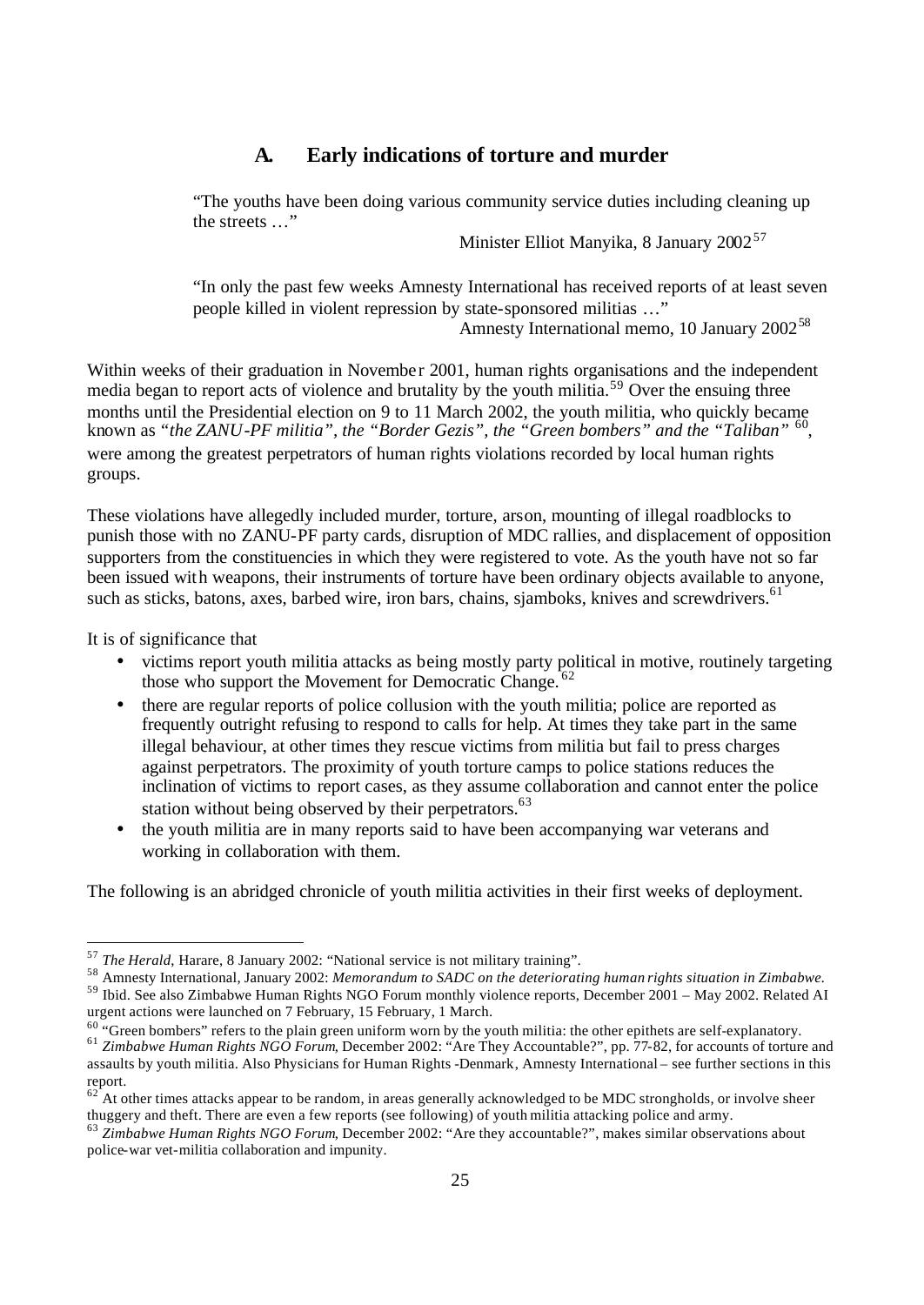#### **Seven murders of MDC members in ten days attributed to youth militia**

In a memorandum to the Southern African Development Community (SADC) in advance of their meeting of 13 to 15 January 2002, Amnesty International produced a substantial report listing major incidences of violence known at that stage to have involved the youth militia. It includes a list of 7 MDC members brutally killed between 20 December 2001 and 1 January 2002.<sup>64</sup>

In all cases the murders involved gangs of militia, often accompanied or led by war veterans. The murdered and their causes of death are listed by Amnesty International as follows:

- Milton Chambati, aged 45: stabbed to death and head partially severed, 20 December 2001. No police arrest or investigation.
- Titus Nheya, aged 56: stabbed to death in Karoi on 21 December 2001. Chief perpetrator arrested and then released without charge.
- Rambisai Nyika: killed in Gokwe on 24 December 2001. Apparently no police investigation.
- Laban Chiweta: died of burns and head injuries after attack near Bindura on 26 December. Police officers allegedly witnessed the assaults and did not intervene or arrest anyone.
- Mr Jena, a school teacher, was on New Year's Eve stabbed to death by a group of 200 youth militia in Shamva district. Houses were burnt and people assaulted by the militia. Police did not intervene and no arrests were made.
- Trymore Midzi, aged 24: stabbed, died 24 December 2001. His parents' home was later taken over by militia and war veterans in Bindura.
- Moffat Chivaura, Trymore Midzi's uncle, aged in his 50s: kidnapped on 29 December 2001, while the family were visiting Trymore's grave to conduct rituals. His corpse was found some months later on the farm of a senior ZANU-PF official.

*Photo 3: Trymore Midzi: murdered December 2001, allegedly by youth militia*



<sup>64</sup> Amnesty International, January 2002: *Memorandum to SADC on the deteriorating human rights situation in Zimbabwe*.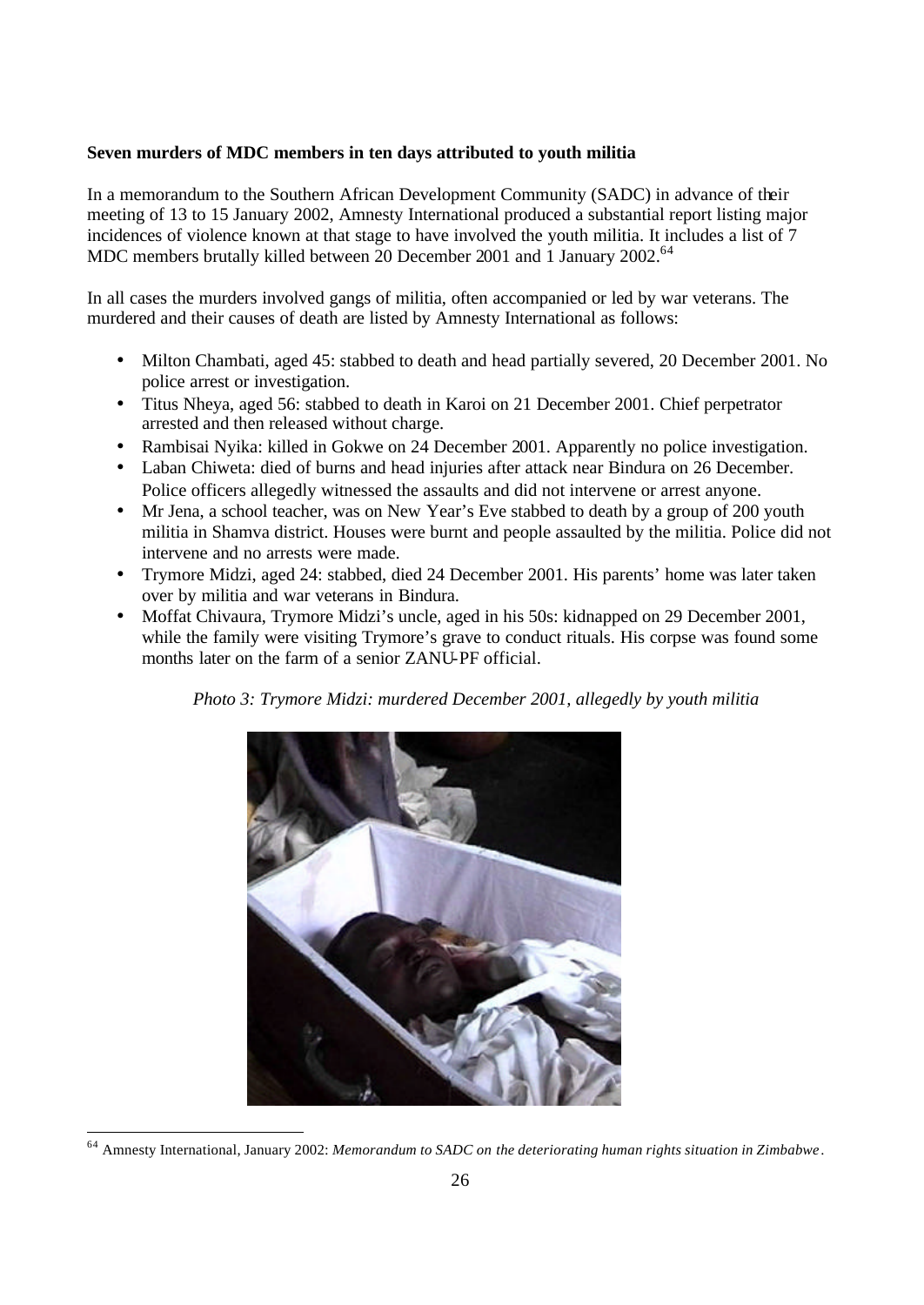#### **Accounts of torture, theft and arson**

Other sources, including Zimbabwean human rights groups and independent media, corroborate the list from Amnesty International.<sup>65</sup> Amnesty International, the Human Rights NGO Forum, Physicians for Human Rights, Denmark, and local media continued to report torture, murder and arson by youth militia among others, throughout the ensuing weeks. A few examples are listed below.

- On 30 December 2001, in the Harare area, five busses were allegedly hired by ZANU-PF to bus youth militia into Kuwadzana extension. They were escorted into the area by war veterans. Kuwadzana, like most Harare urban constituencies, is generally considered an MDC supporting area. For more than two hours the militia assaulted civilians, destroyed windows in 70 houses and looted clothing. The police failed to respond to numerous phone calls for help. Police eventually attended the scene when residents began to counter attack the militia.<sup>66</sup>
- On 1 January 2002, youth militia overran a small rural business centre, Chinhoyi. They looted shops, including major retail stores such as OK Bazaars and TM Supermarket, allegedly selling off some of the goods.<sup>67</sup>
- On 2 January, youth militia went on the rampage in Ruwa, a rural business centre not far from Harare. They assaulted numerous residents including a pregnant woman. One badly assaulted man had to be taken to hospital for treatment. Wedding guests at the local community hall were also assaulted after the youth were refused free beer.<sup>68</sup>
- On 3 January, the youth militia, now referred to in the press as the "ZANU-PF militia", attacked the house of a senior MDC official in the Harare suburb of Glen Norah. Derrick Mzira, who had run unsuccessfully against ZANU-PF in a rural constituency in 2000, lost property worth Z\$500,000 in the attack. He reported the attack, but police officers refused to respond.<sup>69</sup>

Press and human rights reports in the ensuing weeks alleged further brutal attacks on people and property by youth militia in Chitungwiza, Warren Park, Kuwadazana, Highfields, Hatfield, Mabvuko, (all in Harare area), in Bulawayo and in rural centres of Ruwa, Murombedzi, Chimanimani, Mberengwa East, Kwekwe, Silobela, Zaka, Nkayi, and Binga – in short, across the length and breadth of the nation. <sup>70</sup> These attacks frequently targeted senior members of the MDC, including MDC members of parliament, in person or in property. Scores of MDC supporters were hospitalised as a result of these attacks, and various districts became "no go zones" for anyone who was not a ZANU-PF supporter.

<sup>65</sup> *The Daily News*, Harare, 1 January 2002: "Harare terrorised"; *Zimbabwe Independent*, Harare, 4 January 2002: "Violence spreads to Ruwa, Chinhoyi". see also "Pre poll 2002: Fighting for rights" – video funded by Danida, 2002 and ZHRNGO Forum violence report for January 2002.

<sup>66</sup> *The Daily News*, Harare, 1 January 2002: "Harare terrorised".

<sup>67</sup> *Zimbabwe Independent*, Harare, 4 January 2002: "Violence spreads to Ruwa, Chinhoyi".

<sup>68</sup> Ibid.

<sup>69</sup> *Financial Gazette*, Harare, January 4-9 2002: "ZANU-PF militia attack MDC official's house".

<sup>70</sup> *The Daily News*, Harare, 28 January 2002: "MPs flee militia"; *The Financial Gazette*, Harare, 16 January 2002: "Green bombers run amok"; *Zimbabwe Independent*, Harare, 31 January 2002: "Militia impose curfew in Kuwadzana", are a few examples of such reports.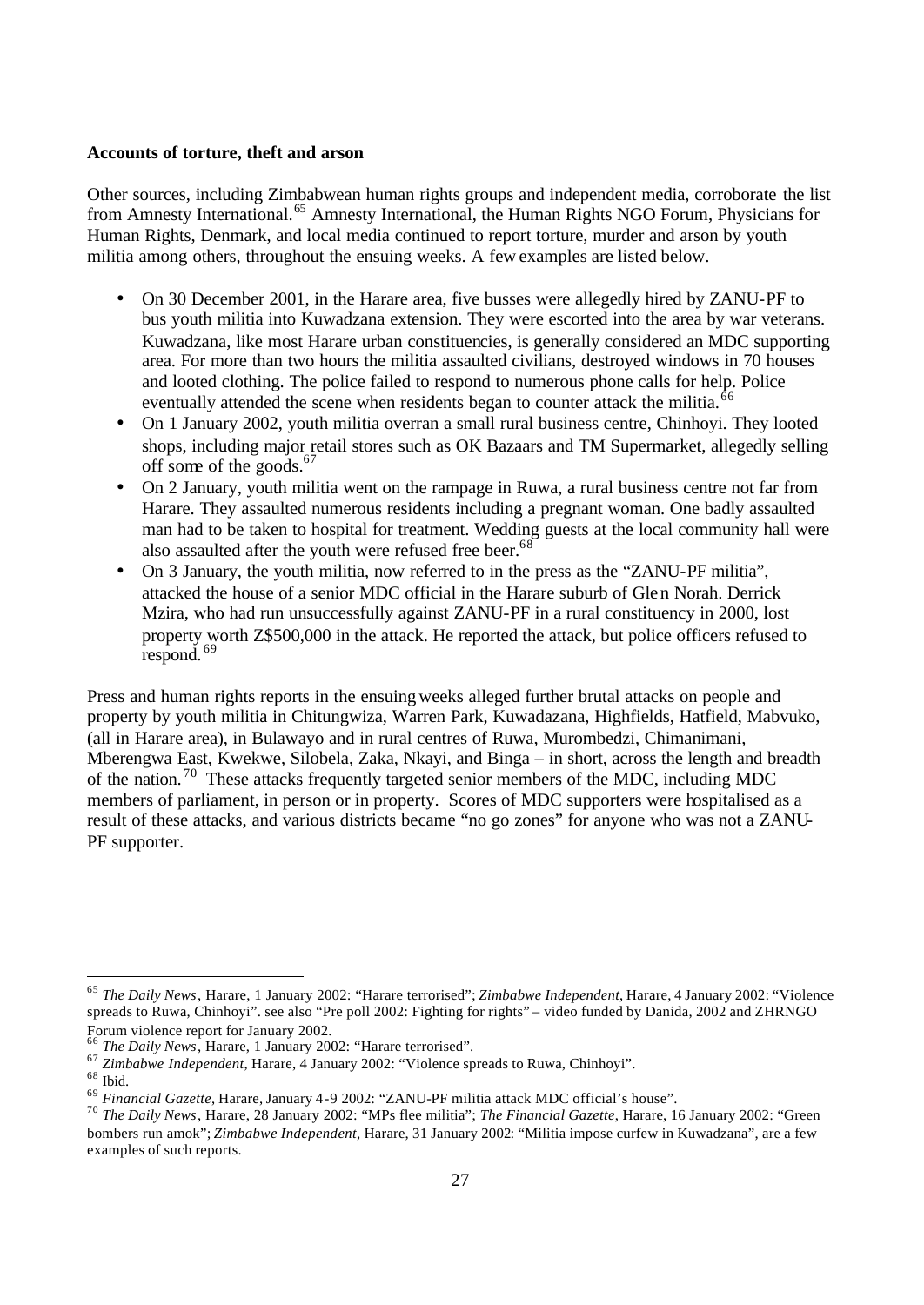## **B. Government response to rising alarm over militias**

On 8 January 2002, by which time the youth militia were already implicated in 7 murders, scores of assaults and multiple reports of property destruction and theft, Elliot Manyika, the minister responsible for their training, accused the private press of "trying to demonise the youth training programme". He said the youth had "been doing various community service duties including cleaning up the streets." He mentioned the gratitude of residents of Chitungwiza to the youths for their street cleaning initiative. According to the minister, they had maintained a flowerbed near Chikwana shopping complex. He said the government would not stop at anything in order to establish training centres in every province.<sup>71</sup>

On 11 January 2002, Munacho Mutezo, the ZANU-PF secretary for administration in Mutare, was quoted in the press defending the youth militia, and denying that they were beating people. He denied that the militia training was partisan and accused the "local and foreign media in their quest to control the economy and politics of Zimbabwe" as having "politicised the National Youth Training Programme".<sup>72</sup>

On 21 January 2002, *The Herald* ran a full page article entitled "National Youth Service … Instilling sense of patriotism, belonging".<sup>73</sup> This lengthy piece begins by describing the forced conscription of white youths into the Rhodesian army and their brain washing to reinforce their racism and sense of colonial supremacy during training. The article goes on, without any irony at all, to laud the current youth militia training in Zimbabwe. It claims that the youth training "enables youths to promote unity across the country through shared experiences … and to develop leadership qualities among them." The training is once more claimed to impart a "variety of skills". An unnamed commentator is quoted as saying of today's youth: "They are a confused and lost generation … this is why they do not even understand why there is a Third Chimurenga to repossess the land". The need for people to know the nation's history and national anthem is emphasised. The article concludes that "it is generally myopic to dismiss national service as a plot by one political party to lure some votes".

 <sup>71</sup> *The Herald*, Harare, 8 January 2002: "National service is not military training".

<sup>&</sup>lt;sup>72</sup> The Eastern Star, Mutare, 11 January 2002: "Mutezo defends youth brigade training".

<sup>&</sup>lt;sup>73</sup> *The Eastern Star*, Mattace, 11 January 2002: "National Youth Service ... Instilling sense of patriotism, belonging".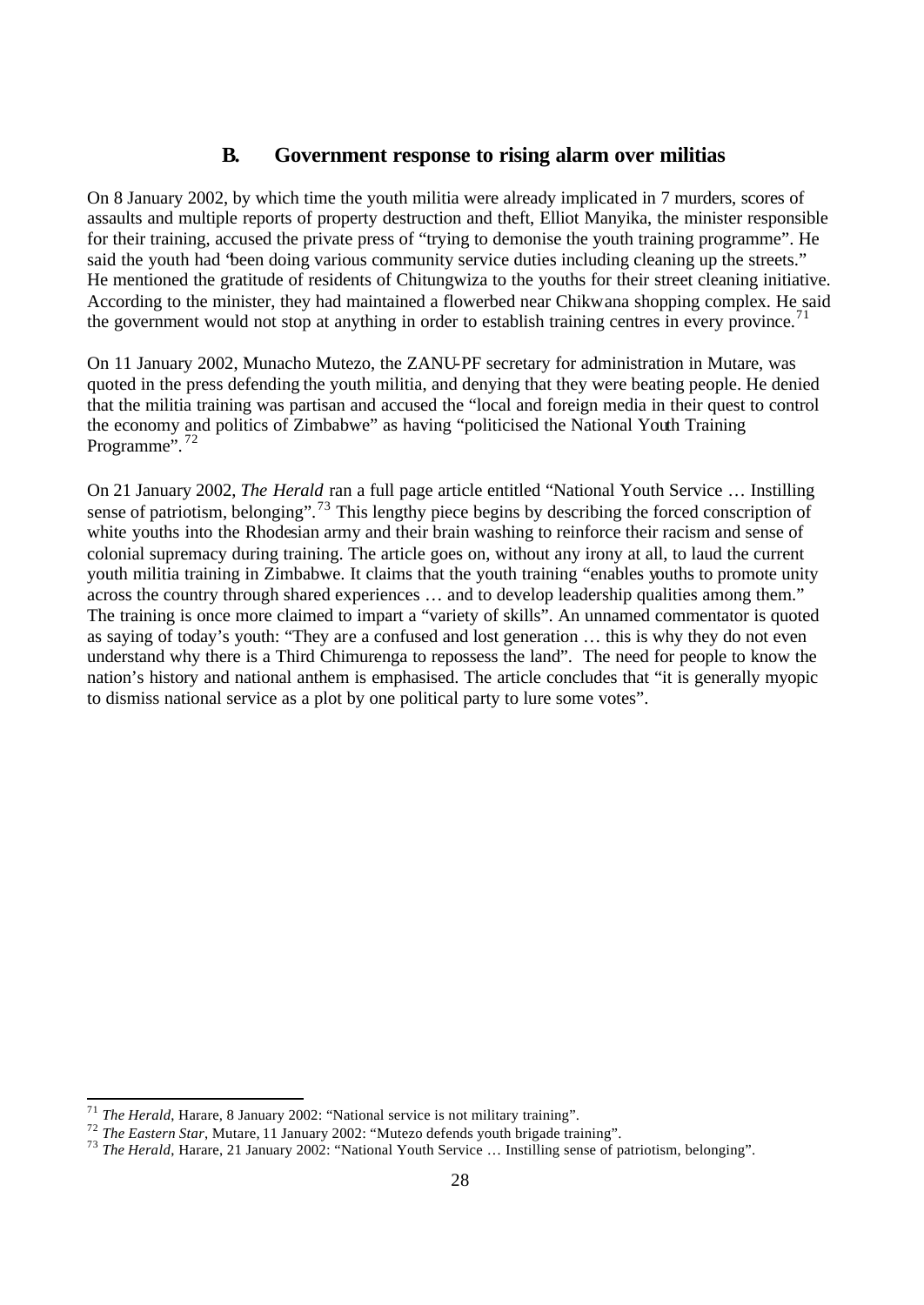# **C. The role of the "Green bombers" around elections**

#### **The Presidential election campaign**

"These youths were not at any point trained to be part of the Presidential campaign …[They] are not getting military training and therefore cannot be used to terrorise anyone." Elliot Manyika, Minister of Youth, Gender and Employment Creation<sup>74</sup>

"… bands of brutes being trained as the willing instruments of ZANU-PF in its terror campaign against the opposition."

Vincent Kahiya, commentator, independent media<sup>75</sup>

It soon became clear that the creation of the youth militia months before the Presidential election of March 2002 was more than a coincidence. The youth militia played a crucial role in campaigning for ZANU-PF, not only in the Presidential poll, but also in every election since their inauguration to date. This includes parliamentary by-elections and the Rural District Council elections.

The pattern of torture of opposition members already alluded to in the previous section intensified in the run up to the Presidential election and in the retribution that marked the aftermath. In one province alone, Manicaland, the MDC logged 6,085 assaults on its members with a further 7,728 supporters being displaced from their homes. Attacks were widespread throughout the country.

Physicians for Human Rights, Denmark, produced 3 major reports on torture in Zimbabwe during 2002.<sup>76</sup> Many of the cases PHR-DK document involve civilians tortured in militia camps. Two detailed case histories of youth militia torture victims are appended to this report.

Some general comments were made by PHR-DK about the "green bombers" and their activities:

- The youth militia act with impunity: they are seldom if ever apprehended for their crimes against fellow Zimbabweans.
- The youth militia often act in conjunction with other ruling party official or paramilitary groups, such as war veterans or police.
- The youth militia were among the biggest groups of perpetrators linked to human rights violations in the first six months of 2002.
- The above factors lead one to conclude that the torture of others by youth militia is acceptable to the authorities, and in accordance with official government policy.

<sup>74</sup> *The Herald*, Harare, 8 January 2002: "National service is not military training".

<sup>75</sup> *Zimbabwe Independent*, Harare, 1 February 2002: "National service: community work or electoral weapon?"

<sup>76</sup> Physicians for Human Rights, Denmark: *Zimbabwe 2002. The Presidential Election: 44 days to go*, Johannesburg, 24 January 2002; Physicians for Human Rights, Denmark: *Zimbabwe: Post Presidential Election – March to May 2002. "We'll make them run"*, Copenhagen, 21 May 2002; Physicians for Human Rights, Denmark: *Vote ZANU-PF or starve: Zimbabwe August to October 2002,* Johannesburg, 20 November 2002.

Information on following three pages adapted from these reports; photographs 6, 8 and 9, previously documented by Physicians for Human Rights, Denmark, in their 21 May report.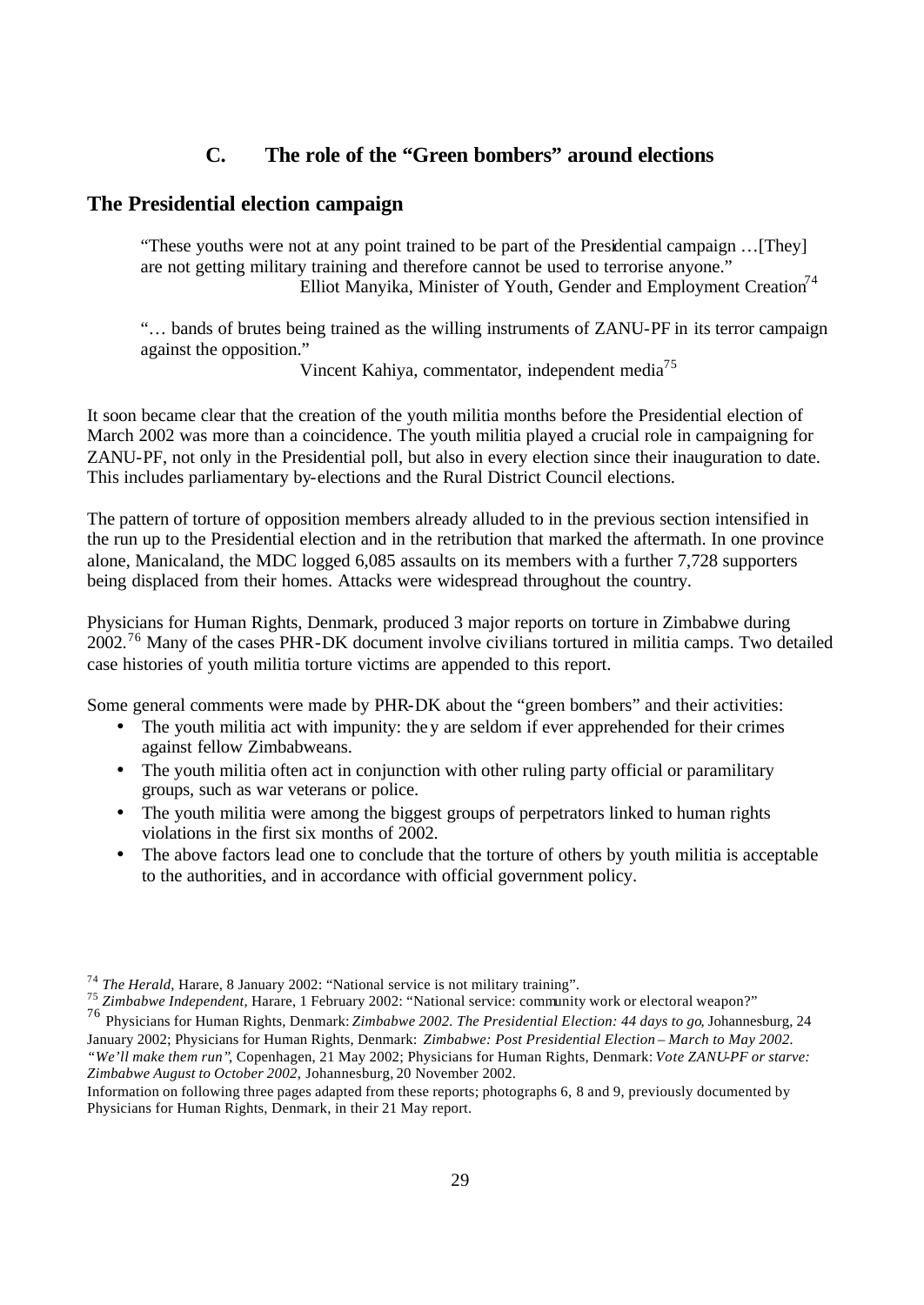

*Photo 4: homestead burnt and vandalised by youth militia in suburb of Bulawayo*

This violence has had a severe impact on human lives, leaving permanent disablement and deep trauma in victims. Furthermore, it has served the purpose of sending a more ge neral, intimidatory message to MDC supporters in the communities of the victims.

While it is not possible to accurately estimate exact numbers of such offences, or the real material consequences for victims in terms of permanent disability, for example, there are obviously profound health consequences for victims, and for the health delivery services, that are being pointed to, but not elaborated on, in this report.<sup>77</sup>

Apart from murder, torture and destruction of property, which included the burning down and/or vandalising of homesteads in various parts of the country, the youth militia were also involved in other activities clearly both illegal and party political in nature.

<sup>77</sup> *PHR-DK* May 2002 report (ibid) on post election atrocities found that militia were perpetrators in 6 out of 13 cases, the most likely group to be involved in violence. *ZHRNGO Forum,* December 2002: "Are they accountable?" which examines perpetrators of violence linked to election 2002, attributes around 10% of all serious violations to youth militia. These include murder and torture. However, this report takes into account offences from June 01 to June 02 and the militia was only deployed six months into this period, so statistically, their proportion of offences is more likely in excess of 20%.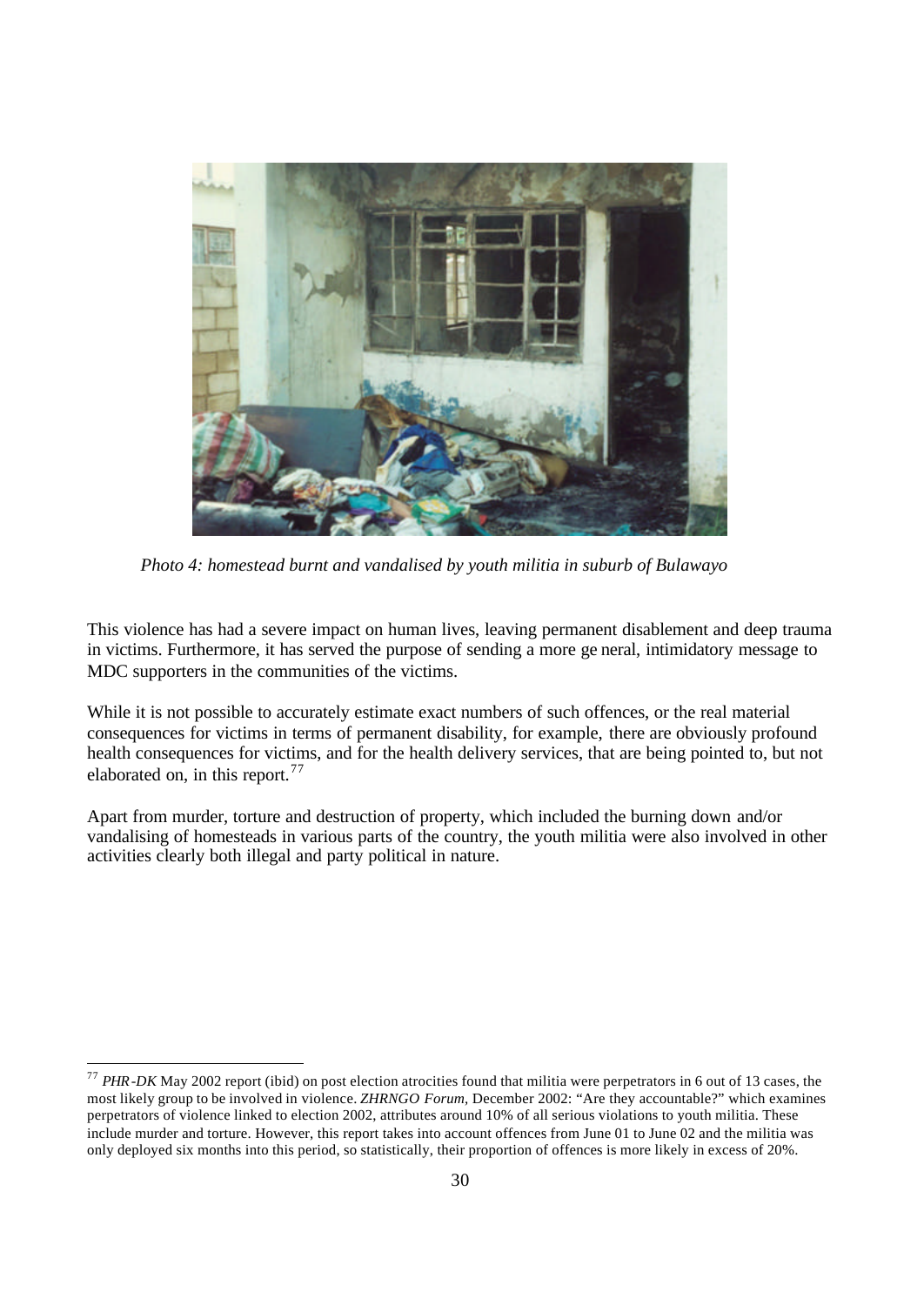

*Photo 5: Interviewee reports assault with sticks and sjamboks in youth militia camp in Bulawayo, February 2002. Clinical findings of multiple linear lesions all over torso, arms and head, place claims of torture beyond reasonable doubt.*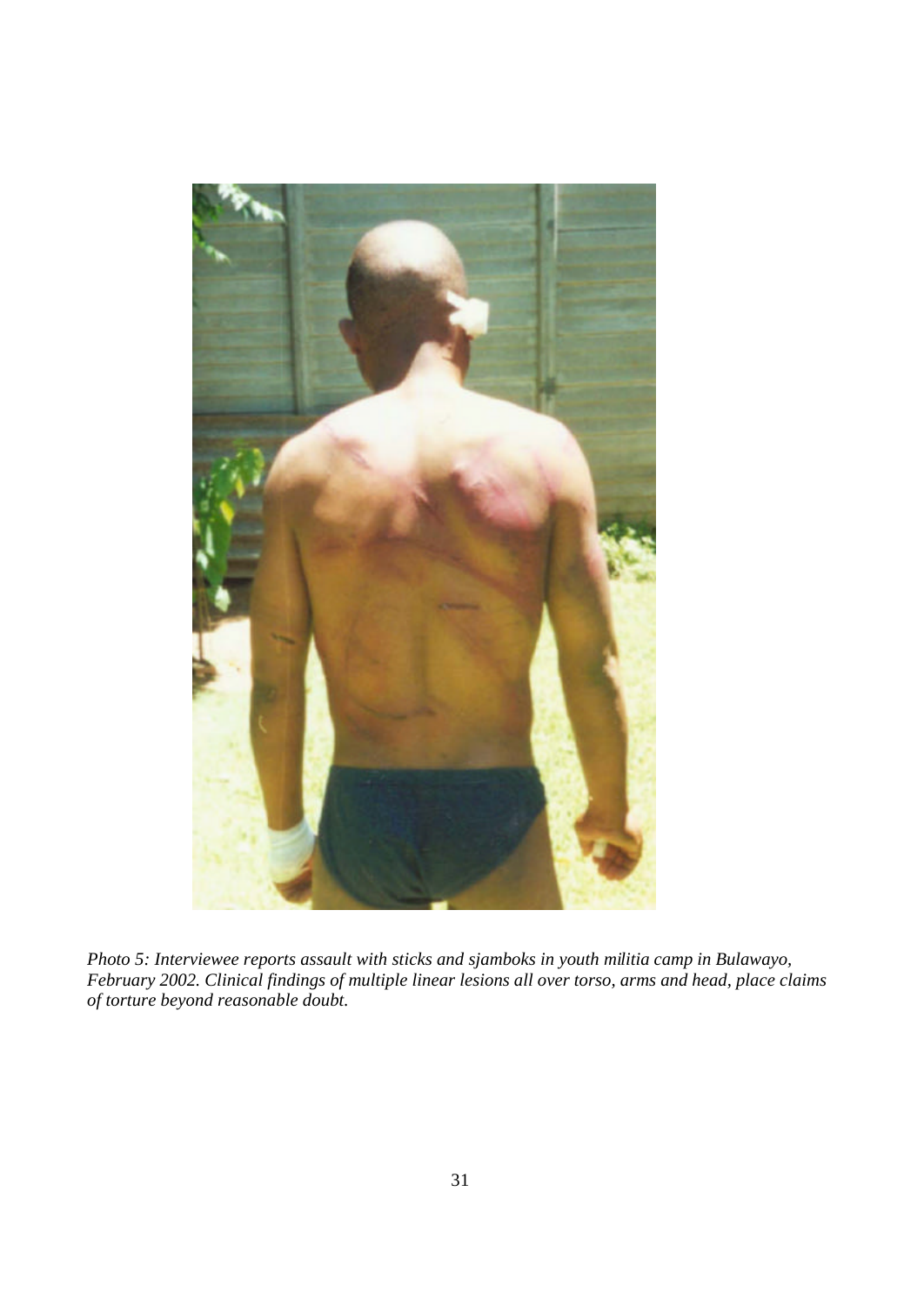

*Photo 6 (taken two months after initial injury): Peri-election torture of supposed MDC supporter in March 2002, causing severe disability. Burning logs were held against both feet. Skull fractured and cigarette burns on arms. This incident took place in youth militia camp in Bulawayo; the victim subsequently died in the first week of February 2003. To date there has been no prosecution of his perpetrators, in spite of a signed confession by one of them.*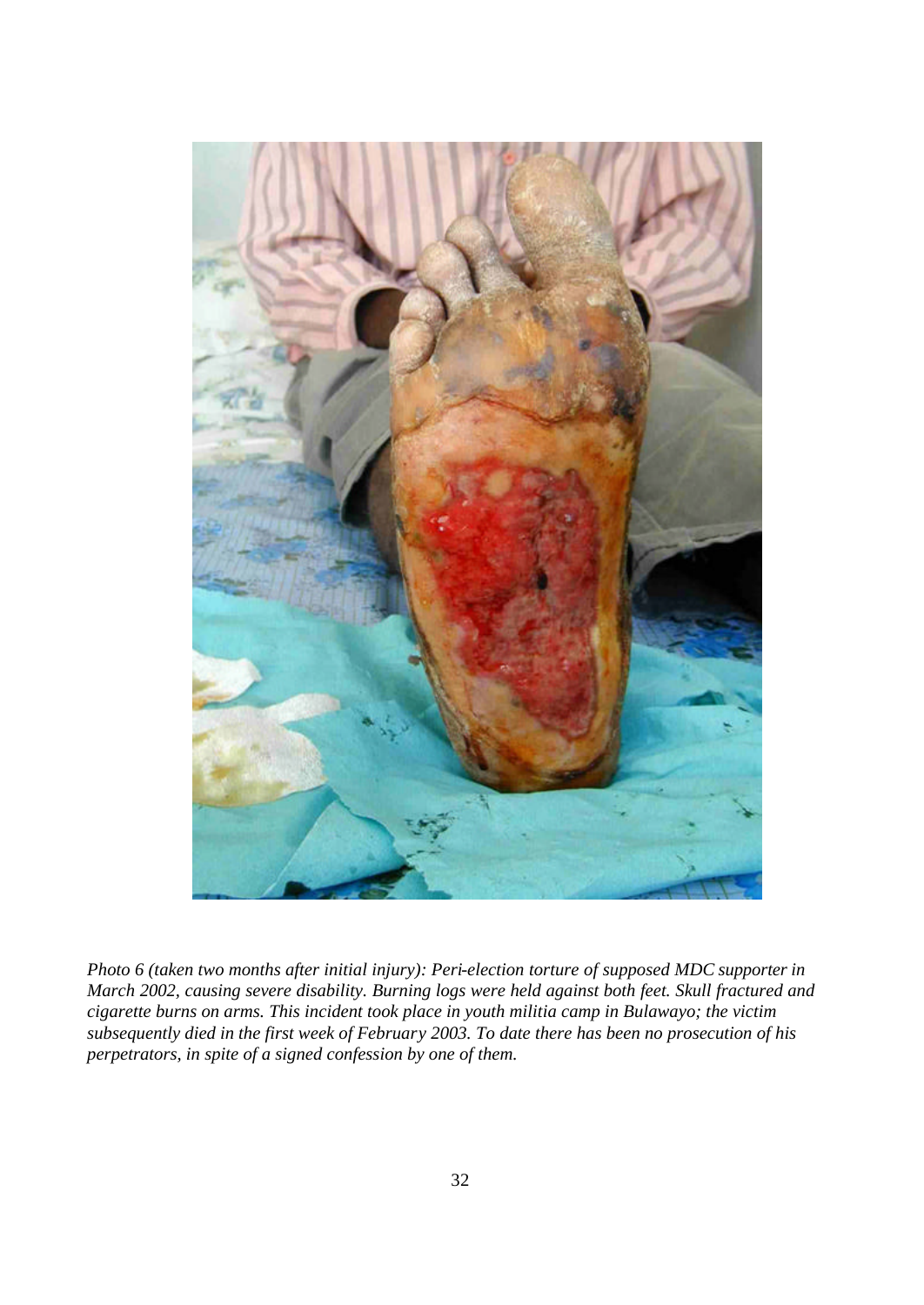#### **Road blocks and theft of ID cards**

One militia activity that became widely reported, was the setting up of road blocks in rural areas. The youth militia then insisted that people produced ZANU-PF cards on demand. If they failed to do so, not only were people subjected to severe beatings, but they also had their ID cards stolen by the militia. In Zimbabwe, an ID card, which has to be carried at all times by law, is almost invariably the only source of personal identity people possess. To have your card stolen is to have your vote stolen, as without personal proof of identity you cannot vote. This practice was widely reported by human rights organisations, official election observer groups and the press.<sup>78</sup> By polling, 1300 stolen ID cards had been reported to human rights organisations. As there are no active human rights groups to whom victims can report offences, in the vast majority of small urban centres, these and other statistics of HR abuses may safely be assumed to represent but a fraction of the actual number of offences.

The youth militia are also reported to have patrolled trains in search of people without ZANU-PF cards, who were then thrown off the trains by the police.<sup>79</sup>

#### **Forced purchasing of ZANU-PF cards**

In Bindura, in early January, youth militia sealed off the town by mounting illegal roadblocks on all roads in and out, and demanded from both those who lived there and those passing through, to purchase ZANU-PF cards.<sup>80</sup> This practice, which was reported countrywide, proved lucrative to ZANU-PF as hundreds of thousands of Zimbabweans purchased the cards in order to stay out of trouble at road blocks, regardless of their political allegiance. ZANU-PF themselves announced that they had raised  $Z\$  500 million from card sales, largely at the hands of youth militia.<sup>81</sup>

#### **Disruption of activities of senior MDC officials and rallies**

On 6 February, youth militia together with a contingent of the Zimbabwe National Army were involved in the ambushing of a convoy of cars taking 3 MDC MPs to undertake constituency activities in Nkayi, Matabeleland. The 3 MPs were Gertrude Mtombeni, Abednico Bhebhe and Peter Nyoni. They and 30 others were severely assaulted, after their convoy stopped on discovering boulders in the road. The MPs were imprisoned under appalling conditions at Nkayi police station, and later released and charged with the crimes that had been perpetrated against them, including assaults with axehandles. $^{\bar{8}2}$ 

The youth militia routinely disrupted MDC rallies by intercepting and assaulting those trying to attend. On several occasions, youth militia invaded rally venues the day before the MDC rally was scheduled. MDC officials would arrive to find threatening youth militia ensconced on the pitch with the police

<sup>&</sup>lt;sup>78</sup> SADC Parliamentary Forum Report on Presidential election March 2002; Zimbabwe Human Rights NGO Forum Research Unit: "Briefing Paper No. 1: Pre-Election Danger Signals of Large-Scale Disenfranchisement", p. 2. *Human rights and Zimbabwe's Presidential election* (ZHRNGO Forum election report)*:* March 2002*,* Zimbabwe Human Rights NGO Forum, May 2002, p. 52; *Zimbabwe Independent*, Harare, 24 January 2002: "Militia turns party cards into passports for travellers".

<sup>79</sup> .ZHRNGO Forum election report, ibid, p 68

 $80$  Ibid.

 $81$  Ibid.

<sup>82</sup> Amnesty International, Urgent Actions on 8 and 15 February 2002.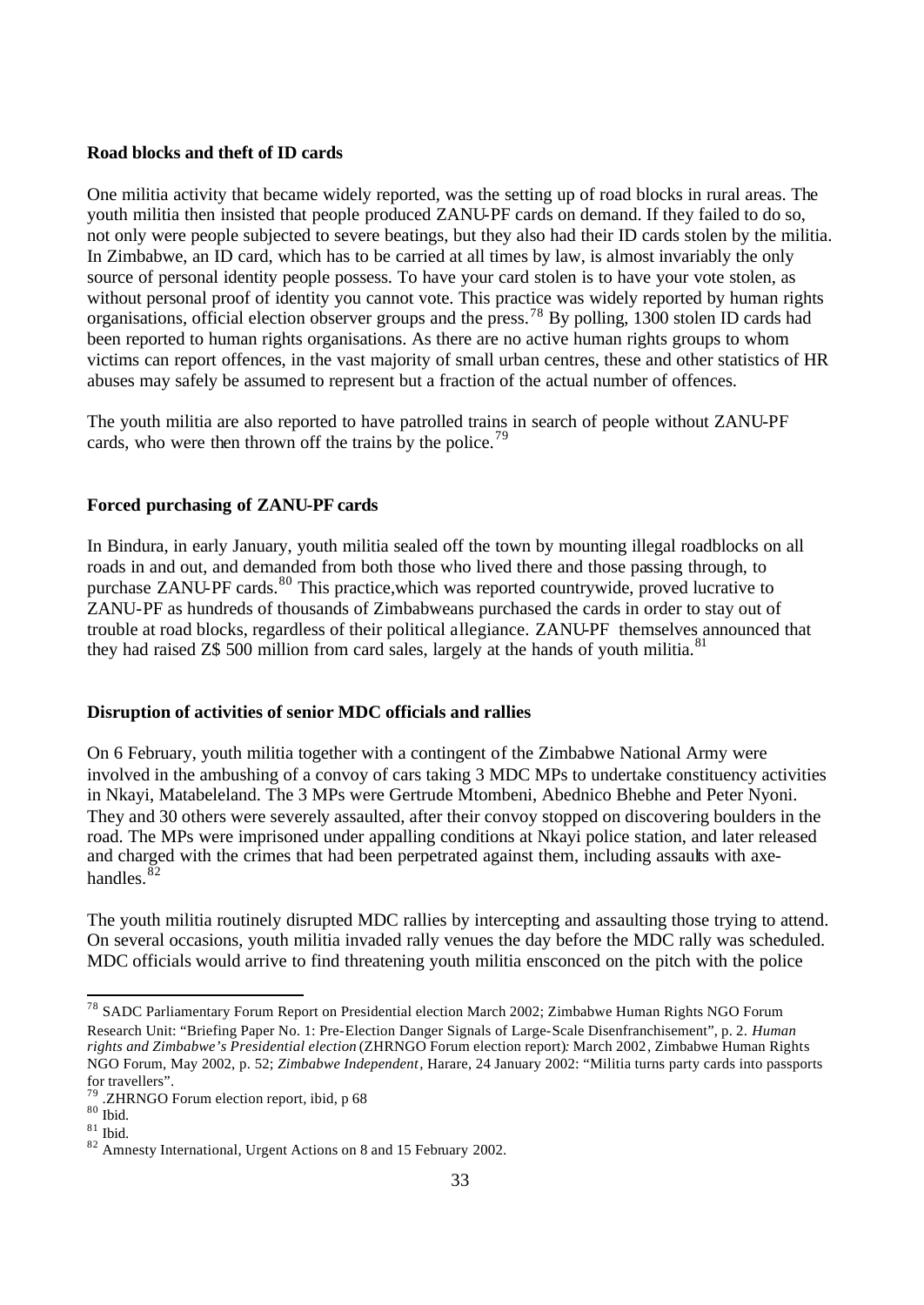refusing to remove them. This resulted in cancellation of rallies, or in violence disrupting rallies. A notable example was at the White City Stadium in January in Bulawayo, when the disruption of a rally by militia resulted in violence and the death of an MDC supporter.<sup>83</sup> Vehicles trying to approach or leave rallies were stoned or torched by youth militia. At an MDC rally in Chinoyi shortly before the election, official election observer vehicles were among those stoned after the rally.<sup>84</sup> On two occasions, the convoy of the MDC Presidential candidate, Morgan Tsvangirai, was ambushed by youths wearing ZANU-PF t-shirts, in the company of war veterans. When police refused to provide an escort to further rallies, some were cancelled out of concern for Tsvangirai's safety. <sup>85</sup>

#### **Destruction of MDC property**

Youth militia were involved in the burning of the MDC offices in Kwekwe in January 2002, and the vandalising of MDC offices in Bulawayo, Harare and Chinoyi.<sup>86</sup> Other MDC property including motor vehicles belonging either to MDC or to MDC MPs, was also vandalised or destroyed by the youth militia. Shortly before the election, a South African observer team was actually inside the MDC offices in Kwekwe when it was attacked by youth militia, who stoned and mobbed the building for some time, trapping observers and MDC officials inside.

#### **Dispersal of militia into rural areas and placement of militia camps adjacent to polling stations**

On 1 March, MDC exposed the location of 146 militia bases around the entire country. Some commentators estimated the presence of around 20,000 to 50,000 youths in these camps. $87$  They further reported that youths were imposing unofficial curfews in the areas around their bases, and had forced the closure of local schools in some areas. Schools are typically voting centres in elections. In Masvingo, 70 teachers were reported to have fled their schools. Ten other teachers were reported as having been kidnapped by militia and their whereabouts were not known. In other areas teachers were reported to have been severely beaten and one headmaster had his house looted.<sup>88</sup>

By the time of voting, it was obvious that militia camps had been sited extremely close to many rural voting stations. *In some cases, voting actually occurred in militia camps.* In Marondera, this was the case in 12 out of 43 fixed polling stations. Close assessment of a few districts in Mashonaland by the Zimbabwe Human Rights NGO Forum, noted a further 42 polling stations located at or near militia bases. As the MDC election report points out, considering the scale of torture by militia in the previous 3 months, "the association of these venues with ruling party violence meant they were not neutral."<sup>89</sup>

<sup>83</sup> Zimbabwe Human Rights NGO Forum election report, ibid, p. 23; *Daily News*, Harare, 21 January 2002, 1 February 2002. Also in Bulawayo, militia camped next to community halls in high density suburbs, such as Sizinda and Nketa, making campaign meetings impossible.

 $84$  Ibid. See also "Fighting for rights" ibid which captures this latter incident on film. Youth militia can be clearly seen behaving in an intimidatory manner, and those attending the rally show their assault wounds to the camera. 85 Zimbabwe Human Rights NGO Forum election report, ibid.

<sup>86</sup> PHR-DK report: "Presidential election: 44 days to go", January 2002.

<sup>87</sup> *Daily Telegraph (UK)*, March 4, 2002: "'Terror Teens' Intimidate Zimbabwe Voters".

<sup>88</sup> *Daily Telegraph (UK)*, ibid. *Zimbabwe Independent*, Harare, 1 March 2002: "Government sets up 146 militia bases".

<sup>89</sup> *MDC*, Zimbabwe, Preliminary Report : Second Working Draft - Presidential Elections of Zimbabwe 9-11 March 2002.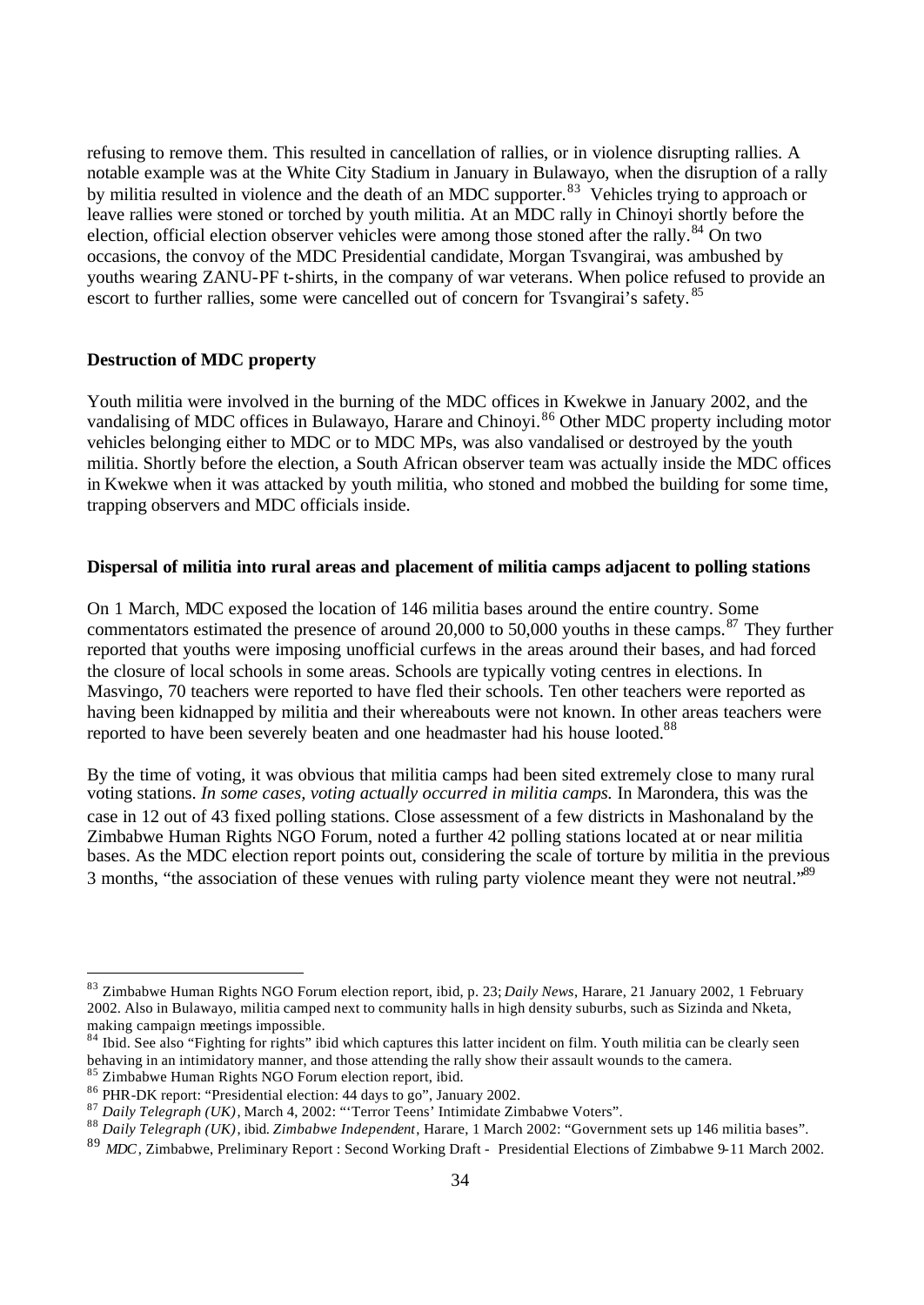*Figure 1:* Map showing polling stations and militia camps in Murehwa constituency. Red dots  $=$  militia camps; green dots  $=$ polling stations. <sup>90</sup>



## **Polling days**

The youth militia are reported to have assaulted MDC polling agents, and to have taken part in kidnapping of polling agents; they played a key role in ensuring that in more than 50% of polling stations, MDC was unable to provide a chain of custody of the ballot boxes, or to continuously monitor the voting process.<sup>91</sup> The Zimbabwe Human Rights Forum and MDC reports on the elections both refer to the assault of MDC polling agents at 18 polling stations, abduction of 71 polling agents from their posts, and arrest of many hundreds (possibly as many as 2,000) of agents on their way to either polling or counting stations.  $92$ 

Amnesty International reported the setting up of roadblocks by youth militia, to prevent the MDC from deploying its polling agents "in what appeared to be an orchestrated campaign directed by the government". They also report abductions of polling agents and their torture by militia during the days of voting.  $93$ 

The militia reportedly intimidated voters, insisting that rural voters cast their votes as illiterates, or risk being denied food aid after the elections.<sup>94</sup> Amnesty International also reports serious assaults by militia on people trying to reach polling stations to vote. Two men were beaten for over an hour in Karoi by militia for arriving at a polling station in the company of white men.

<sup>90</sup> *MDC*, Zimbabwe, Preliminary Report : Second Working Draft - Presidential Elections of Zimbabwe 9-11 March 2002 91 *ZHRNGO Forum* report, ibid, *AI,* ibid, *MDC*, ibid.

 $92$  see above note: ibid. See photo 7 for example of one injured polling agent.

<sup>&</sup>lt;sup>93</sup> Amnesty International press release, 12 March 2002: "Zimbabwe: Hundreds detained in politically-motivated crackdown".

<sup>&</sup>lt;sup>94</sup> Illiterates have to inform the voting officer whom they want to vote for, so that he can place the "x" for them. In a polling station overrun with ZANU-PF officials and paramilitaries, this removes the secrecy of the ballot. This practice was widely reported to human rights organisations: people who had never voted as illiterates before, found themselves doing so in 2002.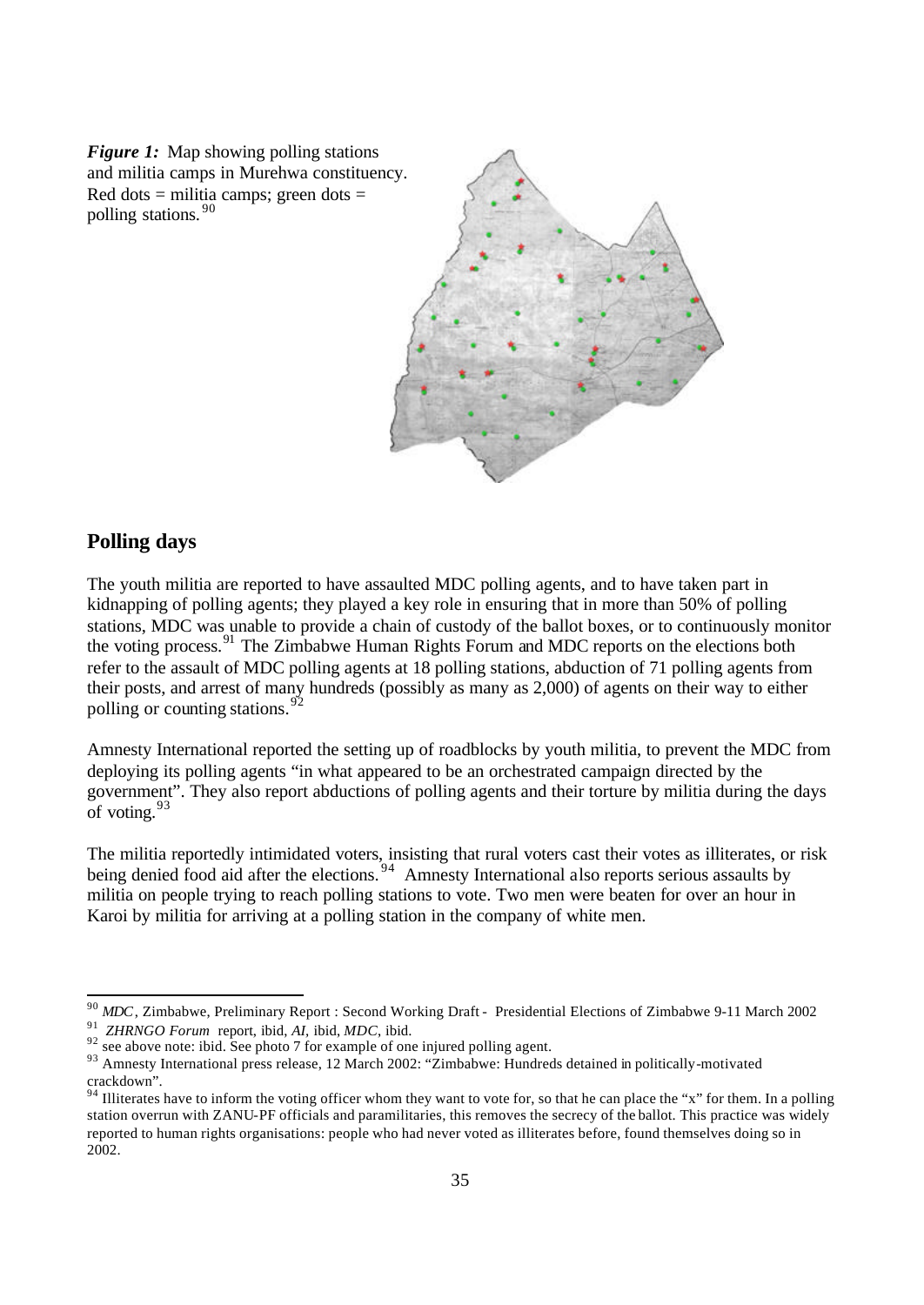The militia at times impersonated policemen, wearing police uniforms and patrolling voting queues without displaying ZRP numbers. MDC officially complained about this in Mazowe East, where nine militia, who were recognised as they had previously "caused mayhem" in adjacent areas, appeared dressed as police at the polling station.<sup>95</sup>



*Photo 7: Shamva District: one of 40 polling agents in the process of being deployed by an MDC truck on Friday 8 March 2002, who were ambushed and severely assaulted by youth militia: the attack meant that voting started on 9 March entirely in the absence of MDC polling agents in this district.* 

### **Post election: youth militia and retribution against MDC**

In the weeks immediately following the Presidential election, there was widespread retribution against those perceived to have voted for the MDC. Among those most at risk were MDC officials who had acted as polling agents. As part of the conditions of the poll, their full names and addresses had to be published in the papers prior to the polling. They were therefore easy to identify.

#### **Attacks on polling agents and MDC supporters**

Within weeks, six polling agents had been murdered and a conservatively estimated 18,000 MDC supporters had been displaced from their rural homes.<sup>96</sup> Militia reportedly played a major role in the hunting down and punishment of polling officers.  $97$ 

<sup>&</sup>lt;sup>95</sup> Zimbabwe Human Rights NGO Forum report, ibid p. 76

 $96$  Zimbabwe Human Rights NGO Forum report, ibid, p. 93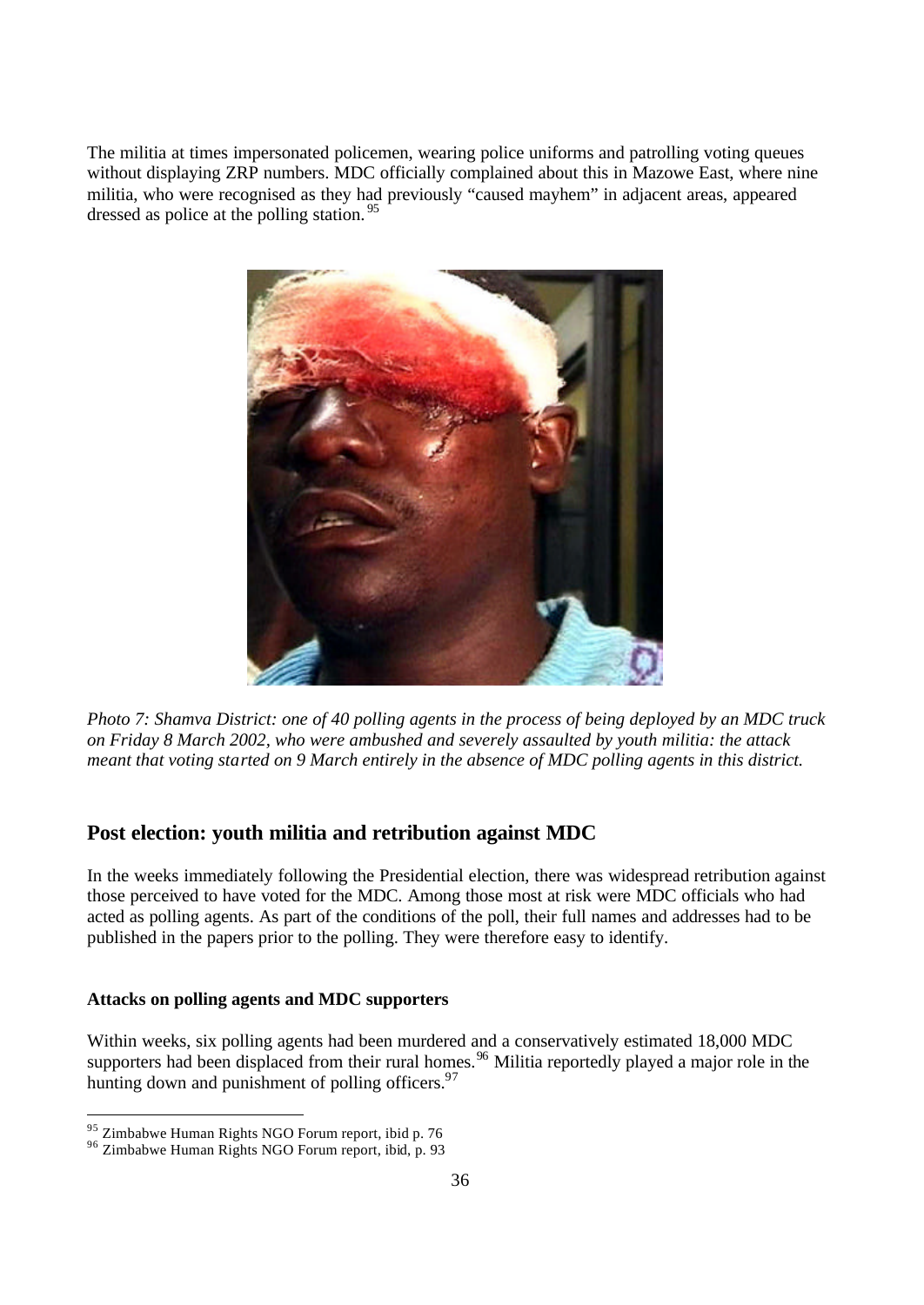On 18 March, days after the election, the youth militia are referred to by Amnesty International as having begun "a coordinated effort to track down, attack and abduct members of the opposition – many of whom acted as polling agents". The murder of a farm security guard, 22 torture victims and 100 others detained in youth militia camps are listed.<sup>98</sup> Amnesty expresses particular concern over the impunity with which the youth militia act: police seem unable or unwilling to take steps to curb their excesses. The six murdered polling agents are named as Ernest Gatsi (Guruve North), Tafireyinyika (Mutoko North), Petros Jeka (Masvingo North), Donald Jeranyama (Mutasa), Edwin Romio (Mutoko) and Fanuel White (Guruve North).

In April 2002, an Amnesty International press release again expresses dismay and outrage at the violent activities of militia and the apparent impunity with which they operate: "We are alarmed at reports that reprisal attacks and abductions by militia members are continuing in rural communities of Zimbabwe suspected of voting for the opposition in the recent presidential elections … The Zimbabwe government has an absolute obligation, in accordance with international human rights standards, to protect all its citizens from human rights violations. Instead the government's condoning of militia revenge serves a political purpose: destroying an opposition party and taking revenge on Zimbabweans who may still support the MDC."<sup>99</sup> Militia attacks on polling agents, the burning down of six polling agents' houses in Gokwe, and destruction of property and assaults in Bulawayo are among violations listed in this report.



*Photos 8 and 9: According to the interviewee, the numerous long linear lesions spread all over the body were caused on 1 April 2002, by beatings by youth militias and war veterans, with sjamboks and a chain; fractured fibula caused by blunt trauma with iron bar. Findings in complete agreement with the history.*

 $97$  Interviews with victims, Amani Trust and Zimbabwe Human Rights NGO Forum reports.

<sup>98</sup> Amnesty International press release, 18 March 2002: "Zimbabwe: Citizens' rights not politics, must set the agenda".

<sup>99</sup> Amnesty International press release, 5 April 2002, : "Zimbabwe: Assault and sexual violence by militia".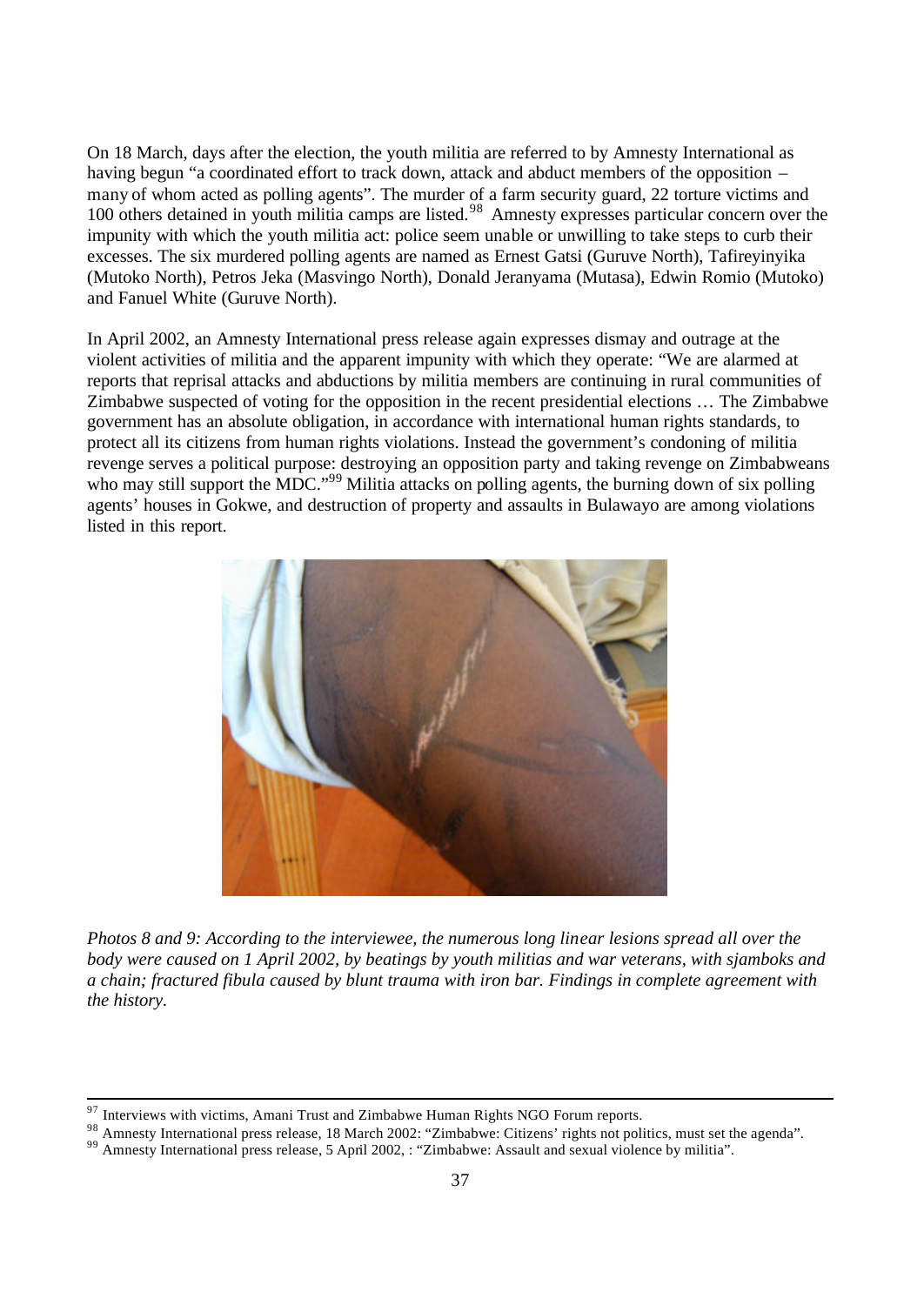

In May 2002, Amnesty International released an Urgent Action, condemning post election retribution in Chimanimani against human rights defenders, lawyers, teachers and others. Amnesty documents assaults and torture both by the police and by youth militia.<sup>100</sup>

## **Sexual abuse as a political tool**

The April AI press release <sup>101</sup> further documents reports of sexual abuse on a large scale. Amnesty International officials interviewed militia rape victims themselves, and also received documentation of rape and sexual abuse from human rights organisations, including Amani Trust and the Zimbabwe Women Lawyers' Association. The latter claimed that around 1,000 women were believed to be held in militia camps, for sexual purposes. In Masvingo, reports were received of farm workers being raped by militia while their husbands were forced to look on. In some instances, men were forced by militia to sodomise each other. $102$ 

<sup>&</sup>lt;sup>100</sup> Amnesty International, UA 158/02, 29 May 2002: "Zimbabwe: Fear for safety".

<sup>&</sup>lt;sup>101</sup> Amnesty International press release, 5 April 2002: "Zimbabwe: Assault and sexual violence by militia".

 $102$  AI, ibid; see also sections in this report on "Youth militia and the health of the nation", and section G.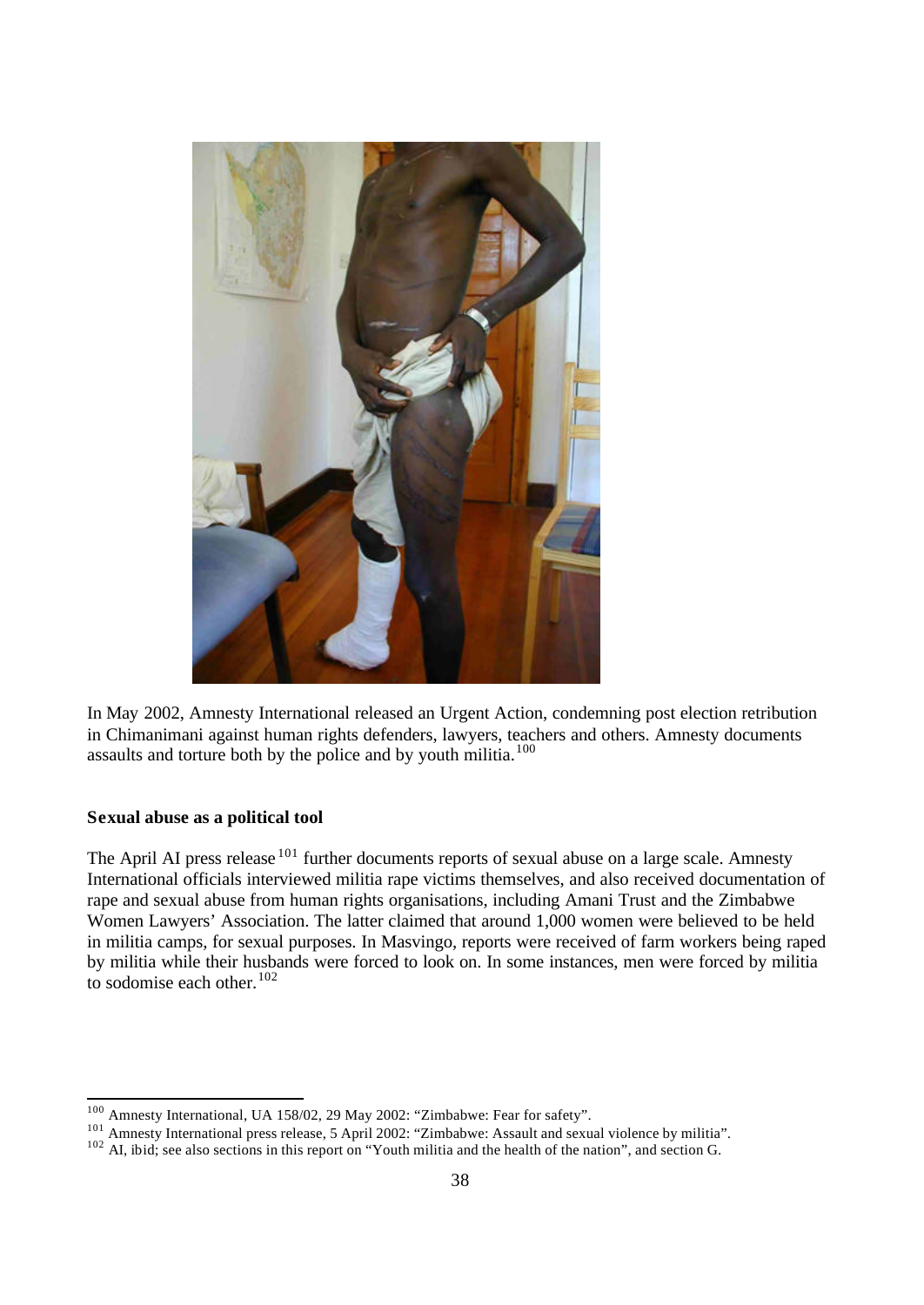## **Youth Militia and Rural District Council Elections**

In Matabeleland, even as the first group of militia was being forced out of sight by government, without gratuities or jobs, a new intake of youth was being trained in the major training base north of Bulawayo. These youth were then deployed to rural business centres ahead of the Rural District Council elections on  $28<sup>th</sup>$  and  $29<sup>th</sup>$  September 2002.

The Zimbabwe Electoral Supervisory Network (ZESN) has underlined the significance of these elections: "To ZANU-PF the election was conceded to be a battle for supremacy and political space. As a ruling party, its aim was to consolidate power at all levels of governance starting from central to local governance using any means at their disposal."<sup>103</sup>

It has become apparent to those documenting human rights abuses, that the rural areas remain most vulnerable to political intimidation. Throughout 2002, systematic attacks by war veterans and youth militia occurred particularly in rural ZANU-PF stronghold areas such as Mashonaland and parts of the Midlands. Nkayi, Hwange and Binga in Matabeleland are also well documented for high levels of state organised violence.<sup>104</sup>

#### **Youth militia and the RDC election campaign**

The Rural District Council elections set for September 2002 were considered key by ZANU-PF, who needed to hold these areas to compensate for the erosion of their control in urban areas. The desperate food situation and the need to control food distribution through control of rural district councils gave these elections added importance.<sup>105</sup> The Zimbabwe Electoral Supervisory Network commented that "[t]he land issue, the drought and the accompanying food crisis has provided an excellent opportunity for the ruling party to exploit the rural masses and manipulate voters into voting them back into power."<sup>106</sup> It described the RDC elections as dominated by "fear of hunger and fear of assault"<sup>107</sup>

Youth militia once more played a crucial role in the intimidation of both MDC candidates and their supporters before, during and after the RDC elections.<sup>108</sup> Their activities included:

- Attacks on life and property of prospective candidates, resulting in the withdrawal of the vast majority of MDC candidates from the election before the vote. In Manicaland alone, 100 candidates withdrew their candidature after attacks and threats, including by youth militia.<sup>109</sup>
- Camping at the entrance to polling stations, monitoring those entering, and telling them who to vote for. The militia also wrote down number plates of vehicles, particularly of observers.<sup>110</sup>

<sup>&</sup>lt;sup>103</sup> Zimbabwe Electoral Supervisory Network (ZESN), "Report on Local Authority Election 28-29 September 2002", pg 4. <sup>104</sup> Amnesty International press release, 8 August 2002: "Zimbabwe: political violence intensifies ahead of September local elections". See also PHR-DK reports and Zimbabwe Human Rights NGO Forum reports.

<sup>105</sup> Physicians for Human Rights, Denmark: *Vote ZANU-PF or starve: Zimbabwe August to October 2002,* Johannesburg, 20 November 2002.

 $106$  ZESN, ibid, p. 7

 $107$  ZESN, ibid. p. 8

<sup>108</sup> ZESN, ibid. pp. 7, 8, 10, 11, 16; Physicians for Human Rights, Denmark: *Vote ZANU-PF or starve: Zimbabwe August to October 2002,* Johannesburg,20 November 2002 , pp. 12-16, 49-50.

<sup>&</sup>lt;sup>109</sup>ZESN, ibid p. 8. Out of 1397 seats countrywide, MDC in the end contested only 646, giving ZANU-PF a clear majority before a single vote was cast. Not only youth militia, but also war veterans, women's league and others took part in the attacks.

 $110$ ZESN, ibid. p. 10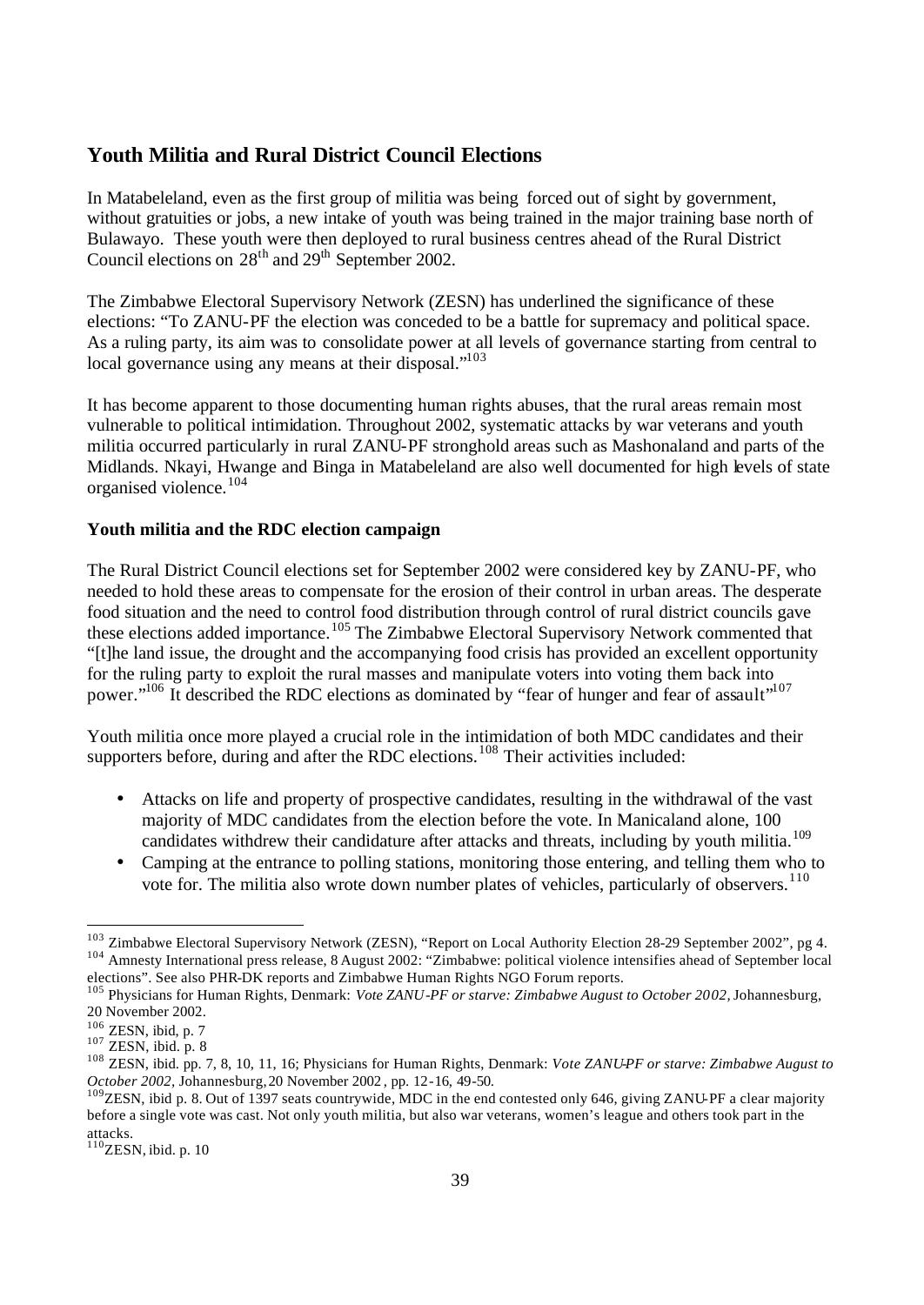- Intimidation around voting days. This was so intense that in some wards voting went ahead in the absence of the MDC candidates who were too afraid to appear.
- Open food handouts to those who opted to vote as illiterates, after they had voted for ZANU-PF. Casting a vote for ZANU-PF became a way to alleviate starvation for one day.
- Youth militia and government officials campaigned using the threat of no food aid for wards that ended up with MDC councillors.
- In Masvingo, 4 polling officers were severely assaulted, including by youth militia.

## **Post election retribution**

The November 2002 Physicians for Human Rights report lists some of the acts of retribution against MDC supporters and candidates. Among those worst affected were winning MDC candidates, of which there were very few, and supporters in their areas. In Binga, where 16 out of 25 wards were won by MDC, retribution was profound. Again, youth militia are reported to have played role in many of these acts of retribution.<sup>11</sup>

- In Mutasa district, "celebrating" youth militia destroyed five homesteads all belonging to MDC supporters (victims' names available).
- In Binga, the government suspended all donor food to starving school children. Officials were quoted as saying this was to punish the region for its strong MDC vote. The Catholic Church was ordered to stop its feeding, as were "Save the Children" and "Oxfam Great Britain".
- The Catholic Bishop of Hwange was successfully pressured to close the Catholic Commission for Justice and Peace offices in Binga: the organisation was accused by government of having campaigned for the opposition.
- Three MDC families, two of whom had fielded candidates in the Binga elections, had their properties burnt down
- In Kamativi ward in Hwange, ZANU-PF supporters severely assaulted a winning MDC candidate and his wife after the election outcome. Youth militia played a leading role in these assaults.
- In Bulilimamangwe District, Ward 12, ZANU-PF supporters including youth militia threatened a violent backlash after MDC won the seat there. Villagers were warned that there would be no food from government to the ward because they had voted MDC.
- Reports of similar retribution were also received from Lupane and Masvingo.

 $111$  PHR-DK, 20 November, ibid, page 13; ZESN, ibid, page 16.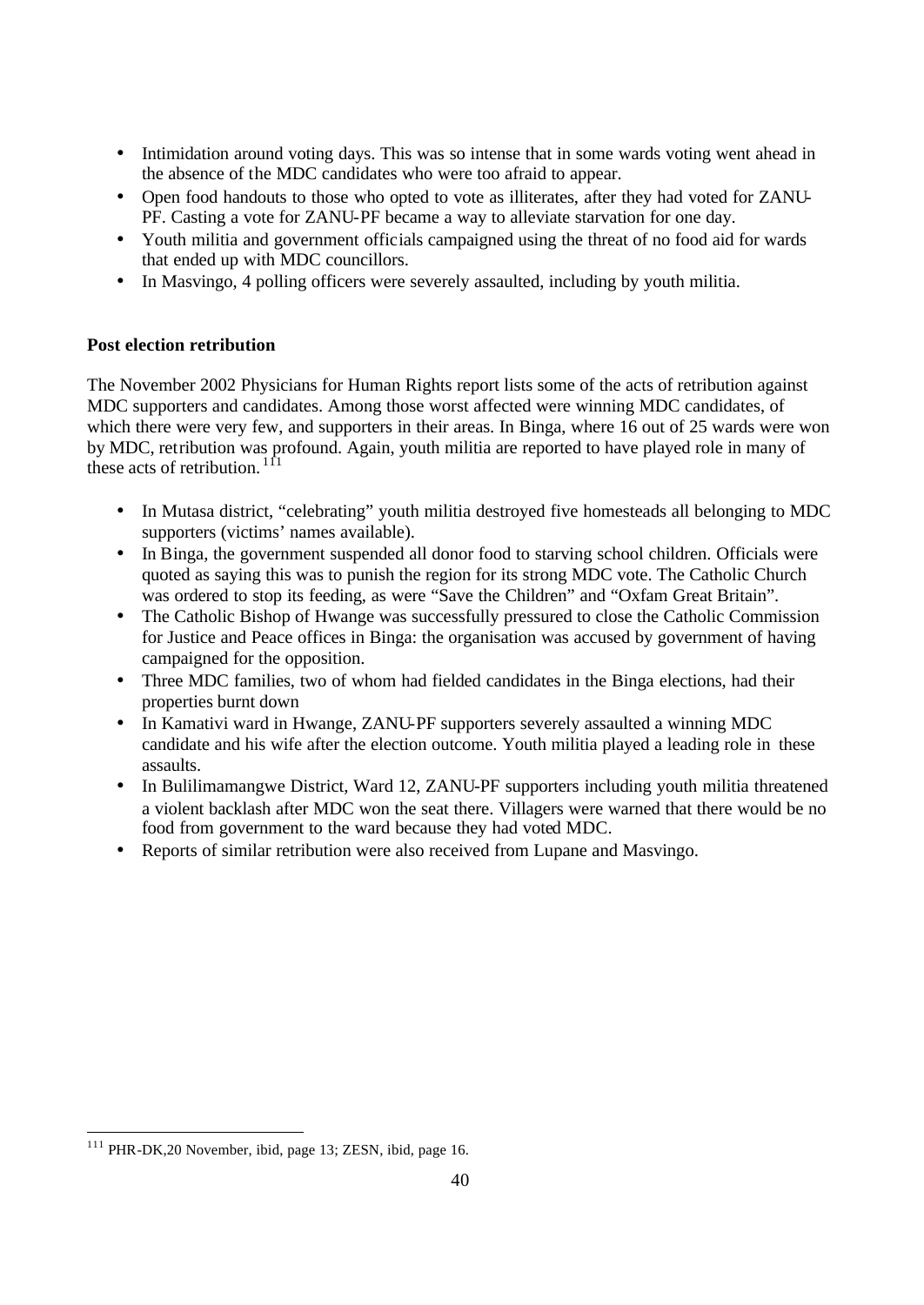## **Parliamentary by-elections: Insiza, October 2002; Kuwadzana and Highfields, March 2003**

In October 2002 in the rural district of Insiza, and in March 2003 in two suburbs of Harare, parliamentary by-elections took place, predictably accompanied by violence. Once again, the youth militia were among the main instigators of violence against the opposition MDC.

In Insiza, the election campaign took place in the context of the backlash after the RDC elections. Three MDC candidates had won RDC seats in this district and a spokesperson for MDC, Albert Mnkandla, stated that militia were terrorising MDC supporters in the district.<sup>112</sup> Youth militia had been deployed from Hwange and Lupane in the wake of the RDC elections. He further stated that the MDC winning candidates in Insiza had been told by youth militia that they were not eligible for government seed packs being distributed ahead of the next rainy season. Reports of militia intimidating Insiza, and also interfering with distribution of food, continued throughout October.<sup>113</sup> It was close to impossible for MDC to hold rallies ahead of the by-election, and in one incident, the ZANU-PF candidate for parliament shot a senior MDC official in a police station in front of police.<sup>114</sup> The election went ahead at the end of October and was won by ZANU-PF.

Kuwadzana and Highfields by-elections were held in March 2002. Violence started well in advance, from January onwards. Youth militia were deployed there from the beginning of the year, and imposed an unofficial curfew, assaulting any resident who moved after dark.<sup>115</sup> The youth launched violent attacks nightly. The MDC Mayor of Harare reported that youth militia had illegally taken over counc il property, including the community hall and library, and that police had refused to evict them when asked to do so. Zimbabwe Civic Education Trust issued a statement condemning the youth militia activities and that "freedoms of expression, movement and association were being stolen from the people of Kuwadzana"<sup>116</sup> ahead of the by-election. Angry MDC city councillors referred to them as "ZANU-PF's bussed in mercenaries", and alleged that council property was turned into torture chambers by the militia.<sup>117</sup> Apart from assaulting and torturing, they were alleged to be stealing food from tuck shops.

As the election campaign reached its climax, violence peaked in the affected constituencies, with the local clinics and hospitals being overrun with more than 200 serious assault victims. Youth militia and army soldiers are alleged to have taken part in these attacks. Journalists and diplomats interviewed the injured and expressed shock at the brutality suffered by citizens.<sup>118</sup>

In spite of the widespread violence against their supporters, MDC won both these seats.

<sup>112</sup> *The Daily News*, Harare, 14 October 2002: "Militia terror grips Insiza".

<sup>&</sup>lt;sup>113</sup> Client interviews, Amani Trust, October 2002.

<sup>114</sup> See Physicians for Human Rights, Denmark: *Vote ZANU/PF or starve: Zimbabwe August to October 2002,*  Johannesburg, 20 November 2002, for full details of the Insiza by-election.

<sup>115</sup> *The Standard*, Harare, 19 January 2003: "Bombers set up camp in Kuwadzana"; *Zimbabwe Independent*, Harare, 31 January 2003: "Militia impose curfew in Kuwadzana".

<sup>116</sup> *Zimbabwe Independent,* 31 January 2003, ibid.

<sup>117</sup> *The Standard*, Harare, 19 January 2003: "Bombers set up camp in Kuwadzana"

<sup>118</sup> Zimbabwe Human Rights NGO Forum violence reports, February and March; also documentation by Zimbabwe Association of Doctors for Human Rights (ZADHR) and interviews with diplomats.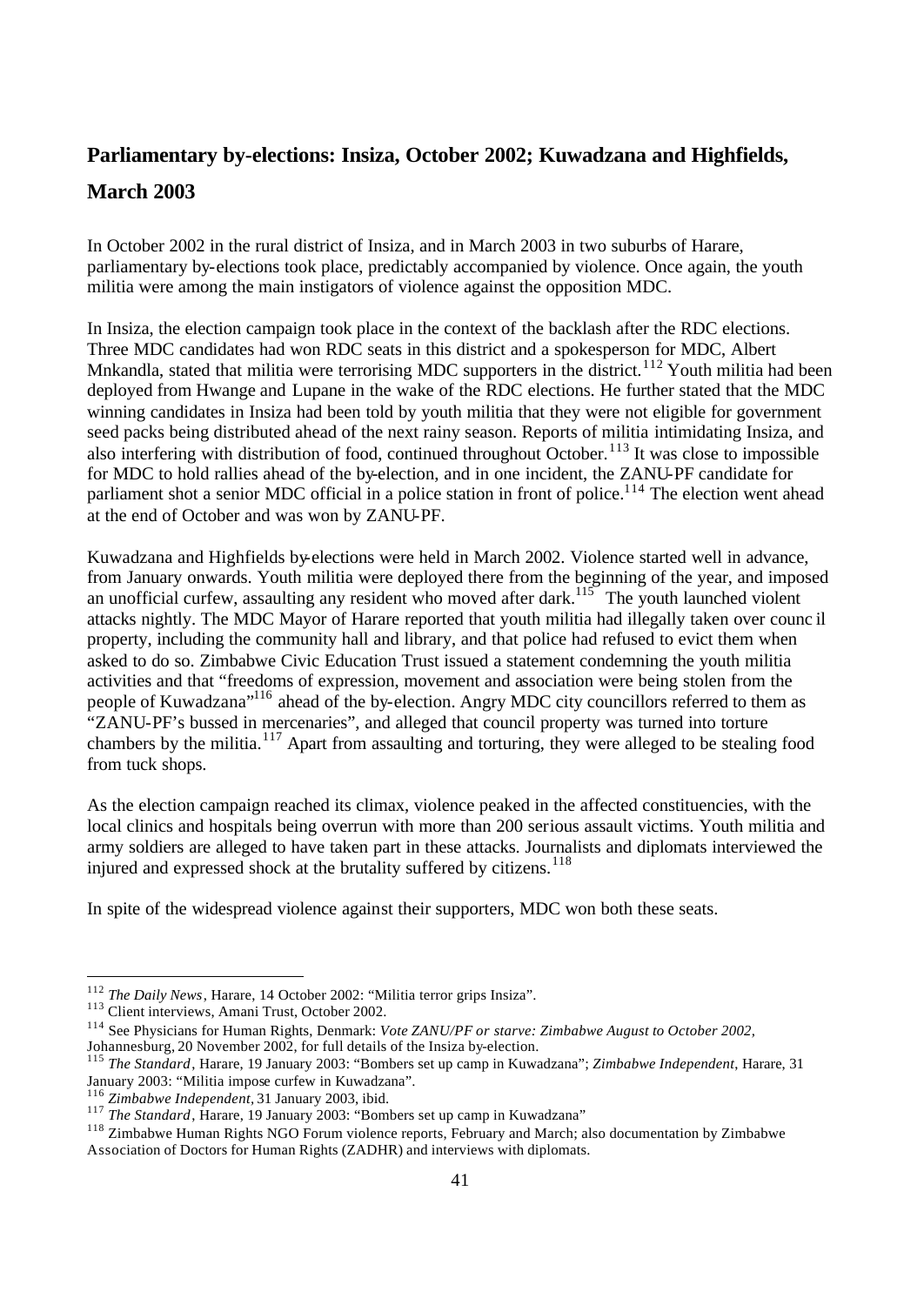## **Urban Council Elections: 30-31 August 2003**

Days ahead of the release of this report, further key elections will have taken place in Zimbabwe. All major urban centres will have faced council, and in some cases mayoral, elections that are likely to be hotly contested. The MDC has proved to have strong urban-based support, and ZANU-PF have already expressed their determination to regain urban losses in these elections.<sup>119</sup>

Centres facing both mayoral and counc il elections are: Bindura, Gwanda, Gweru, Kariba, Kwekwe, Mutare, Redcliff and Victoria Falls. Those with council or ward elections only include: Bulawayo, Chegutu, Chitungwiza, Hwange, Kadoma, Karoi, Marondera, Masvingo, Norton, Rusape, Ruwa, Shurugwi and Zvishavane.

The major cities of Bulawayo and Harare have MDC mayors and predominantly MDC councils. The MDC mayor of Harare has been under continuous attack by government since he assumed office last year, and was suspended by the Minister of Local Government and Housing, Ignatius Chombo, earlier this year, allegedly for failing to meet his mandate for the city. This is ironic considering that the courts eventually dismissed the previous ZANU-PF city council for gross mismanagement of the city's resources, placing the city into the custody of a commission from 1999 to 2002. Mayor Mudzuri had barely been in office when ministerial harassment began.

One of the earliest comments on the forthcoming campaign has come from Elliot Manyika, Minister of Youth, Gender and Employment Creation, who effectively controls the youth militia. He states that it is important for ZANU-PF to win the elections, in order to fully implement its policy: "At the end of the day those who win will have to implement our [ZANU-PF Government] policies effectively. If the opposition wins then they might choose to sabotage our policies like what Mudzuri is doing in Harare". <sup>120</sup>

The minister refers to "campaign teams" being already on the ground. At the same time, the number of human rights violations being perpetrated by youth militia has escalated again since the middle of July. In parts of Mashonaland and in Matabeleland North, reports have been received of an increase in assaults and evictions of MDC supporters by youth militia. The gove rnment media also reported an increase in clashes between MDC youth and militia, placing the blame on MDC.<sup>121</sup>

In mid-July, the MDC MP for Hwange was evicted from his home by youth militia based at Kamativi Training Centre, for the second time in a year, and 200 families were reported to have been displaced by militia on the rampage in this area.<sup>122</sup>

By the end of nomination day for these elections on 21 July 2003, three MDC candidates were in hospital, and a number of others were in hiding and recovering from assaults, as a result of attacks by groups of youth militia. 44 MDC candidates and an unspecified number of independent candidates

<sup>&</sup>lt;sup>119</sup> *The Chronicle*, Bulawayo, 15 July 2003: "Major parties prepare for council elections". Elections are scheduled for 30-31 August 2003.

 $120$  Ibid.

<sup>&</sup>lt;sup>121</sup> *The Chronicle*, Bulawayo, 17 July 2003: "National service youth disappears".

<sup>122</sup> Short Wave Radio Africa interviews, week of 20 July 2003.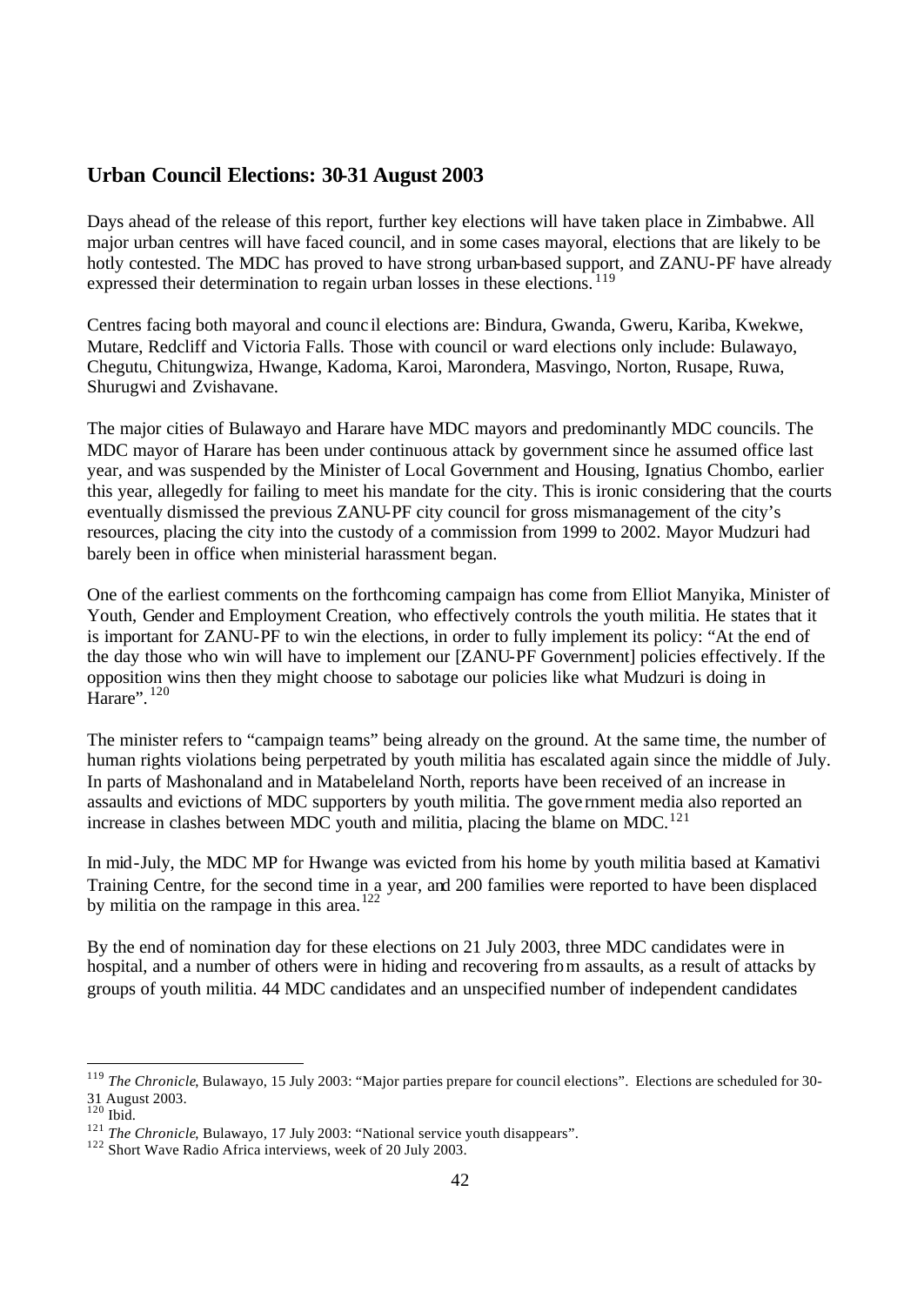failed to place their nomination papers before their local court authorities, as a result of militia attacks and rampant mobbing of the courts in smaller urban centres.<sup>123</sup>

The towns of Bindura, Chegutu, Rusape, Karoi and Marondera were among the worst affected by the youth militia violence. *In these centres, MDC failed to register a single urban council candidate, as a direct result of youth militia violence*. Several of the prospective candidates in these towns had their houses vandalised and fled into hiding after youth militia descended on them. In Chegutu, one MDC candidate was in hospital with serious head and neck injuries after assaults by youth militia, and in Karoi two MDC candidates were rushed to hospital after similar attacks. ZANU-PF had already by 22 July proclaimed the incoming council in Chegutu as entirely ZANU-PF, meaning there will be no election here.

ZTV news coverage of the nomination day focused on Chegutu and made no mention whatsoever of the youth militia violence. It portrayed court officials sitting patiently all day waiting, while the MDC mysteriously failed to nominate anyone. The cameras showed the town mobbed by shouting and dancing youths, but without comment.<sup>124</sup>

In view of the pattern of all elections in the recent past, and taking events of mid-July into account, it seems certain that the next few weeks will be marred by a violent urban campaign, and also that the youth militia will once more play a pivotal role as perpetrators of such violence.

<sup>123</sup> *The Daily News*, Harare, 22 July 2003: "Violence breaks out during nominations"; interviews aired on Short Wave Radio Africa on 21 and 22 July 2003 corroborate the information given in this section.

 $124$  Zimbabwe Broadcasting Corporation TV News Bulletin, 8 pm on 22 July 2003.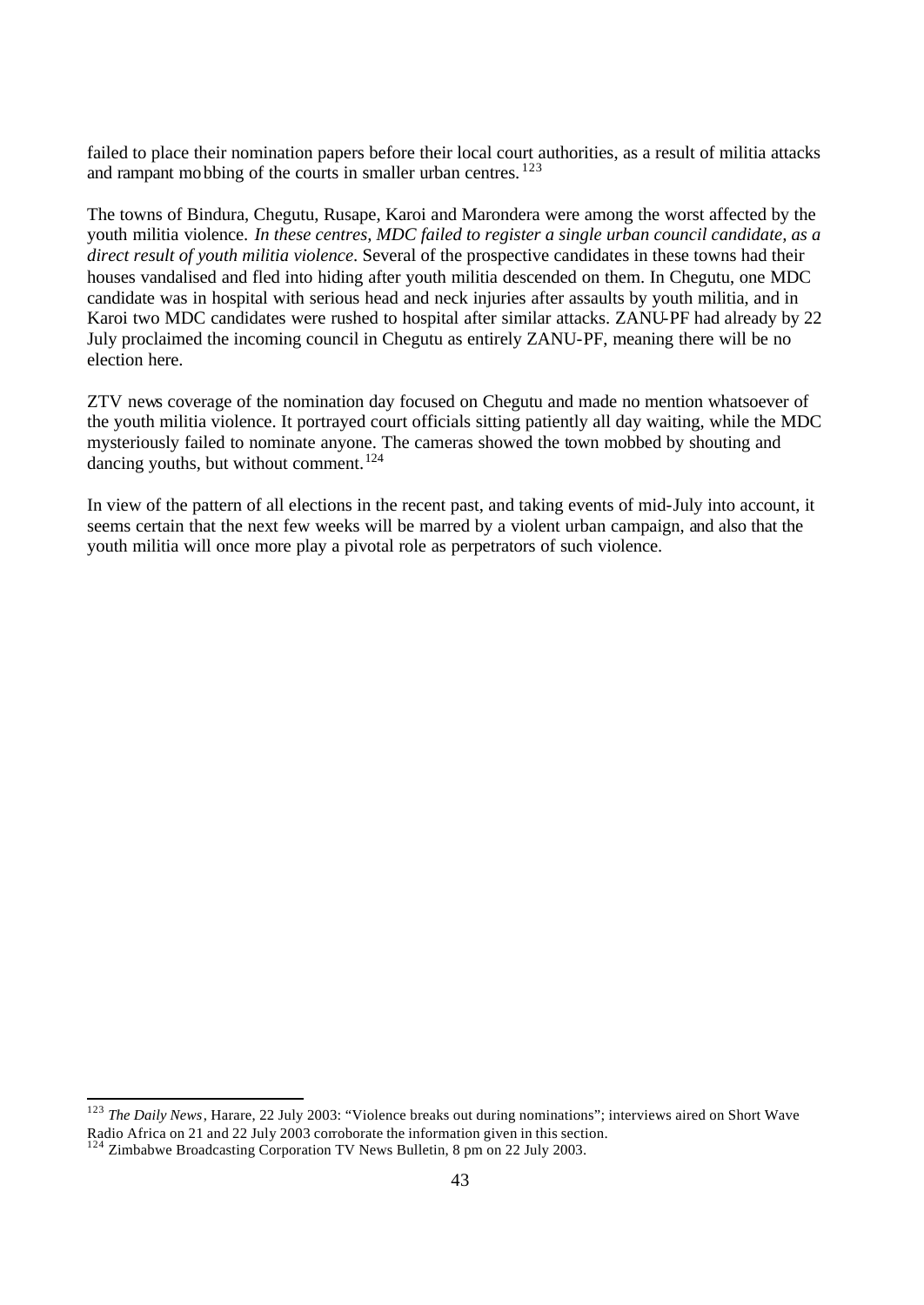# **D Other "activities" of youth militia and their implications during 2000-2003**

## **Youth militia and politicisation of food**

#### **The militia and Grain Marketing Board sales**

The youth militia played a pivotal role in denying MDC supporters access to food during 2002. Zimbabwe currently faces a food crisis, with approximately half the population surviving on donor food from the World Food Programme. During 2002, the government also imported maize, as the sole licensed importer, and sold this at a controlled price through the parastatal Grain Marketing Board (GMB). The youth militia were frequently given responsibility for the sale of GMB maize.

There were reports from throughout the country of political discrimination in who was allowed to buy this maize. On 18 March, Amnesty International expressed deep concern about the political abuse of maize by youth militia; it stated that "ruling party affiliated militia have taken over food aid distribution in the province of Masvingo".  $^{125}$  On 5 April, Amnesty dealt in more detail with militia and abuse of access to food: "ZANU-PF affiliated youth militia stationed outside long queues to buy grain are reported to be targeting MDC supporters for assaults and intimidation to prevent them from getting food." Groups of "war-veteran led militia control the GMB facilities in the Matabeleland North Province. They demand a ZANU-PF card before allowing people to buy maize meal." Amnesty goes on to state "similar acts of discrimination in the towns of Masvingo and Gutu", and that "militia control food distribution in Kwekwe, Norton, Plumtree, Beitbridge, Victoria Falls, Chipinge, Kariba and Tsholotsho". <sup>126</sup>

In July 2002, there were further reports of abuse of GMB maize sales in Masvingo by the "terror militia". <sup>127</sup> In November 2002, Physicians for Human Rights, Denmark, produced a report entitled "Vote ZANU-PF or starve", which details several examples of political abuse of access to food, including, but not only by youth militia.<sup>128</sup> The report indicates that at times international donors have been persuaded unwittingly to place their feeding schemes adjacent to the very militia camps where MDC supporters were tortured during the election campaign. This makes even the process of trying to access donor food difficult for militia torture victims.

In early 2003, reports of militia abuse of grain once more arose in Victoria Falls, where youth militia hijacked a truck of maize and insisted it was for ZANU-PF supporters only. Residents complained that they were forced to buy ZANU-PF cards as the "internal passport" to get maize.<sup>129</sup> In Gwanda, there was public outrage at the youth militia being in control of food distribution.<sup>130</sup>

<sup>&</sup>lt;sup>125</sup> Amnesty International press release, 18 March 2002

<sup>&</sup>lt;sup>126</sup> Amnesty International press release, 5 April 2002

<sup>&</sup>lt;sup>127</sup> *The Standard*, Harare, 21 July 2002: "Masvingo GMB offers jobs to terror militia".

<sup>&</sup>lt;sup>128</sup> Physicians for Human Rights, Denmark: *Vote ZANU-PF or starve: Zimbabwe August to October 2002*, Johannesburg, 20 November 2002, pp. 18ff.

<sup>129</sup> *The Financial Gazette*, Harare, 7 February 2003: "ZANU-PF militia hijacks maize".

<sup>&</sup>lt;sup>130</sup> *The Mirror*, Harare, 21 January 2003: "Public says youth service trainees lack control".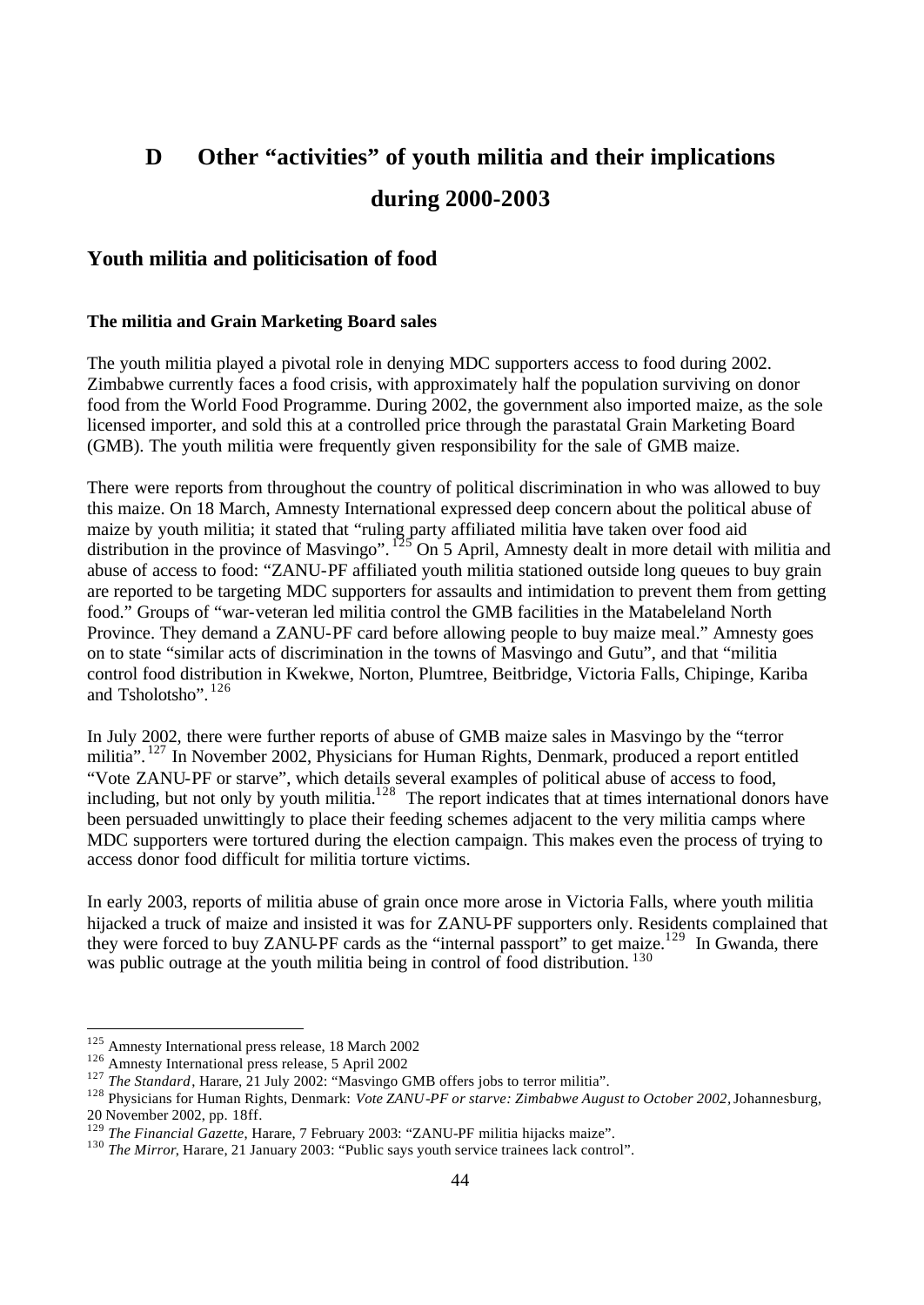There were further reports of youth militia physically assaulting police and the public in Chitungwiza, a suburb of Harare, when thousands of hungry people were about to purchase GMB maize. The youths allegedly felt it was their role to control and sift purchasers, and not the police's. The police arrested those involved but later released them. <sup>131</sup> Several other reputable international commentators have noted the political abuse of food in Zimbabwe, including the International Crisis Group<sup>132</sup>.

#### **Militia, food and elections**

During all election campaigns in 2002, the threat of not receiving donor food and/or GMB food was used as a weapon to force people to vote for ZANU-PF. This has been reported by Physicians for Human Rights, Denmark, and also by the Zimbabwe Electoral Supervisory Network (ZESN) in relation to the Rural District Council elections in particular. ZESN notes: "Reports abound of voters who were told that they would only receive food aid if they voted ZANU-PF into power".<sup>133</sup>

Observers and media reports have also noted that at some polling stations and in the minds of some voters, the relation between voting itself, voting for ZANU-PF and receiving food aid was clearly established.<sup>134</sup> The youth at some stations would take down the names of those that had voted and promise them food aid. The private press also reported that some voters were seen receiving food aid after coming out of the polling stations and that some food distribution points were located conveniently close to the polling station.

ZESN further notes: "At some stations the monitoring continued after voters had left the polling station with some voters reporting that their names were taken down in order to facilitate easier access to food aid. So for some voting was a way of trying to ease hunger rather than exerc ising a political right."<sup>135</sup>

#### **Some starve while others profiteer**

Interviews with members of the public in Midlands province have explained how political discrimination in access to food not only serves the purpose of forcing people to support ZANU-PF or starve, but also how it enriches the youth militia and others in control of sales. By taking the MDC families off the GMB lists, those selling it are left with a surplus once the ZANU-PF families have bought maize.<sup>136</sup> This surplus can then be sold on the black market for exorbitant amounts, at up to ten times the government controlled price. The youth militia allegedly pocket the difference. Evidence of the sudden wealth of these very young men and women is their ability, in communities that are generally faced with massive poverty, to build shops and buy vehicles. For people in their early twenties, such wealth is unprecedented in a rural Zimbabwean district.

<sup>&</sup>lt;sup>131</sup> Daily News, Harare, 21 January 2003: "Green bomber terror must be confronted" and "Gezi youths 'not the police'".

<sup>132</sup> *International Crisis Group*, Harare and Brussels, 17 October 2002: "Zimbabwe: the politics of national liberation and internal division".

<sup>&</sup>lt;sup>133</sup> Zimbabwe Electoral Supervisory Network, ibid, p. 7

<sup>&</sup>lt;sup>134</sup> See *Daily News*, Harare, 3 October 2002: ...

<sup>&</sup>lt;sup>135</sup> Zimbabwe Electoral Supervisory Network, ibid, p. 11 and 10 respectively.

<sup>&</sup>lt;sup>136</sup> Interviews, February 2003: human rights informant. Names of militia on record.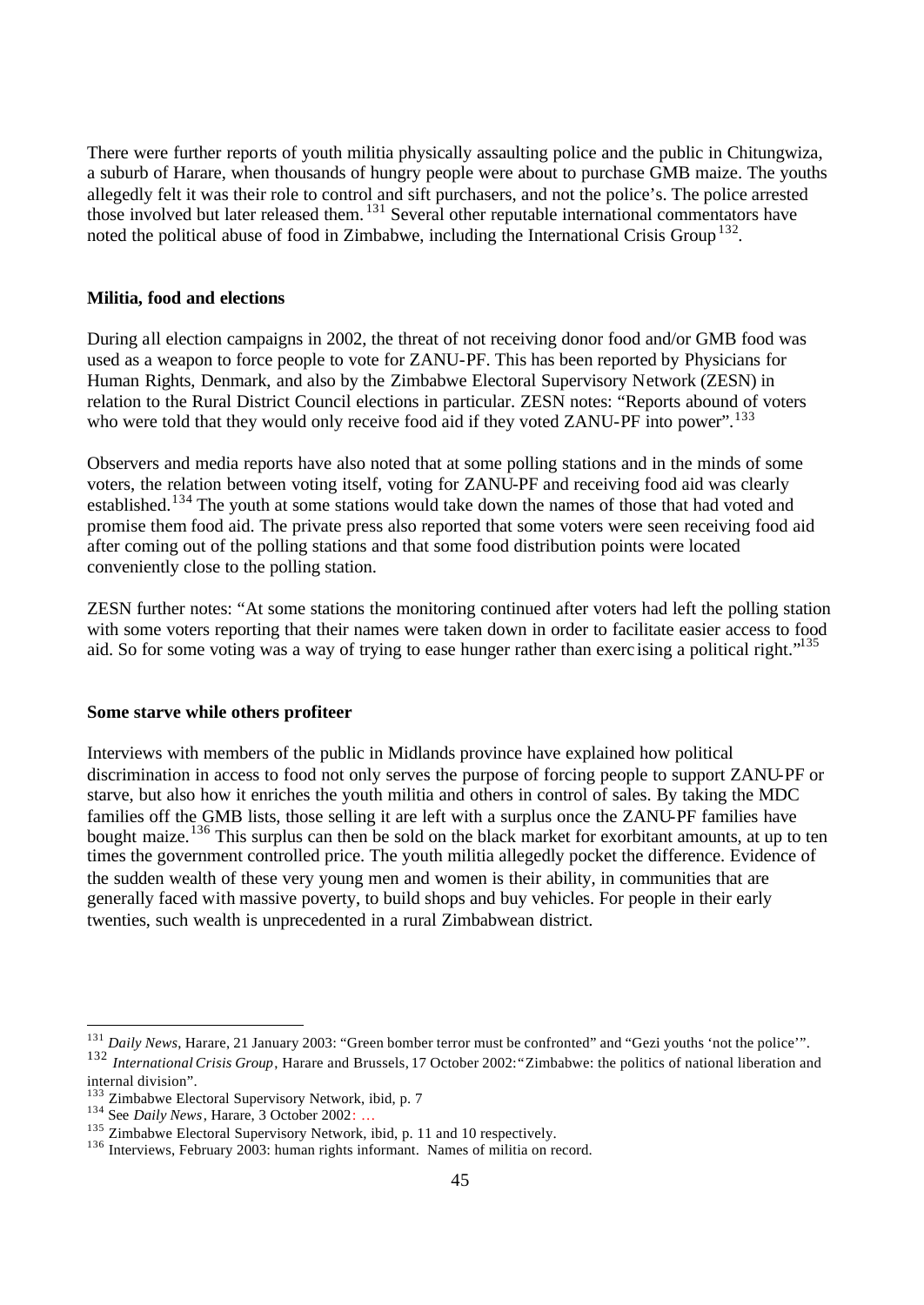#### **Militia and "enforcement" of food price controls**

During 2002 and 2003, there have been regular reports to human rights organisations and in the media, documenting attacks on ordinary civilians and on retailers by militia, as they take the role of enforcing government price controls on food items. <sup>137</sup> This "enforcement" reportedly involves youth militia apprehending anyone they see in possession of scarce commodities, assaulting that person and confiscating the goods. It further involves vandalising tuck shops and retail stores found to be selling goods at above the government controlled price. They are accused of looting such food and then selling it themselves at exorbitant prices. Such raids frequently occur in full view of the police, who do nothing to prevent this.<sup>138</sup> In one instance, youth militia attacked Zambian traders in Victoria Falls, accusing them of fuelling shortages to make ZANU-PF look bad.<sup>139</sup>

## **Youth militia and the health of the nation**

#### **Physical attacks on health staff, and denial of access to health care**

Youth militia, within days of training and deployment in December 2001, attacked a doctor and a therapist at Ruwa Rehabilitation Centre, after a Christmas party for patients to which the militia were not invited. <sup>140</sup> A group of about 60 youth militia waylaid Dr. Madzima as he left the hospital. They accused him of being an MDC supporter and assaulted, kicked and beat him and a colleague. They only left when the doctor pretended to be dead. The police refused to comment.

Serious allegations were made to human rights organisations during 2002, that youth militia were patrolling rural clinics and hospital queues, ensuring that families known to be MDC supporters were denied access to health care. In March 2002, a group called Concerned Health Professionals sounded the alarm in respect of politicisation of health facilities.<sup>141</sup> Reports in May and November by Physicians for Human Rights, Denmark, voiced a similar concern about access to clinics being denied on political grounds. "[V]ictims of violence are being prevented from accessing health facilities in their localities … sometimes the violence or threat of violence is directed at health professionals. This is intended to prevent them from caring for victims of political violence out of fear for their personal safety. Health workers who work at night feel especially fearful for their safety."<sup>142</sup>

Two affidavits are included as appendix 3 in this report, which detail cases in which youth militia intentionally denied access to health care in rural clinics on political grounds. In both these cases, as in many others, while it is the adult who is turned away, it is effectively a child who is denied access to health care. In both cases, youth militia were allegedly responsible.

 $137$  The policy of government price controls is highly contentious and will not be dealt with here; suffice it to say that the policy has effectively forced all price-controlled items off the market and into the black market.

<sup>138</sup> *The Daily News*, Harare, 9 December 2002: "Border Gezi youths severely assault Chitungwiza man"; *Financial Gazette,* Harare, 16 January 2003: "Green bombers run amok"; *The Daily Mirror*, Harare, 20 and 21 January 2003: "Public says youth service trainees lack control", and "Mixed reaction to national youth service"; *Daily News*, Harare, 21 January 2003: "Green bomber terror must be confronted", and "Gezi youths 'not the police'"; *The Financial Gazette*, Harare, 7 February 2003: "ZANU-PF militia hijacks maize".

<sup>139</sup> *Financial Gazette*, ibid.

<sup>140</sup> *The Daily News*, Harare, 27 December 2001: "Youth Brigade on rampage".

<sup>141</sup> *Daily News*, Harare, 6 March 2002, refers to this statement.

<sup>142</sup> *Daily News,* 6 March, ibid.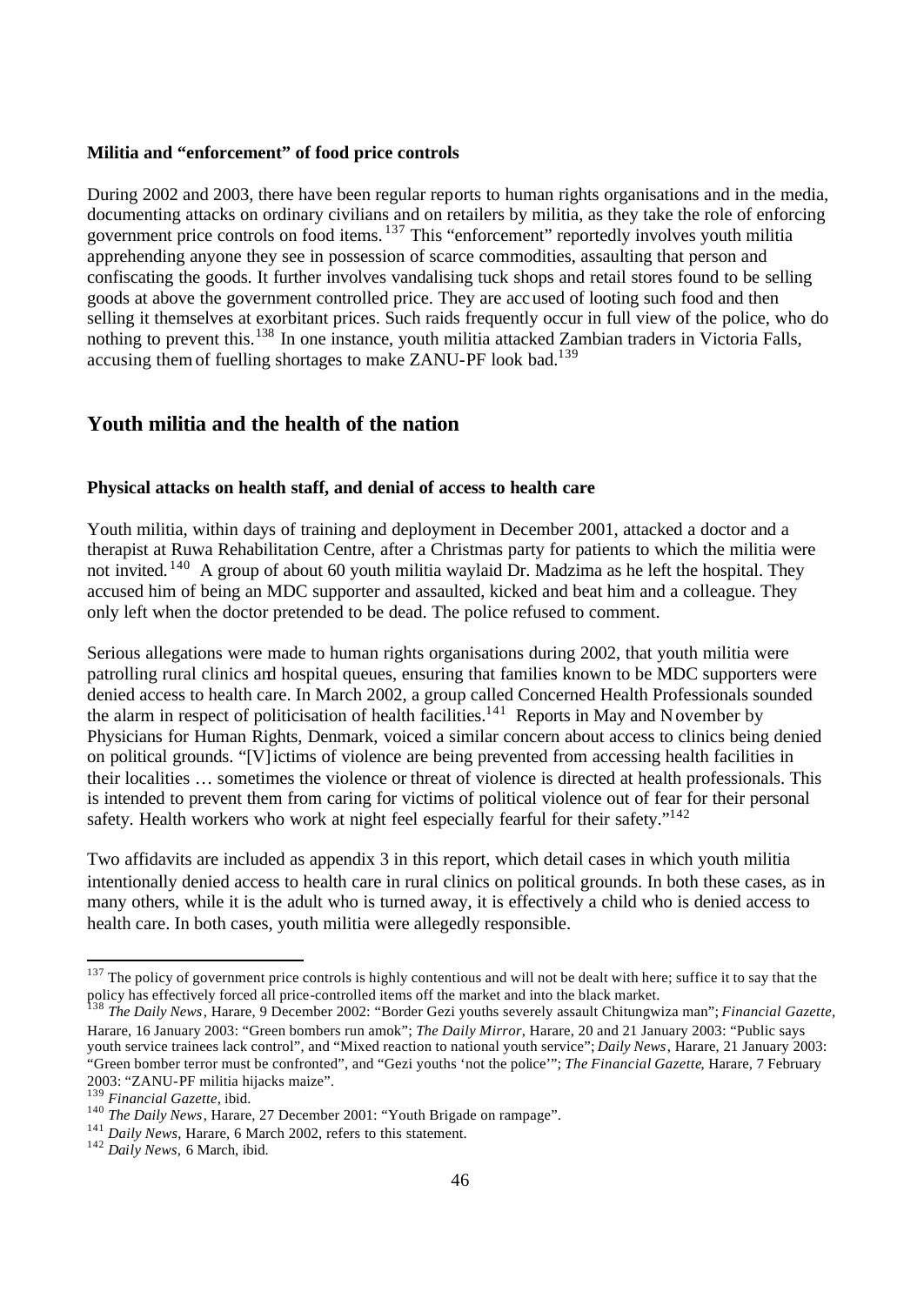## **Rape in and out of the camps <sup>143</sup>**

The high prevalence of rape by militia of their victims has already been raised earlier in this report. Amnesty International produced a press release highlighting this issue in particular, entitled "Zimbabwe: Assault and sexual violence by militia", which refers to rape of victims including forced sodomy of male victims.<sup>144</sup>

However, sexual activity within the camps has also been widespread. A nurse at Masvingo General Hospital is cited in the media in July 2002, saying that the militia camps should be closed because the youth are being abused by ZANU-PF. She refers to the training camps as "breeding grounds for sexually transmitted diseases including HIV/Aids." She is quoted as saying: "We treat most of them for STIs (sexually transmitted infections) every day and that is unhealthy for our youths."<sup>145</sup>

Also in 2002, interviews with a doctor in a rural hospital in Matabeleland North indicated problems with both teenage pregnancies and sexually transmitted diseases emanating from youth militia camps in the area. Nurses in hospitals elsewhere in the same province have in 2003 indicated that statistically STIs have dramatically increased since the opening of the Kamativi National Service Training Centre<sup>146</sup> The Daily News leader column on 8 January 2003 refers to reports of youth militia "raping" women old enough to be their mothers" and of "rampant sexually transmitted diseases spreading in some of the camps". <sup>147</sup> Other media reports during 2002 and 2003 refer to widespread sexual abuse in the militia camps.<sup>148</sup> The South African Carte Blanche news documentary television programme has on several occasions aired detailed interviews with female militia from Zimbabwe talking about such experiences of sexual abuse in the militia camps during their own training.<sup>149</sup> And in April 2003, human rights researchers from Zimbabwe premiered a video called "In a Dark Time" in South Africa; this is a series of interviews with women raped in youth militia camps in Zimbabwe.<sup>150</sup>

On 31 August 2002, a press release on National Service by the Zimbabwe Liberators Platform states: "The establishment of the partisan youth training programme last year has exposed the youth and the public to the HIV/AIDS menace through sexual orgies and rape. At the rate the pandemic is spreading, the ZANU-PF leadership is condemning the nation's youth to death." <sup>151</sup>

Even while flatly denying sexual abuse in the camps, the government has implicitly, rather than explicitly, acknowledged the problem by creating its first girls-only militia training centre in Manicaland during June 2003.<sup>152</sup> However, unless the instructors are also all female, concern must still

 $143$  This current section details media and other reports and indications of rape: in Section G youth militia themselves comment on the issue.

<sup>&</sup>lt;sup>4</sup> Amnesty International press release, 5 April 2002

<sup>&</sup>lt;sup>145</sup> *Daily News*, Harare, July 2002: "No to national service".

<sup>&</sup>lt;sup>146</sup> Personal interviews with health professionals, July – September 2002, and in August 2003.

<sup>&</sup>lt;sup>147</sup> *Daily News*, Harare, 8 January 2003: "'Green bomber' terror must be confronted"

<sup>&</sup>lt;sup>148</sup> *Daily News,* Harare, 28 August 2003; "Rape of the innocents"; ibid, 5 December 2002: "Women protest against abuse in ZANU-PF camps"; ibid, 1 March 2003, "Gang rape rampant at youth training centres"; *Zimbabwe Independent*, 7 March 2003, "ZANU -PF officials accused of raping militia trainees"; *Daily News,* 12 March 2003, "Green Bombers flee to SA". <sup>149</sup> *Carte Blanche*, Mnet, Johannesburg; programmes in July 2002 and May 2003.

<sup>150</sup> *London Telegraph,* 15 April 2003; "Mugabe's recruits flee brutal Zimbabwean past". This article gives details of the video.

<sup>151</sup> *The Daily News*, Harare, 31 August 2002: "Zimbabwe Liberators Platform: on National Service" (Advert)

<sup>&</sup>lt;sup>152</sup> *The Herald, Harare, 17 June 2003, "New national youth training centre established". See appendix 4, interviews with* two militia for detailed cases on sexual abuse in camps.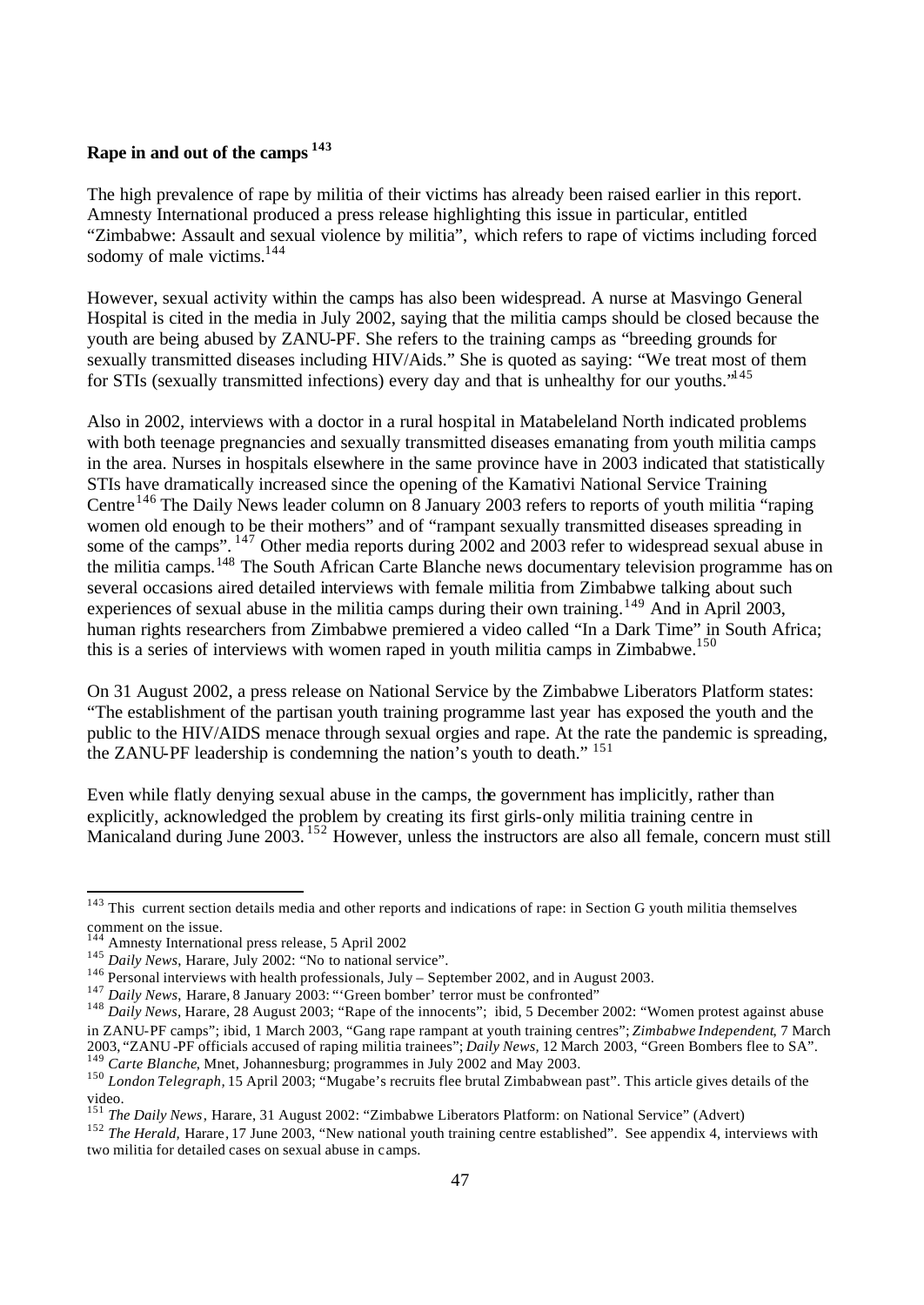be expressed as to the safety of these girls from sexual predation, bearing in mind repeated reports that it is the trainers in the camps who frequently abuse the female militia.<sup>153</sup>

## **Youth militia and freedom of expression**

There were reports during 2002 and 2003 of youth militia seizing copies of independent papers on the streets, and of destroying or confiscating them. This occurred after newspapers published stories that were critical of the Zimbabwean government.<sup>154</sup> While ZANU-PF officials condemned the behaviour, the police refused to intervene even after repeated complaints from vendors.

Concern has been expressed from various quarters about the government's directive that youth militia be given preference in all tertiary institutions, including the school of journalism at the Harare Polytechnic.<sup>155</sup> When the November 2002 directive was sent by the Minister of Higher Education to all colleges stating preference had to be given to graduates of Border Gezi training in allocation of places, the Division of Mass Communication was informed that there was a particular interest in placing youth militia in their training.

The secretary-general of the Zimbabwe Union of Journalists (ZUJ) commented that "the move could signal the end of professional products from the Harare Poly school of journalism."<sup>156</sup> He observed that it would make more sense to introduce journalism as part of the Border Gezi training, if the government desired to produce partisan journalists, but concluded that the placing of militia in the existing training institutions was a way of "infiltrating the media, for these militia might be coming from Hardwicke House [where the CIO are housed]." He referred to journalism as being "colonised before our eyes" by government hard liners.

## **Youth militia and educational institutions**

Educational institutions and personnel have been among those most under attack by ZANU-PF over the last three years. In their report "Teaching them a lesson", the Zimbabwe Human Rights NGO Forum summarises some of the attacks on school buildings, teachers and pupils. Teachers are generally regarded as being progressive and teaching alternative points of view. They have been accused of "preaching opposition politics" in their classrooms. Particularly in rural schools, teaching has become a risky profession, with a high incidence of violence and intimidation, resulting in teachers fleeing their areas and scores of schools being closed as a result. Since their inauguration, youth militia have been implicated in school violence and intimidation.<sup>157</sup>

Militia bases and training centres have frequently been located at existing schools, which has meant their closure for normal teaching activities, particularly in the months ahead of elections. There are media and eye-witness accounts of schools being turned into militia barracks.<sup>158</sup> As schools are also

 $153$  See appendix 4 interviews 1 and 2 for examples.

<sup>&</sup>lt;sup>154</sup> *The Daily News*, Harare, 9 and 12 October 2002: "Gezi youths seize Daily News copies", and "Gezi youths continue blitz on papers".

<sup>&</sup>lt;sup>155</sup> *The Standard*, Harare, 24 November 2002: "Militia invade journalism school".

<sup>156</sup> Ibid.

<sup>157</sup> Zimbabwe Human Rights NGO Forum, Harare, 2002: "Teaching them a lesson".

<sup>158</sup> *The Daily News*, Harare, 4 January 2002: "War vets turn schools into training barracks".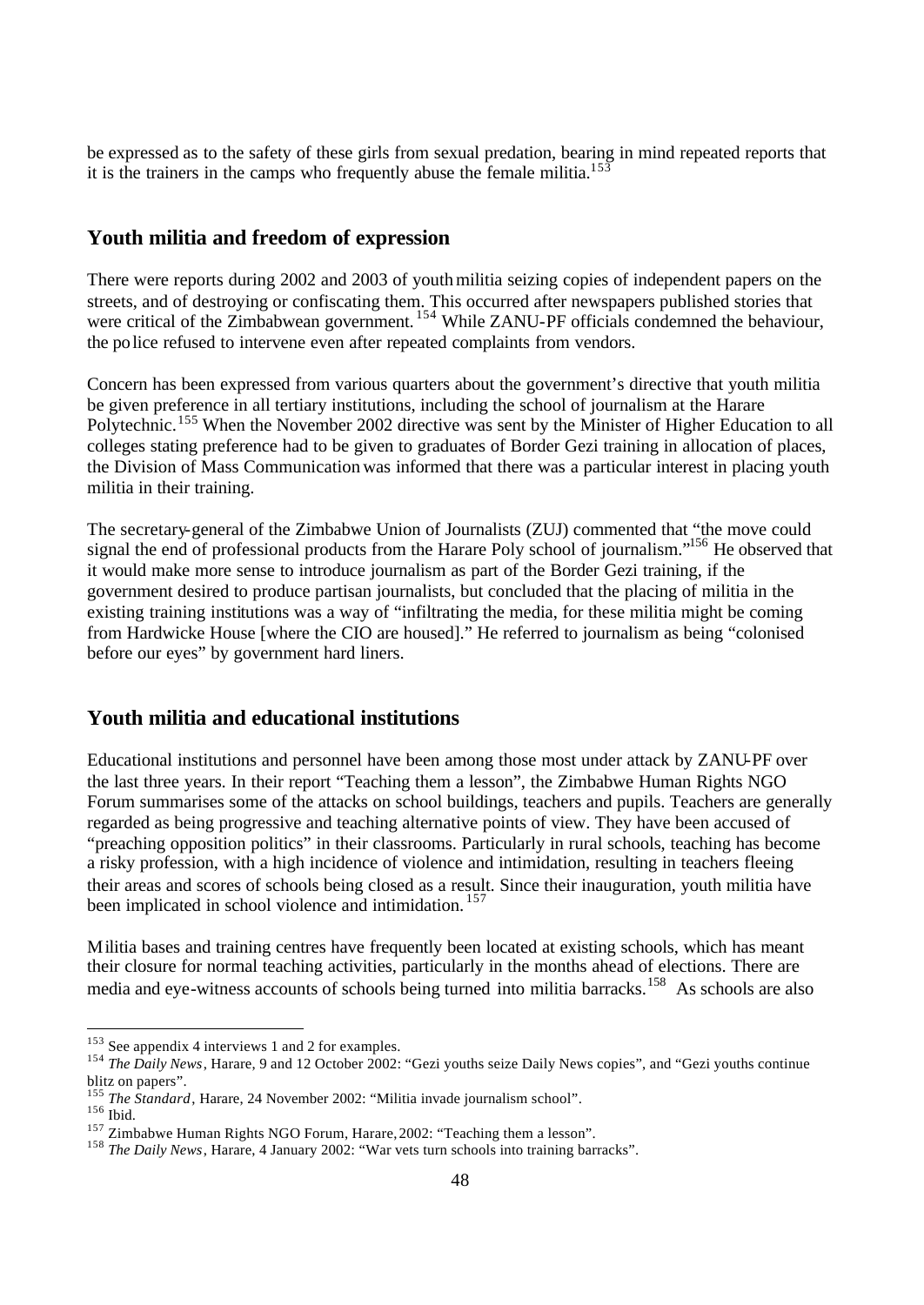commonly used both as voting stations in elections, and as feeding points by donors, it is a matter of major concern that schools are also now often regarded as torture camps, where those who do not support the government are assaulted and abused.

Countrywide, tertiary training facilities have been turned permanently into militia training camps. An example of this is Guyu Training Centre in Matabeleland South. This rural training centre was previously available for hire, for training workshops for health officials and others. This effectively has reduced the access of school leavers and others to alternative forms of skills training. The loss of the use of such centres as a general community resource is immeasurable.

## **Further references to youth militia activities in the independent media**

Other activities attributed to youth militia in the last year are reflected in the following newspaper headlines:

- *"Youth brigade confiscates forex at border post"*<sup>159</sup>: Youth militia were reported to be conducting body searches at the Plumtree border post and stealing money and groceries from Zimbabweans returning from jobs in Botswana and South Africa for Christmas. Neither police nor border officials were prepared to comment.
- *"Border Gezi youths steal cell phones"*<sup>160</sup>: Four Border Gezi youths smashed a display cabinet in a Harare cell phone shop and stole 4 handsets. The police promised to respond.
- *"Youths terrorise bus operators*<sup>"161</sup>: a group of youth militia calling itself "Chipangano" introduced an illegal rank fee for taxi and bus operators. Police refused to comment on the extortion racket
- *"ZANU-PF youths allegedly beat up cop"*<sup>162</sup>: In late August, two youth militia reportedly beat up a police officer in Harare, in order to avoid arrest after stealing sugar from another person.
- *"Gezi youths not the police*"<sup>163</sup>: In January 2003, there were reports of youth militia clashing with, and assaulting, police trying to control a food queue in Harare.

<sup>159</sup> *The Daily News*, Harare, 9 December 2002.

<sup>160</sup> *The Daily News*, Harare, 14 January 2003.

<sup>&</sup>lt;sup>161</sup> *The Daily News*, Harare 18 January 2003.

<sup>162</sup> *The Daily News*, Harare, 2 September 2002

<sup>163</sup> *The Daily News*, Harare, 21 January 2003.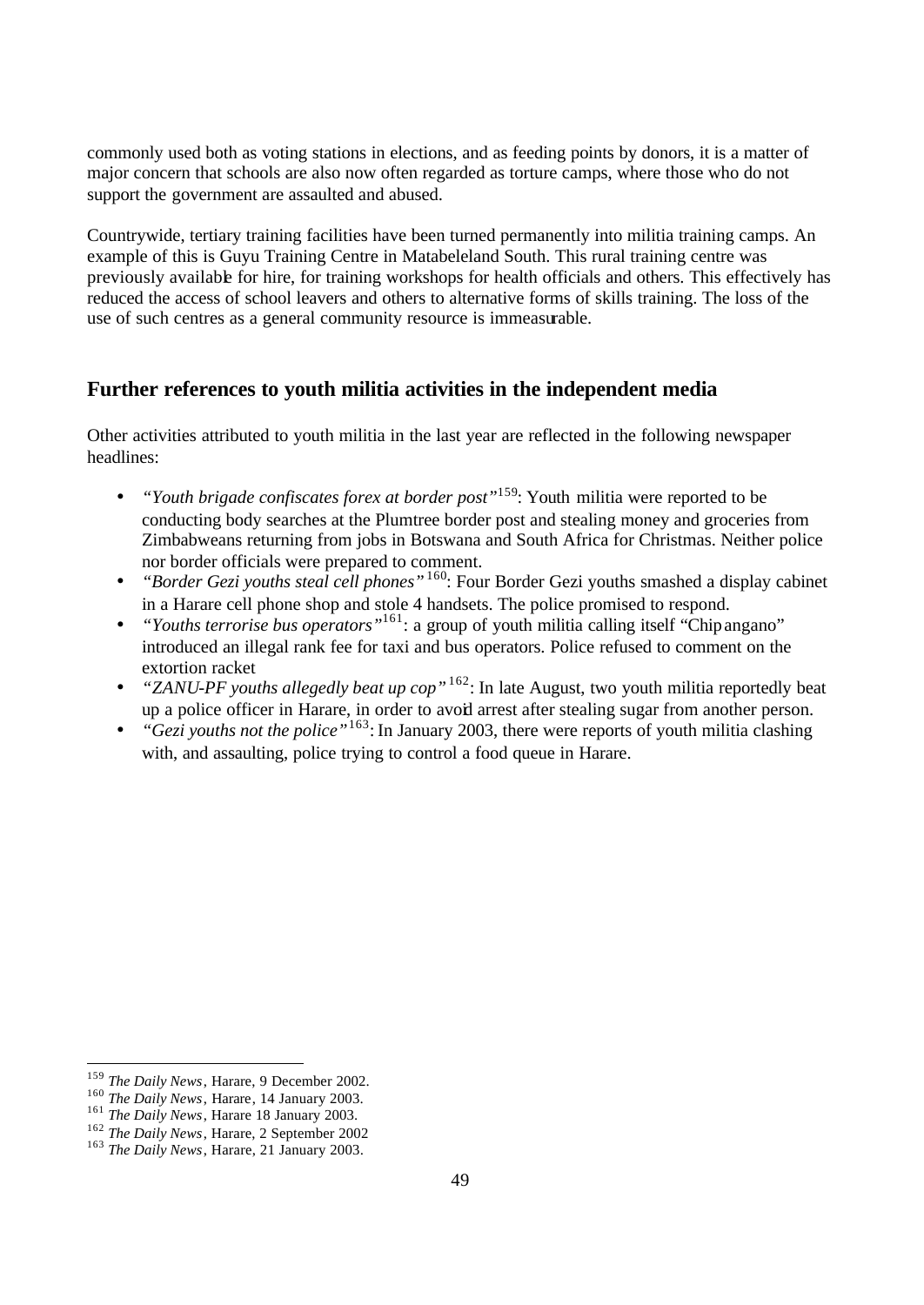## **E. Response of law enforcement agencies to militia activities**

The youth militia generally have acted with impunity if not in open collaboration with law enforcement agencies, as already clearly indicated in this report. However, the relationship between the youth militia and other state players has not always been uncontentious. At times the militia have overstepped the mark as far as police, army and courts were concerned, as the following nonexhaustive listing of incidents illustrates.

## **Police response to militia usurping their powers**

In January 2002, the Minister of Home Affairs, John Nkomo, stated that the only institution in the country that could mount roadblocks was the police. If anyone else was doing so, they were "breaking the law" and would be prosecuted.<sup>164</sup> This was in response to questions in parliament from concerned MDC MPs who asked why youth militia were mounting roadblocks and insisting on ZANU-PF cards. In spite of this position being taken by the minister, it has not been possible to find instances in which militia were arrested and prosecuted for mounting roadblocks, although police seem at times to have dismantled such roadblocks without accompanying arrests.

A year later, in January 2003, police spokesperson Wayne Bvudzijena again stated that the police had no special relationship with the youth militia and that youth militia could not usurp the powers of the police, although they could "effect a citizen's arrest just like any other person". <sup>165</sup>

The fact that youth militia routinely mounted roadblocks was not always favourably regarded by the police.<sup>166</sup> However, those police that objected and tried to arrest militia for breaking the law in this or other respects, found themselves being reprimanded by their superior officers.<sup>167</sup>

In late July 2003, there was a major confrontation between youth militia and police in the rural town of Kamativi, Matabeleland North. The largest youth training centre in the country was made fully operational there in June 2003, and there have been many reported incidents of torture, property destruction and illegal road blocks in this greater area.<sup>168</sup>

The conflict with the youth militia began over their roadblocks into the town. For some months, since April 2003, the youth militia operating in the area have enforced a process of "registration" on everyone, whether resident or not, where they have to report all their movements in and out of town to the youth militia. Shoppers have complained of having items stolen by the youth, and reports have also been received of people being severely tortured if they are found in the town without having "registered". <sup>169</sup> The police in Kamativi dismantled this roadblock in July, only to find that the youth replaced it a few days later.

<sup>&</sup>lt;sup>164</sup> *The Herald*, Harare, 10 January 2002: "Only police can mount road blocks".

<sup>&</sup>lt;sup>165</sup> *The Mirror*, Harare, 7 January 2003; " 'Gezi youths' not ZRP – Ministry".

<sup>&</sup>lt;sup>166</sup> *The Herald*, Harare, 10 January 2002: "Only police can mount road blocks".

<sup>&</sup>lt;sup>167</sup> *Zimbabwe Human Rights NGO Forum*; "Human rights and Zimbabwe's presidential election", ibid, p. 67

<sup>168</sup> *Daily News,* 16 April 2003, "Green Bombers turn Kamativi into garrison town"; *Daily News,* 18 July 2003, "Green Bombers beat up evicted Kamativi residents".

<sup>&</sup>lt;sup>169</sup> Ibid, also interviews with residents and eye witnesses in the greater area.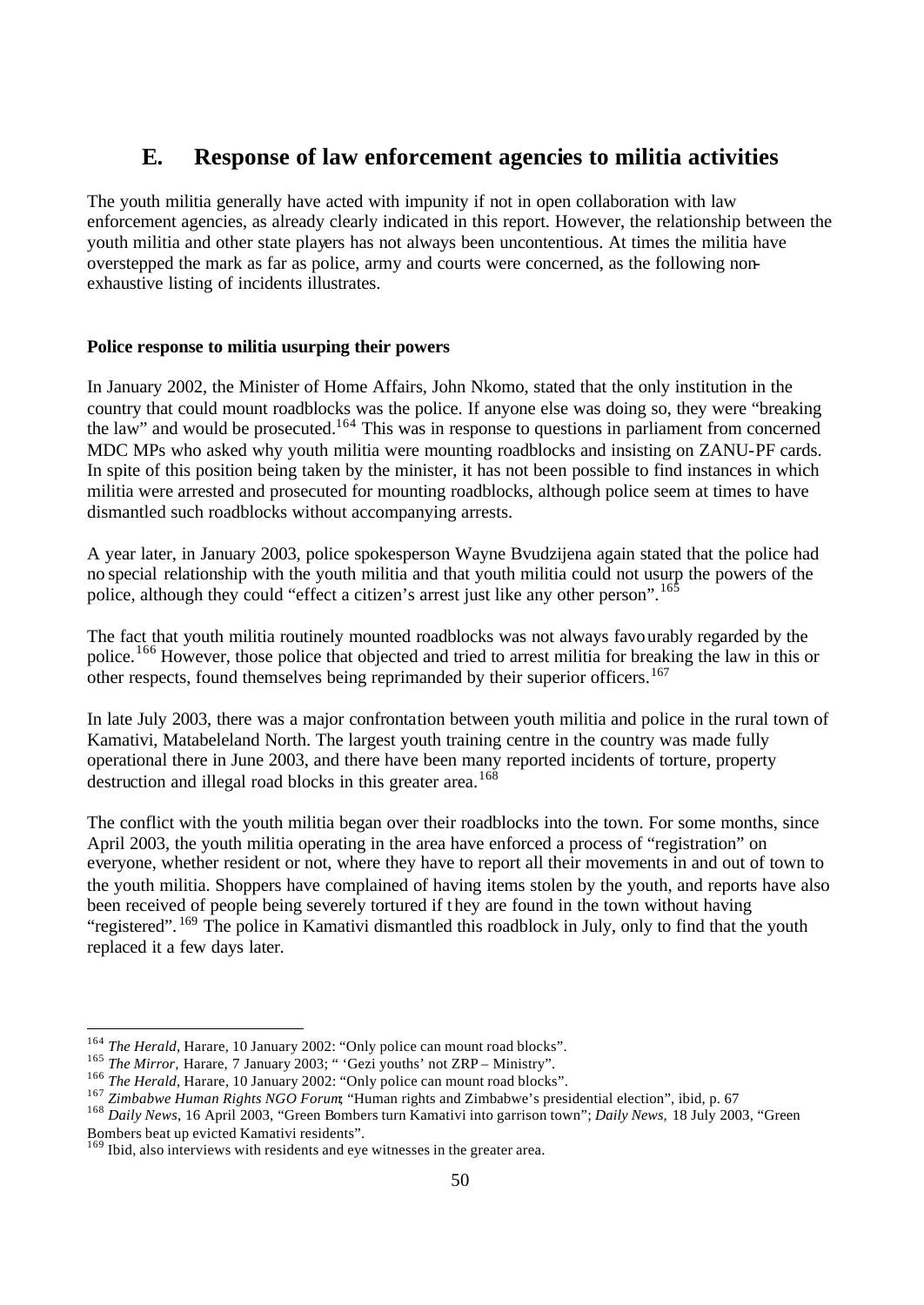Police, including reinforcements from Hwange, came to once more remove the roadblock. In addition, they arrested Black Jesus, one of the youth militia camp commanders, who has a number of outstanding summonses for a multitude of crimes in the area. He was taken into custody, and immediately a group of around 1,000 youth militia besieged the police station for over 4 hours. They attacked passing vehicles, deflated tyres on a police vehicle, smashed a window in a police vehicle and in the police station, and cut the ropes on the police flag poles, causing the flags to fall down.  $170$  They stoned passers by and blocked the roads. They demanded the release of Black Jesus. The police had to phone for reinforcements from other areas, and riot squad arrived and tear-gassed the youth to disperse them. The youth accused the police of being MDC for arresting Black Jesus. Black Jesus was released, and the following day allegedly met with the governor of Matabeleland North. It remains unclear at this time whether the charges against Black Jesus have been dropped or not.<sup>171</sup>

#### **Clashes with army**

In February 2002, ahead of the Presidential election, army and militia clashed openly in Nkayi district in Matabeleland. Youth militia seriously assaulted a group of off-duty soldiers in a pub in Nkayi, apparently mistaking them for members of the opposition MDC. Several soldiers had to seek medical attention at Nkayi hospital after the incident. The following weekend, soldiers retaliated and "beat up scores of green uniformed ZANU-PF youth".  $^{172}$  The MDC MP for the district confirmed the attacks, and expressed relief that the assaults by soldiers had displaced the youth from some of their camps, bringing relief to MDC supporters who were also being routinely assaulted by the youth.

#### **Court response**

It is only in a few cases that police proceeded against youth militia breaking the law, but when they did, it was refreshing to note that in some cases at least, courts were prepared to treat them as any other law breakers. In January 2003, in a rare court appearance by a group of 20 youth militia, Harare Magistrate Caroline-Ann Chigumira castigates the militia who were accused of rampaging through Epworth in Harare, attacking and looting goods from vendors: "Your behaviour is not tolerated. The courts will not allow you to go on like this". The 20 were remanded on bail, and the magistrate warned them that if convicted, they would face a prison term of "no less than three years".  $173$ 

It is thus not an unambiguously positive relationship that exists between state representatives and the youth militia. However, as the above incidents portray, the youth militia are most likely to incur the wrath of the state if they directly confront state agencies, through usurping their authority or attacking them. Attacks by the militia on ordinary citizens, on the other hand, are given *de facto* impunity by the police, in the vast majority of cases.

 $170$  This is particularly ironic as the youth training is supposed to teach youth to respect national symbols such as the flag. <sup>171</sup> The appellation "Black Jesus" has chilling precedents in Matabeleland: during the 1980s 5 Brigade massacres, several commanders referred to themselves as "Commander Jesus" because of their enormous powers to decide "who should be saved and who condemned". See *Breaking the silence,* ibid for more details. It is not yet clear whether this "Jesus" is one of these same 5 Brigade commanders, or an emulator.

<sup>&</sup>lt;sup>172</sup> *The Daily News*, Harare, February 2002: "Soldiers beat up ZANU-PF youths".

<sup>&</sup>lt;sup>173</sup> Daily News, 25 January 2003: "Mgistrate raps Border Gezi youths"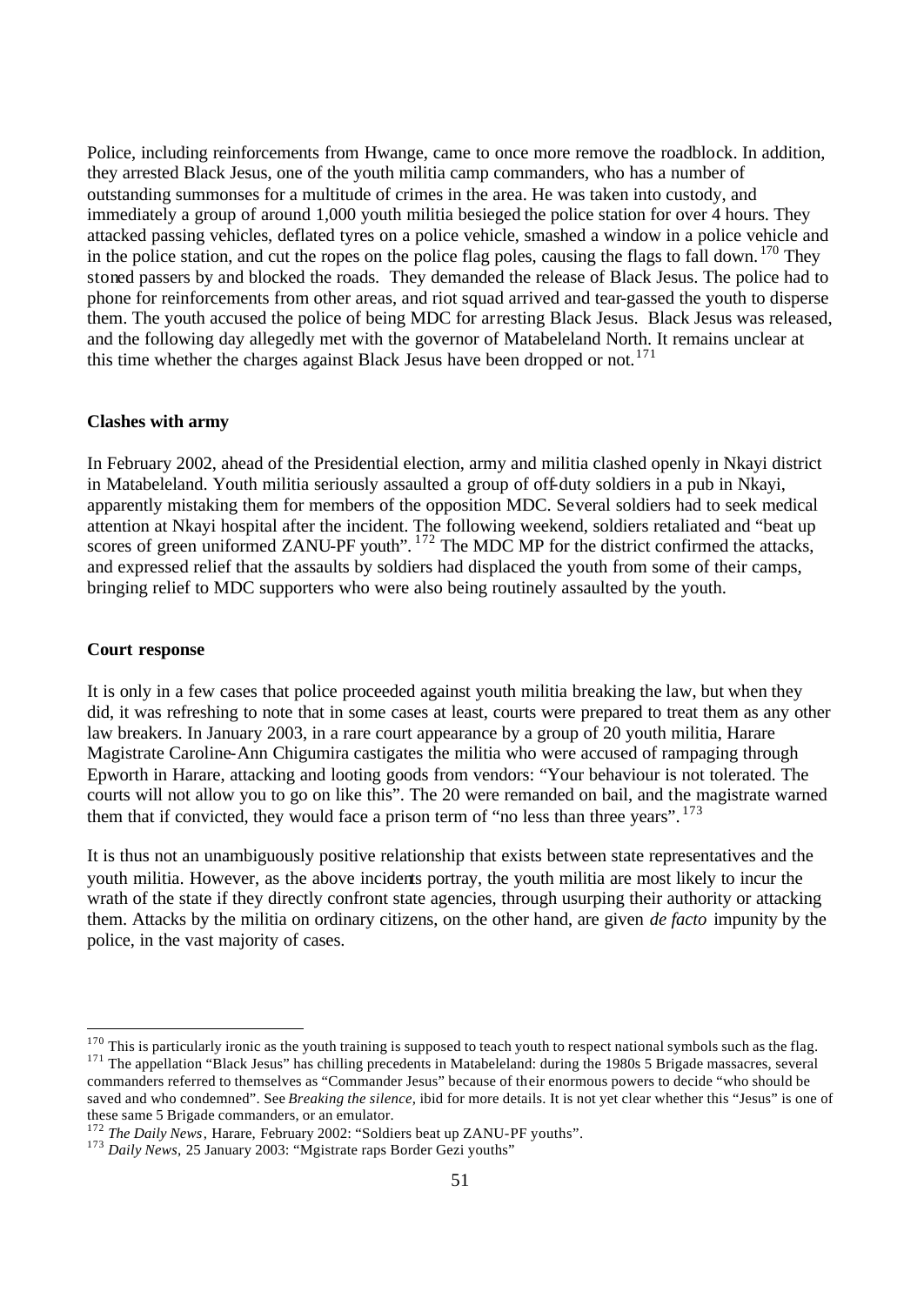## **F. State accounts of militia activities**

This report has already touched on many occasions on the state-proclaimed *policies* of what the National Youth Service training is aimed at achieving. Coincid ing with the Presidential election, there were a couple of articles which are worthy of attention, both for what they say, and for what they do not say, when considered in conjunction with the overwhelming evidence compiled in this report, of *activities* of the militia, from politically motivated arson, torture, and murder, to all sorts of petty criminal acts.

#### **Soccer balls**

On 6 March 2002, there was a militia-related article in the Bulawayo *Chronicle.* A photograph entitled *"Big Boost"* shows 10 soccer balls worth Z\$50,000 being donated to youth militia camps in Bulawayo, which are listed as Pumula East, Bulawayo City Centre, Entumbane, Njube, Nkulumane, Sizinda, Burnside, Nketa, Sauerstown, and the main youth training centre of Ntabazinduna.

Ins anns burned with eigalettes, by youth finding in one before the *Chronicle* article was published. The balls are to be used in the Presidential Trophy that the militia will compete for the next week (the week of the Presidential election), announces the article. This portrayal of the youth militia as playing soccer in the very week of the Presidential election is mind-boggling. The picture of smiling ZANU/PF officials handing over soccer balls deser ves to be viewed simultaneously with photo 6 in this report: the victim in this picture had his feet severely burnt, his skull fractured and his arms burned with cigarettes, by youth militia in one of the above named camps, a mere two days

An article was published in *The Chronicle*, on 12<sup>th</sup> March, the day after voting ended in the Presidential election. By this time, an estimated 9,000 youth had completed formal militia training in one form or another. This article is an account of the progress made in employment creation linked to the training. It enumerates 250 youths who will *in the future* benefit from a "paraffin starters enterprise" and another 200 who *are soon to be* empowered by starting a "sewing enterprise".<sup>175</sup>

An earlier article on 6 March in *The Chronicle* referred to 25 youths in a "paraffin starters enterprise, which was expected to expand in the future. It continued by saying the "remaining group [of militias] will be absorbed into civil service", including army, air force and police.<sup>176</sup>

The government's own statistics of 450 jobs *possibly* created (selling paraffin and home sewing) reduce to absurdity all claims of the national youth service as an empowering experience, and of employment creation as the genuine intention of the training. One can speculate that the "vindication" the national youth training has given the government, has nothing to do with a handful of jobs created, but is rather an oblique acknowledgement of the pivotal role the youth militia played in the Presidential election.

<sup>&</sup>lt;sup>175</sup> *The Chronicle*, Bulawayo, 12 March 2002: "National youth training vindicates government".

<sup>&</sup>lt;sup>176</sup> The Chronicle, Bulawayo, 6 March 2002: "Paraffin project launched".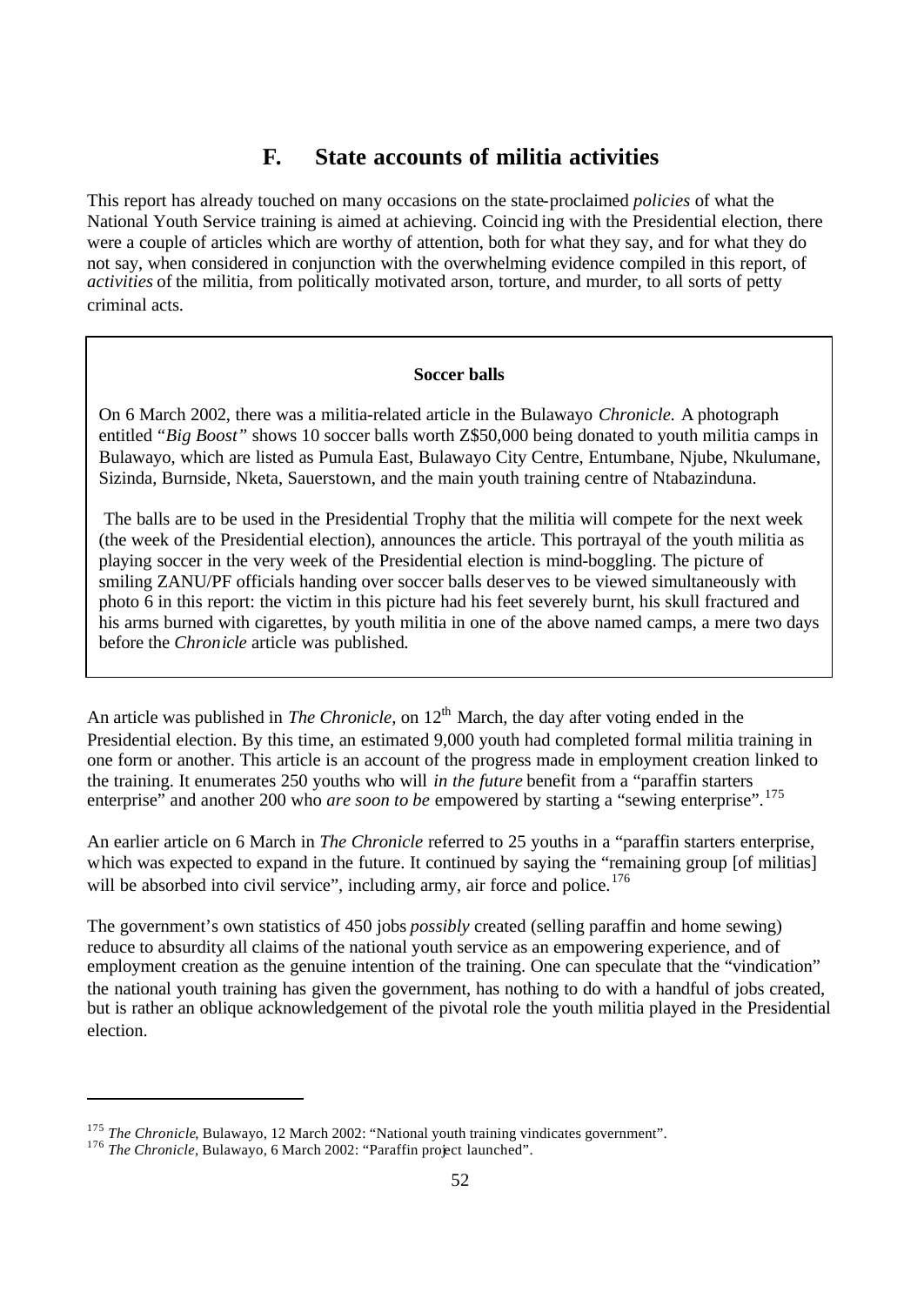## **G. Youth militia accounts of their own activities**

In the course of the last two years, many thousands of youth have passed through formal National Service Training. From among this number, scores of statements have been taken by human rights organisations and journalists as to conditions in the camps and experiences of the youth themselves during training and deployment. So far this report has focused mainly on the youth militia as others see them, but it seems fitting to give them the last word.

More than a score of detailed interviews that the authors have on record from youth militia, together with a review of media coverage on militia experiences, provided resource material for the following general summary of training and activities from the point of view of those in the camps.<sup>177</sup>

Two narratives have been chosen for inclusion as appendices, to give specific insight into how youths themselves are reporting on their experiences. It is hoped that by providing access both to a few individual histories, as well as by summarising general findings from the interviews, the reader can gain a picture of the camps.

## **Recruitment**

What has become apparent through discussions with those who have completed the training, is that a sizeable number were coerced into the training, and that the training and activities during deployment have deeply traumatised the youth militia themselves.<sup>178</sup>

Others entered the training voluntarily, either because their parents are staunch ZANU-PF supporters who wanted them to do so, or because they believed the rhetoric that promised them skills training and jobs at the end of such training. <sup>179</sup> In a country with little prospects for school leavers, and in a situation where those few prospects are being effectively reduced to nil without the militia training certificate, many may have seen youth training as the only way forward.

While there are doubtless thousands of youth who have enjoyed the enormous power and impunity that comes with their green uniforms, there are others who have fled from the militia camps in a state of horror or shame.<sup>180</sup> The authors interviewed 6 out of one group of 24 defected militia living on the streets of Johannesburg as refugees, who fled Zimbabwe in order to escape their roles as youth militia. These youth, aged between 17 and 22, expressed varying degrees of anger, depression and alienation when reviewing their youth militia experiences. One fled after being forced to take part in the murder of his own uncle, another after taking part in the murder of a local MDC chairperson. In one case, the youth's mother gave him money to flee when they both agreed that he could no longer continue with his militia activities.

<sup>177</sup> *Daily News,* Harare,17 April 2003, "Mugabe's recruits flee brutal militia past"; *Daily News,* 12 March 2003, "Green Bombers flee to SA"; *Zimbabwe Independent,* Harare,7 March 2003, "Zanu-PF officials accused of raping militia trainees"; *Daily News,* 1 March 2003, "Gang rape rampant at youth training centres"; *Daily News,* 5 December 2002, "Women protest against abuse in Zanu PF camps"; *Daily News,* 28 August 2002, "Rape of the innocents". See appendix 4, interview  $\hat{1}$  for one case example of coercion into training.

 $179$  See appendix 4, interview 2 for one case example of voluntary training

<sup>&</sup>lt;sup>180</sup> ibid, interview 2 talks of the power and the fact that most militia enjoy it.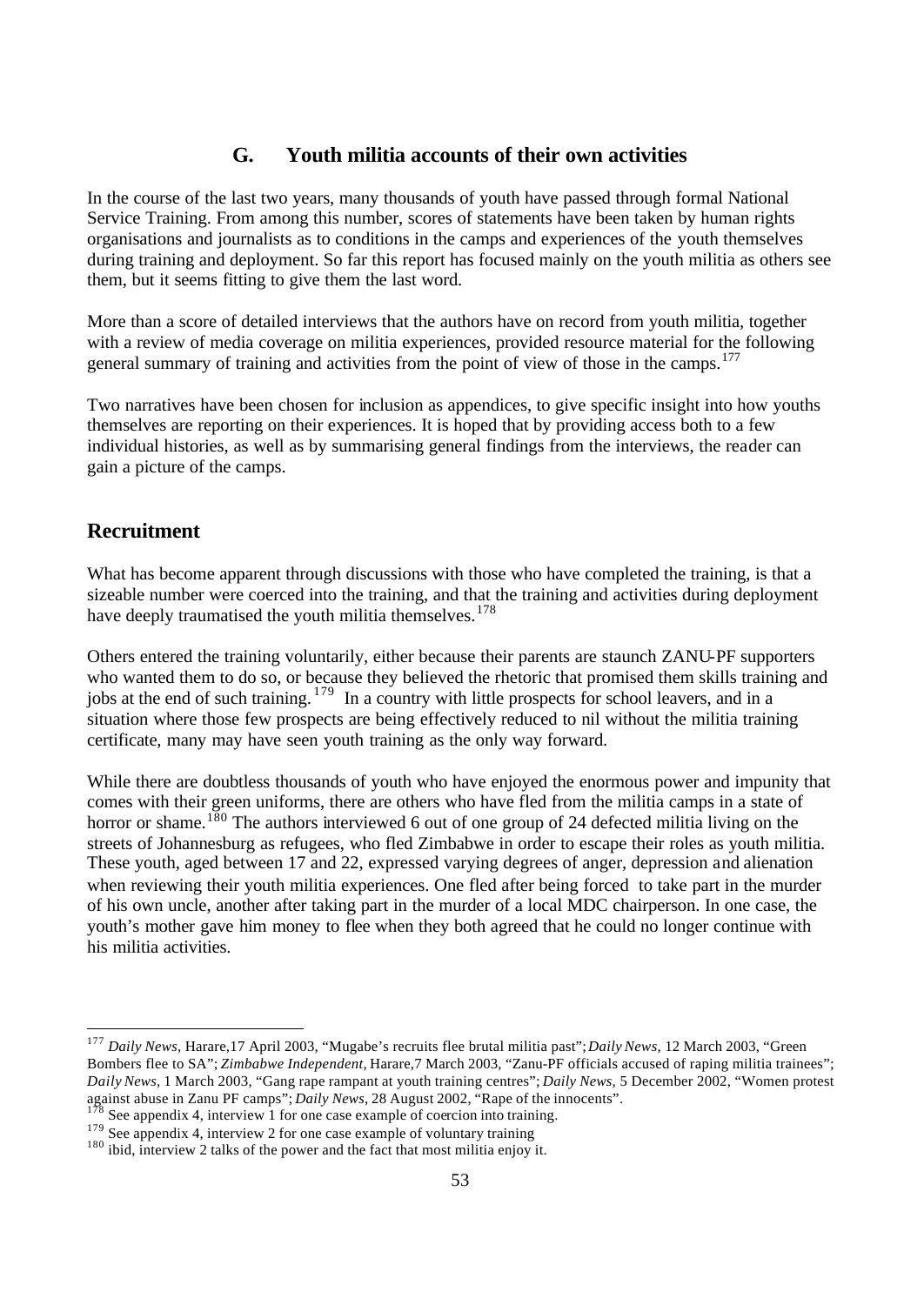## **Training**

The youths all report being taught to "walk like soldiers" and describe different types of military drills including weapons training. They all refer to forced runs and other survival activities as routine. Some refer to specific skills training in how to set up road blocks. All refer to "history lessons". In some cases, militia remember "Inside the Third Chimurenga" as a manual; others refer to having seen it in the camp but that they did not read it themselves. History was not usually taught in a situation where all youth had a manual, but rather war veterans or soldiers would instil a simplistic version of Zimbabwe's history into the youths through lectures and the teaching of slogans and songs. Paperback vernacular pamphlets were also given to students in the camps. One such pamphlet to hand, entitled "The 3rd Chimurenga" shows a voting paper on the cover and has the subtitle "Votela iZanu PF 2002" with a cross opposite the Zanu PF symbols. The 75 page paperback summarises many of the same issues raised in the more formal text, and 25 pages are full or half page adverts exhorting the reader to Vote Zanu-PF.

No youth militia interviewed by the authors had ever received any type of skills training apart from paramilitary skills; on being specifically asked about carpentry, agriculture, welding and some of the other skills that government claimed would be taught in such a programme, all youth militia interviewed by the current authors were adamant: they had never received any such training. One female youth militia was asked about whether youth militia had been given skills in agriculture, as she had been in a camp that was part of a farm. She replied that the male militia had killed and eaten the cows, goats and chickens, and had uprooted rose bushes from flower beds.

One girl interviewed a year after her stint in the national service seems very confused about her experiences. She was kidnapped into the training shortly before the Presidential election, was herself severely asaulted and was given paramilitary training. She then spent some weeks in a remote bush camp overseen by war veterans, where she witnessed the severe torture of MDC activists, and the murder of one, whose corpse was buried in a river bed. Her story has been independently corroborated, including names of the dead, the tortured, and the commanders, by one of the MDC activists tortured in this camp. But she herself is unable to verbalise what was the purpose of it all, and remains full of regret and guilt at having been party to something like this.

When asked what the training was about, one youth summarised it as follows: "it was about vandalism. We were used to do the things the State does not want to do themselves. Then they can just say it was just the youths, not us".

Another said that "Mugabe is having an argument with the whites. That is what the Third Chimurenga is about. It is a war situation."

A further youth commented: "we are Zanu-PF's "B" team. The army is the "A" team and we do the things the government does not want the "A" team to do.

When questioned further, some youth militia expressed the opinion that MDC and the whites are one and the same thing. For example, one interviewee (see Appendix 4), justified why he used to beat up curio sellers: "I had to beat them because they were selling their carvings by the roadside. They were attracting whites by doing this. As a result, they need to be beaten up so that they stop that. It was said that such people that have links with whites are MDC supporters. So they needed a beating so they could be stopped once and for all."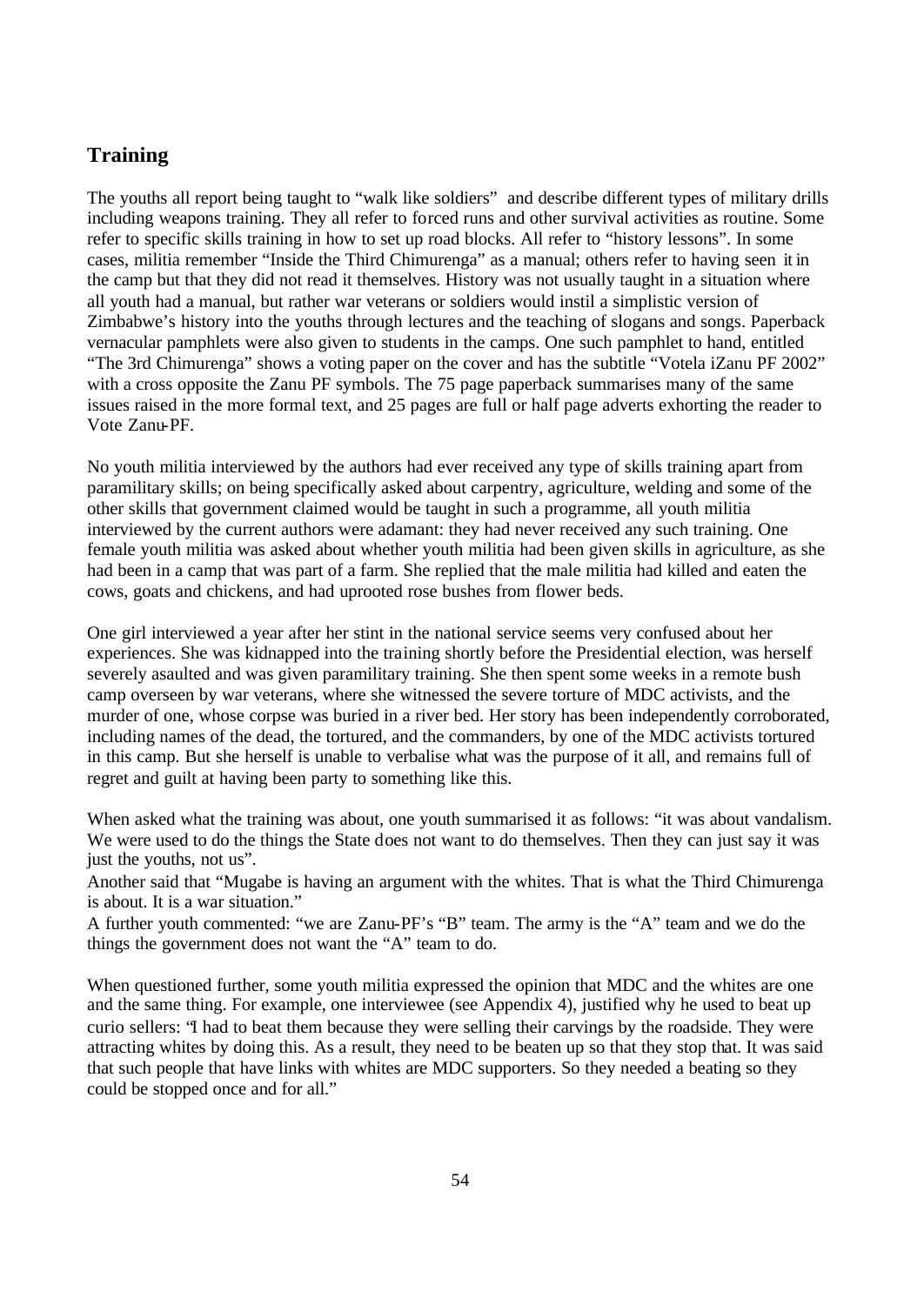## **Camp conditions and activities**

## **Food and "packages"**

The youths all talk of food shortages and hunger in the camps: at times there was food, and at other times there wasn't. Claims by youth of severe food shortages are backed up by some media reports. At one stage, the Kamativi militia camp had to be closed because there was no food left at all. <sup>181</sup> Several youth militia referred to having been promised "packages" once the Presidential election was over, that then never materialised. One female militia said that after the election, when the issue of "packages" was raised with their camp commander, they were told they could take their uniforms with them when they left the camp, and this was the "package" that had been meant. Others referred to being promised cash gratuities that they never received. In one urban camp, after the Presidential election, food supplies stopped and eventually the youth were literally locked out of the facilities. When some youth whose homes were hundreds of kilometres away asked for bus fare to get home, they were told there was no money. The camp commander offered them work in his go ld mine at extortionist rates to earn their bus fares home.

#### **Sexually transmitted infections and teenage pregnancies**

Defected militia report orgy-like sexual activity among the militia themselves, with female militia being subjected to sex with multiple partners on an almost nightly basis. In one urban militia camp, 35 youth militia who were abandoned by their camp commanders in the wake of the Presidential election, approached a local human rights organisation for help. Six of the female militia interviewed were pregnant, allegedly as a result of almost nightly rape in the camps. The youngest girl subjected to rape in this camp was 11 years old. One female militia who agreed to be tested was found positive for HIV as well as being pregnant. The HIV status of the others remains entirely speculative, but in a nation with 30% of sexually active adults infected, rampant sexual activity can only have accelerated the spread of HIV.<sup>182</sup>

At times, interviewed militia have framed the issue as "young girls were forced to be in love with the instructors." In such instances, girls would be told by a senior commander to report to his room at a certain time, and they would feel obliged to do so. Coerced sex would follow. The girls trained in the first few months of the programme and particularly during the period of the presidential election, when 146 youth bases were set up around the country, seem to have been the most prone to rape. <sup>183</sup> While the government has never officially admitted to teenage pregnancies and sexually transmitted diseases in the camps as a problem, they seem to have made more effort to separate male and female trainees in more recent training. <sup>184</sup> However, while this prevents male and female militia from sexual activity with each other, it does not protect the girls from predatory instructors.

One interviewee gave the following background on sexual activity in the Kamativi youth militia camp during August 2003: "These guys, J and his deputy, M and his other National Youth Service officers, they sleep with any girl that they would like to. Some of the girls are from the National Service and

<sup>&</sup>lt;sup>181</sup> Daily News, 12 December 2002, "State evacuates youths from Kamativi camp".

<sup>&</sup>lt;sup>182</sup> Interviews, 12 December 2002, but confidential to protect informants.

 $183$  See appendix 4, interview 1, for a description of routine rape in camps.

<sup>&</sup>lt;sup>184</sup> Appendix 4 interview 2 describes strict segregation of male and female trainees – but also talks of instructors having their pick of the girls. See also media report: *The Herald,* 17 June 2003: "New national youth training centre established".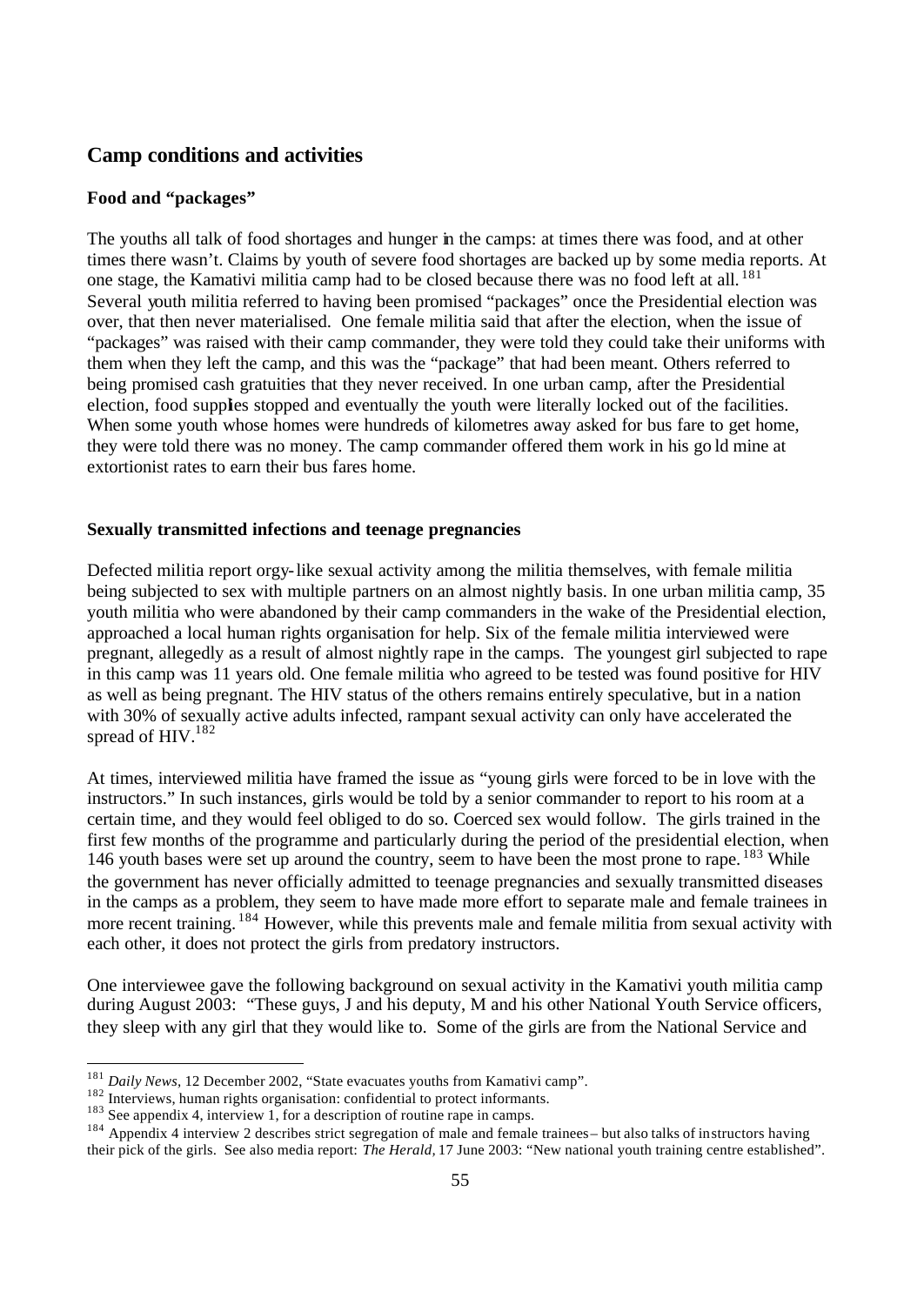some of the girls are actually school children, like the deputy, he's had an affair with one of the children at the school and the teachers are aware of it. And the mother of this child is also aware of this. And since the National Youth Service came at Kamativi, there has been a very big rise, when you get the statistics from the hospital of STIs. For example there was one of the girls who they were treating for this STI, and they said who is your partner, because you have to be both treated. She said I just have to tell you the truth: my partner is J."

#### **Substance abuse by youth militia**

Youth militia who have completed the training, and some of their victims, have referred to the use of alcohol and marijuana as routine during training in camps and during deployment. Even when there was little to eat in the camps, interviewees refer to the availability of drugs and alcohol.<sup>185</sup> Victims and observers have commented that the militia seemed to be high or drunk at times when torturing or destroying property. Several of the youth militia have told of being given mbanje and alcohol specifically before being sent out on violent missions. They were told that being intoxicated would mean that they would not remember what they had done afterwards: unfortunately, they do remember.

## **Life on the run**

Both within and without Zimbabwe, youth who have abandoned their militia camps live in fear of retribution and only speak out reluctantly. Defected militia, who have fled to Johannesburg, live in fear of retribution if they return to Zimbabwe; even in Johannesburg they report that they are not safe from the Zimbabwean CIO, and spend their lives on the run. A very few have official refugee status, but this does not protect them from harassment from the South African Police, who are generally unsympathetic to Zimbabweans.

When asked to summarise the impact of the youth militia training on their lives, their loss of community and family wa s foremost for them. They are very concerned at how they will ever be reintegrated back into their society in Zimbabwe, where they have committed crimes against their neighbours and relatives. They comment on how tough life is for them in South Africa, and even though they fear retribution, they long to return home.

One youth militia commented: "I have lost everything – my family, my nation, my chance at education, my future. I would never, ever have imagined that such a thing could happen to me. I have become a street kid."

<sup>185</sup> Interviews by current authors with defected militia, and also with their victims. *Short Wave Radio Africa*, a Zimbabwean radio station broadcasting from London, has aired interviews also making these claims.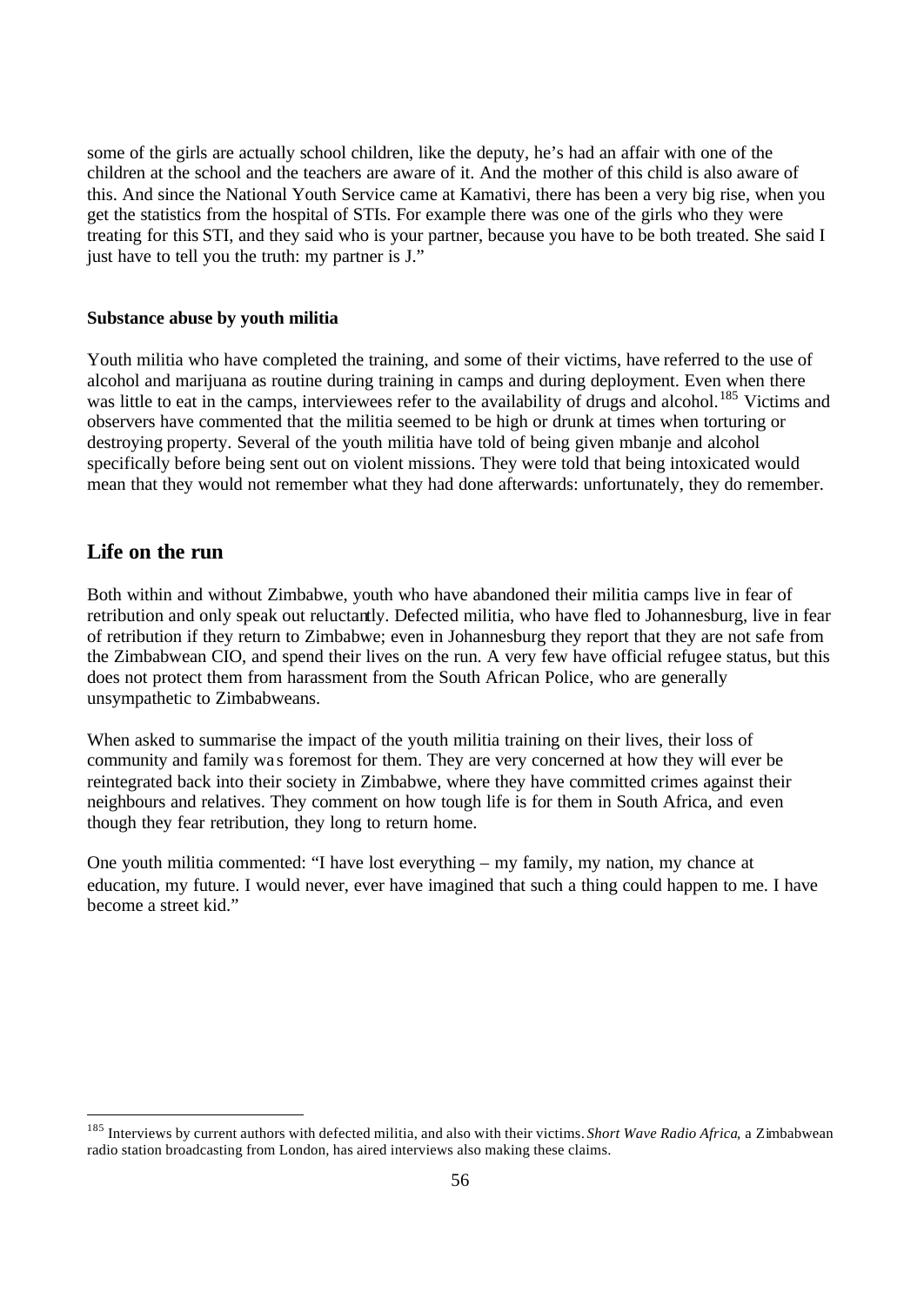## **H. Conclusion**

The implications of youth militia training are serious indeed for Zimbabwe. A generation of school leavers, some as young as 11, are being trained to violate the democratic and human rights of their fellow citizens. At the same time, their own rights to an unbiased education and a safe childhood free of abuse and militarisation are being violated.

Questions need to be asked. What is the justification for the militarisation and criminalisation of our youth in terms of the compulsory "de facto" policy being implemented by the current government? Who is the enemy that Zimbabweans as a nation apparently need defending against by an enormous "reserve force" of teenagers? What will become of those families that are not prepared to subject their children to this appalling, partisan training – are their children destined to be deprived of all further training and employment opportunities in Zimbabwe? Or are parents supposed to send their teenage daughters to be militarised and raped by camp commanders in remote rural training centres, in order that they can thereafter enter university?

Beyond doubt, young lives are being manipulated and destroyed. Youths are being turned into vandals and are learning to disrespect the law and their fellow citizens. Even if the militia training were to stop tomorrow, Zimbabwe as a nation is faced with the complex task of how to repair the social fabric that has been deliberately destroyed in the last two years, by inciting teenagers to run amok in their own communities with impunity. Is this type of training really what Vice President Msika thought was needed, in order "to shape youths in a truly Zimbabwean manner"?

We end by endorsing the viewpoint of one youth who, in August 2003, spoke about his experiences as a militia.

"When I think of the youth militia now I feel anxious, really, I feel very angry. Even when I am looking at them, I don't feel well. I don't see anything that I can envy from the National Youth Service. I don't see anything good in it at all." <sup>186</sup>

<sup>&</sup>lt;sup>186</sup> Appendix 4, interview 2, for full transcript.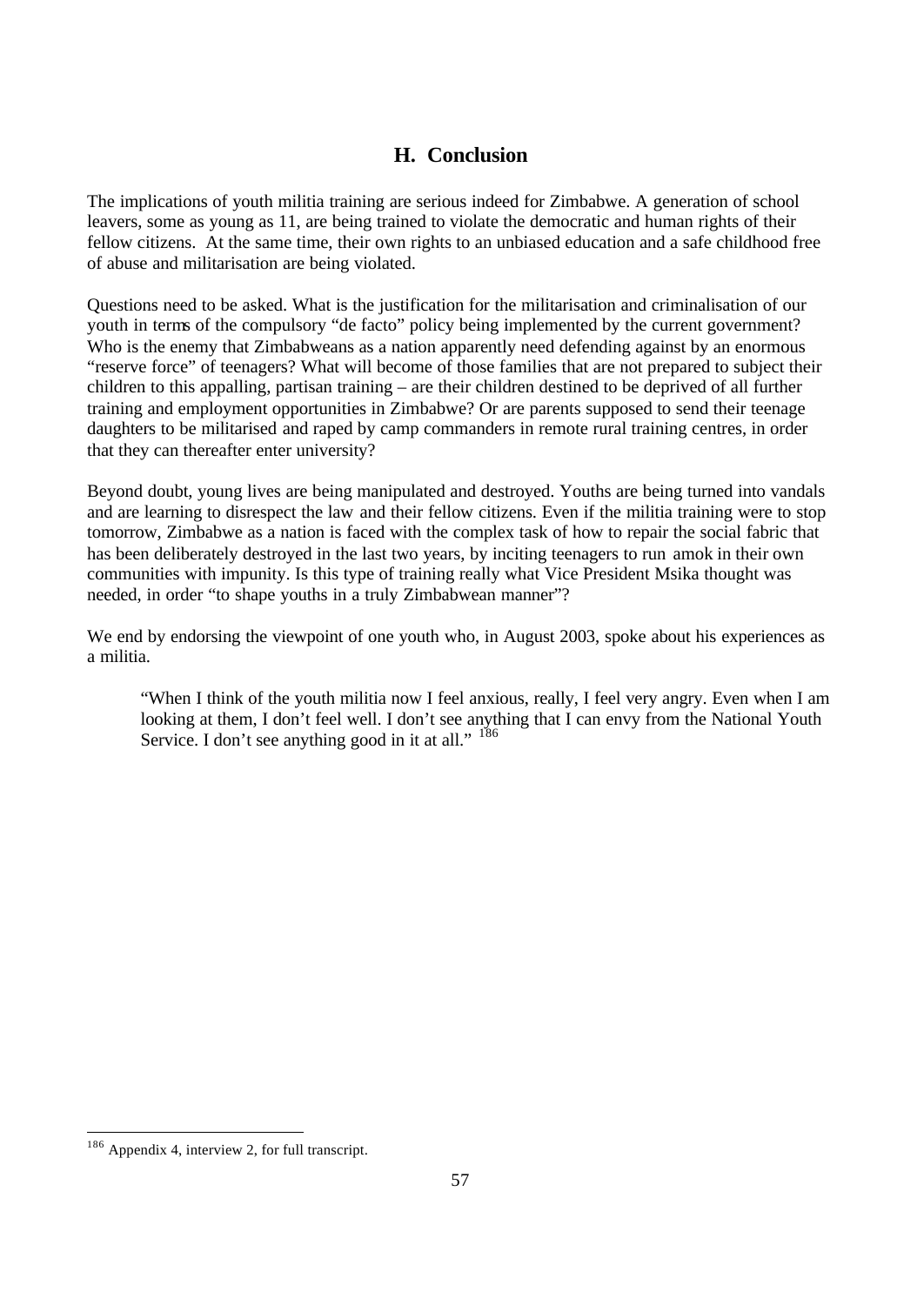# **A P P E N D I C E S**

- **1. Selected case histories of torture in militia camps**
- **2. Youth militia in the wider context of ZANU-PF educational policy**
- **3. Two affidavits on the role of militia in denial of access to health care**
- **4. Personal testimony from youth militia**
- **5. Listing of relevant references for background to Zimbabwean human rights situation**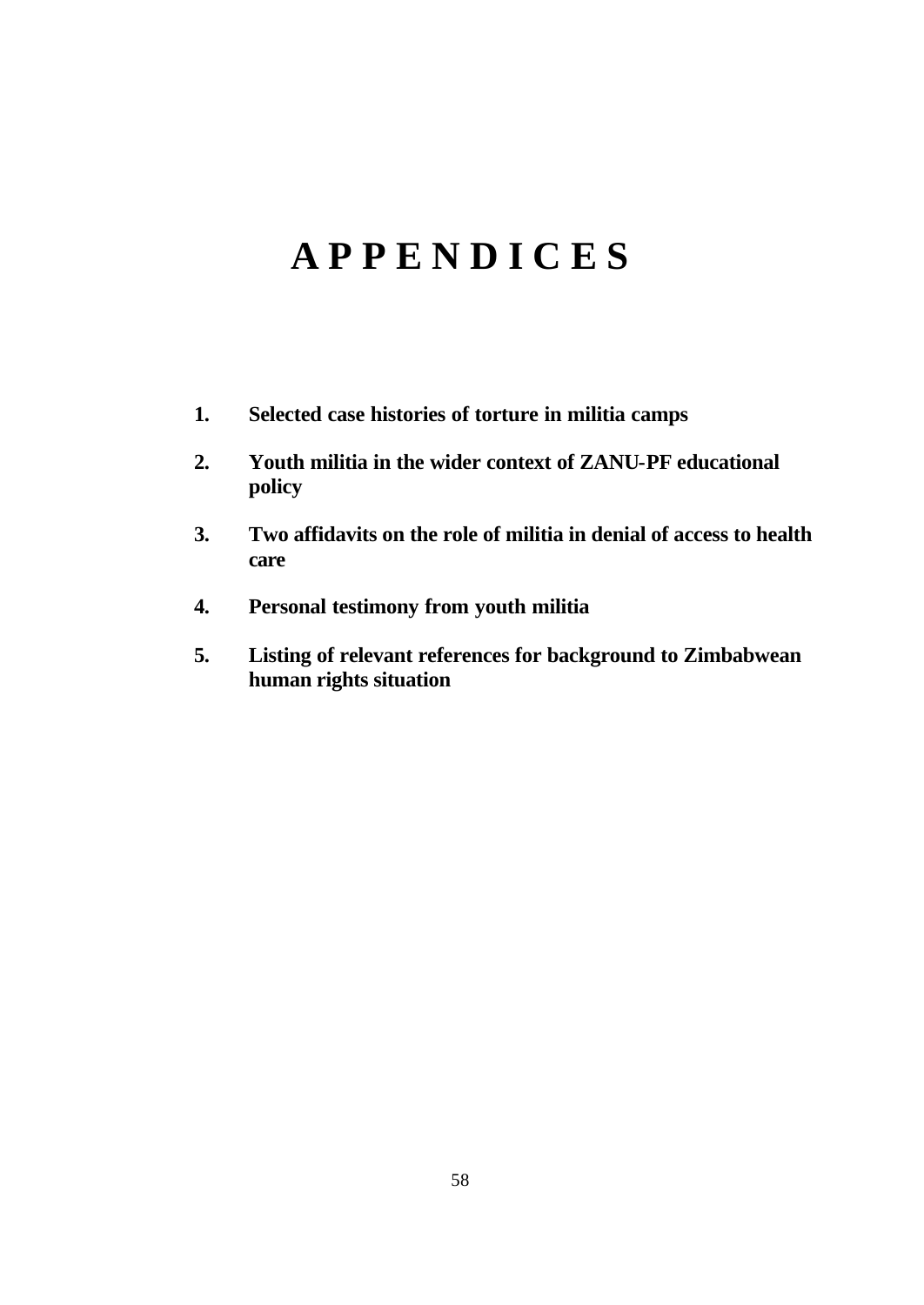## **1. Selected case histories of torture in militia camps**

**Physicians for Human Rights, Denmark, produced 3 major reports on torture in Zimbabwe during 2002. Many of the cases PHR-DK document involve civilians tortured in militia camps. Three very detailed case histories of youth militia torture victims is appended to this report. Photographs of victims in this report relate to these three case histories, previously documented by PHR-DK.** 

**Some general comments were made by PHR-DK about the "green bombers" and their activities.**

- **The youth militia act with impunity: they are seldom if ever apprehended for their crimes against fellow Zimbabweans**
- **The youth militia often act in conjunction with other ruling party official or paramilitary groups, such as war veterans or police**
- **The youth militia were among the biggest groups of perpetrators being linked to human rights violations in the first six months of 2002**
- **The above factors lead one to conclude that the torture of others by youth militia is acceptable to the authorities, and in accordance with official government policy**

**Physicians for Human Rights, Denmark:** *Zimbabwe 2002. The Presidential Election: 44 days to go*, Johannesburg 24 January 2002.

**Physicians for Human Rights, Denmark:** *Zimbabwe: Post Presidential Election – March to May 2002. "We'll make them run"*, Copenhagen, 21 May 2002.

**Physicians for Human Rights, Denmark:** *Vote ZANU-PF or starve: Zimbabwe August to October 2002;* Johannesburg, 20 November 2002.

The following two cases were first documented by PHR-DK in the May 2002 report and are included here because photographs of these victims have been used in this report. In all thr ee cases, militia were among the perpetrators.

*Out of 13 cases in the PHR-DK report, 6 implicated militia, making them the most regularly indicated perpetrators. The PHR-DK conclusions are also appended. The full report and other reports by PHR-DK on Zimbabwe can be found on www.phrusa.org/healthrights/phr\_denmark.html*

## **Case 1: N, aged 32 years (see photo 5)**

## **Peri-election torture of a supposed MDC supporter**

Date of incident: 3<sup>rd</sup> March 2002 Place: Bulawayo Date of interview: 2<sup>nd</sup> May 2002

### **Present violence:**

N was with a friend, next to the Central Police Station at around 4 pm, when a group of men came, seized his resisting friend and then himself, right in front of the police. They recognised their attackers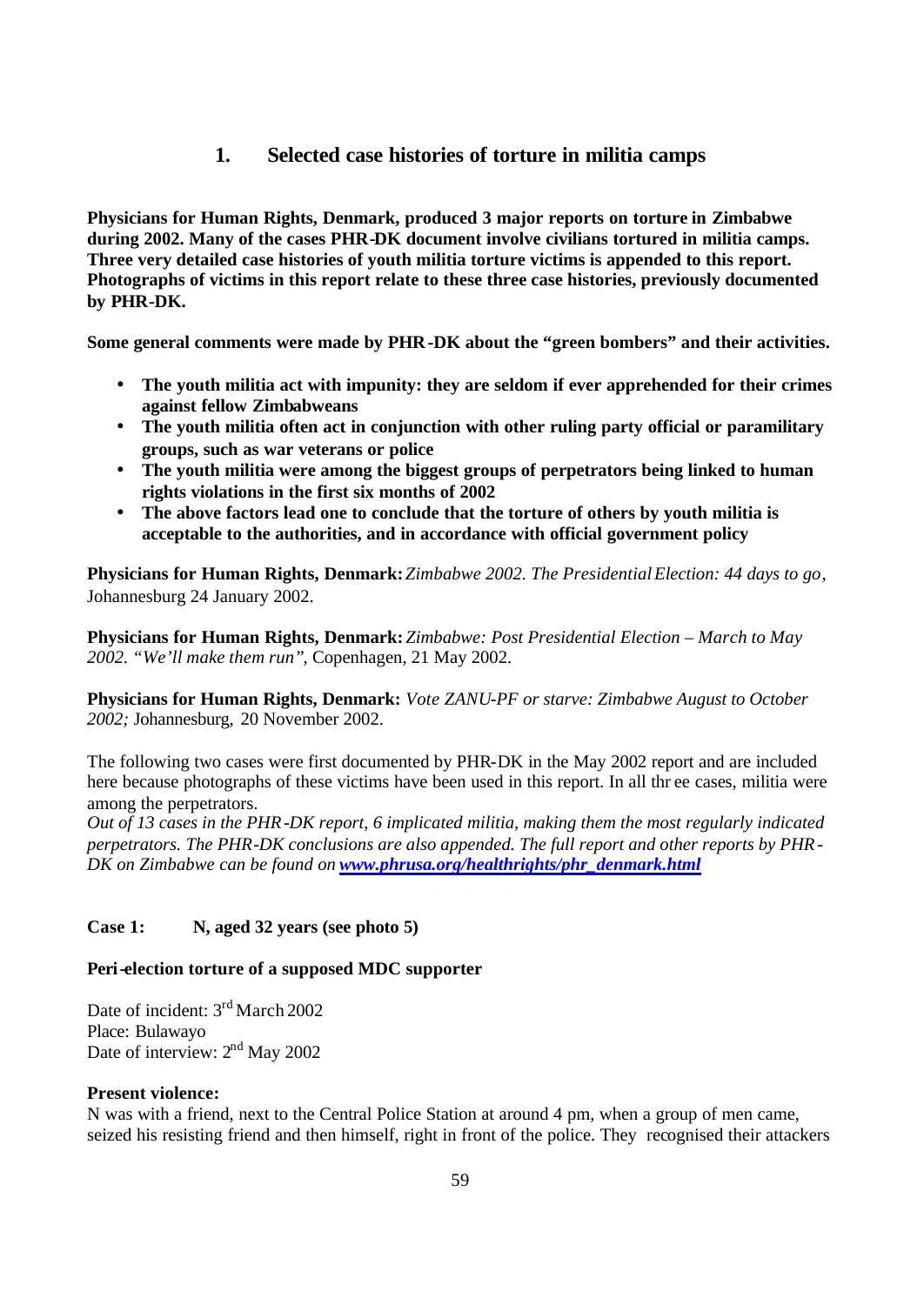as ZANU supporters. They were forced into a Toyota vehicle and taken by a circuitous route to the X militia camp in the north of the city. At the camp they were removed from the vehicle and were ordered to remove their shoes, as their kidnappers chanted ZANU slogans.

The militia started to beat him and his friend on the soles of their feet – 5 people beat him and another 5 beat his friend. They handcuffed his hands behind his back. He was beaten all over the body and burnt with cigarettes on both upper arms and on his head. His fingers and head were also badly beaten. *The militia found his passport on him and accused him of being an MDC supporter because he had a visa in his passport and was therefore an international person.* The militia stepped on his abdomen with their heavy police boots.

One person took a flaming log from the fire in the camp. One person sat on his chest and another held his right foot. This foot was forced against the burning log and held there. The pain was so terrible that he fainted momentarily. Other people were beating him as his foot was being burnt. The log was then removed and the militia beat the burnt foot, while somebody else held the burning log to his left foot. They then beat both burnt feet.

He was in agony and begged for water to drink. They offered him urine to drink. Then one of the militia said that he should be given water. He and his friend, who had been given similar treatment, were taken to the toilet and water was poured on to them. This was at around 10 pm – they had been kidnapped at 4 pm, and had been beaten more or less continuously since then. They were then left in the toilet until around 11 pm. At this time civilian police arrived – he does not know how they heard about them – and took them to the X police station to take details of the attack. The police then took them to the hospital.

The interviewee is self employed and now cannot do anything. He wants compensation. He was nearly two months in hospital and had major kidney problems in addition to his severely burnt feet and other assault injuries.

The interviewee has in his possession a signed and witnessed confession from one of those responsible for the abduction and torture, admitting he assaulted and burnt N and his friend, and guaranteeing to pay their medical bills and support the victims' families. However, to date only Z\$4,000 (approx US\$ 13) has been paid by the perpetrator towards medical expenses, which is virtually nothing, and no other costs have been met. The perpetrator did this as a result of pressure from the parents of the victims and with the intention of settling out of court and avoiding prosecution. However the victims are very bitter and wanting justice, especially as they realise the perpetrator will not compensate them after all. The police are fully informed of the case, but it is not clear if any action will be taken by them to prosecute.

#### **Present health and psychological observations:**

The interviewee is depressed and has severe chronic pain in his feet. He is also very angry and anxious about his financial situation and his family's well-being. It is now two months since his assault, and he is still entirely incapacitated and it remains unclear whether he will ever walk again. He also worries that he has medical bills to pay. He reports that he cannot hear properly and that he has headaches. He reports feeling "electric shocks" in the joints of three right fingers on movement, with loss of sensation in these fingertips. He is unable to walk except with the help of a walking frame and then with extreme difficulty and great pain. He uses the toes of his left foot only, to carry his weight.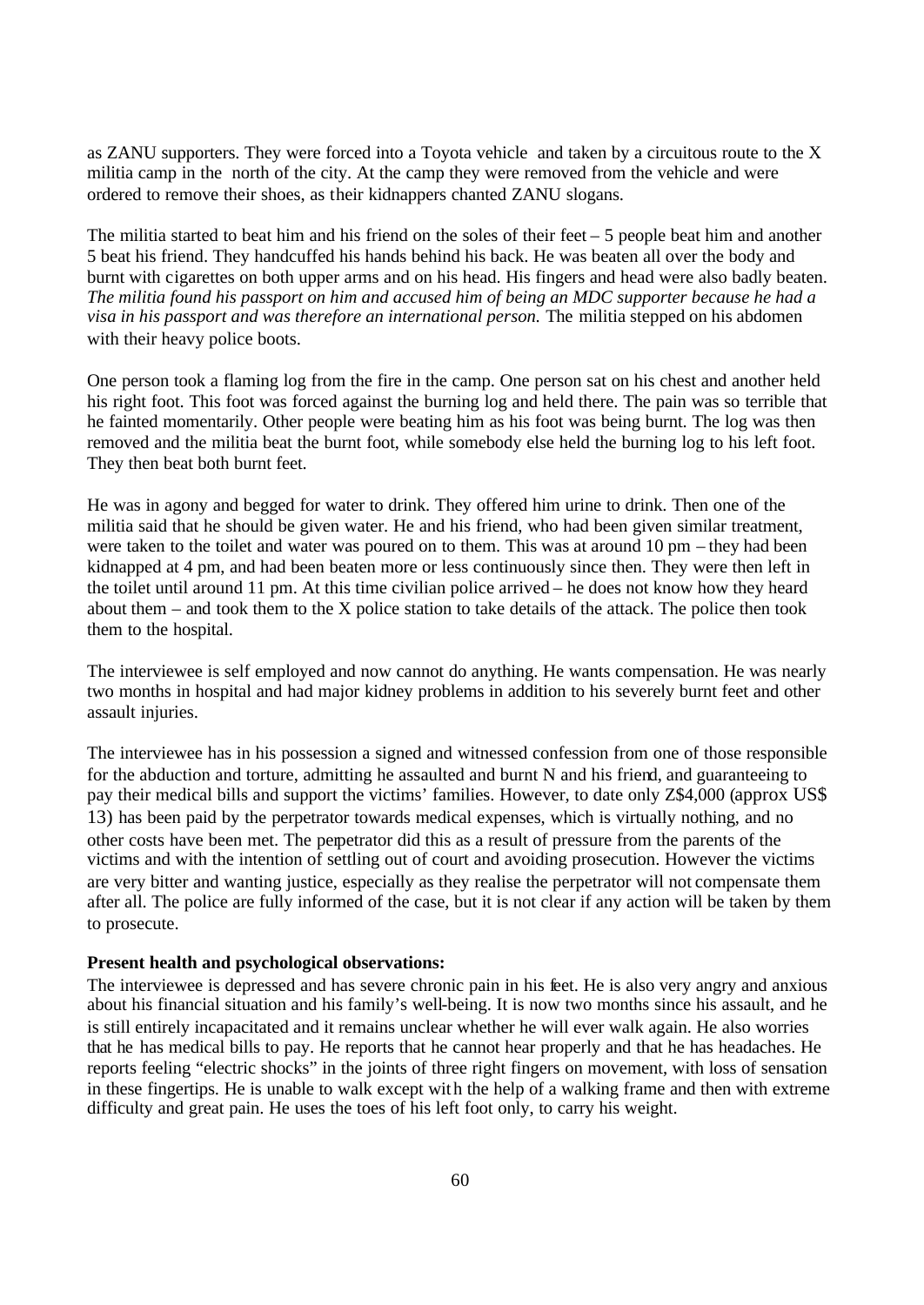## **Quotation from hospital record cards:**

Date of admission: 4/3/02 Date of discharge: 24/04/02

4/03/02: Patient has abdominal trauma and burns on the soles of the feet. Extensive swelling of both feet with abrasion on the legs. Extensive swelling of right hand. Laceration and deformed right index finger. Facial swelling with bruises Cardiovascular and respiratory systems – no abnormalities detected. Full blood count: \* Haemoglobin –8,5 gm/dl Bladder grossly distended – there is post micturition urinary retention. Both kidneys: moderate hydronephrosis. Normal spleen, urea/cretinine raised grossly.

20/3/02: 3 units packed blood cells transfused. Debridement of both palmar surfaces of feet done. Wound dressed with betadine. 16/04/02: silver sulphadiazine cream dressing done. Patient skin grafted but graft did not take well. Patient has requested to go home. Discharged on 24/04/02 9/05/02: wound on sole of right foot smelly: 10 cm x 8 cm. Pus swab taken. Sole of left foot: wound 5 x 4 cm. Wounds on hand have healed; pigmented lesions on right lower back.

## **Clinical findings:**

*Forehead: circular scar 1 cm in diameter.* 

*Right and left upper arms:* circular scars approx 1 cm in diameter on lateral aspects of forearms, one on each.

*Right and left hand:* similar circular scars on the back of each hand, 1cm.

*Right foot:* the foot is swollen from the ankle downwards. The sole of the foot has an open wound approx 14 cm by 9 cm that encompasses the entire foot from the upper edge of the heel to midway down the ball of the foot, reaching all the way through the fat layer. The bottom of the wound is covered with inflammatory tissue and anatomical structures cannot be identified. The wound is very smelly and oozes thick dark liquid as soon as the dressing is removed. The toes are swollen and discoloured. Any movement of the leg or foot is painful. Any touch to the sole of the foot is extremely painful.

Left foot: rounded wound approx 7cm by 8 cm in centre of sole of foot, with a deeper area in the centre approx 5 cm x 4 cm, with total destruction of fat layer. A tendon is visible at the base of this wound. This foot is also extremely painful, but as the wound is more contained, the toes are able to take some weight.

## **Opinion:**

There is full agreement between the description of mutilating torture, the described symptoms and the clinical findings. The circular scars on his arms and forehead are consistent with cigarette burns. The wounds on the soles of his feet are completely consistent with deep burns inflicted on purpose. Kidney failure diagnosed in hospital could have been caused by rhabdomyolysis (extensive destruction of muscular tissue with muscular substance sedimenting in the kidneys). *He has beyond any reasonable doubt been tortured as described.*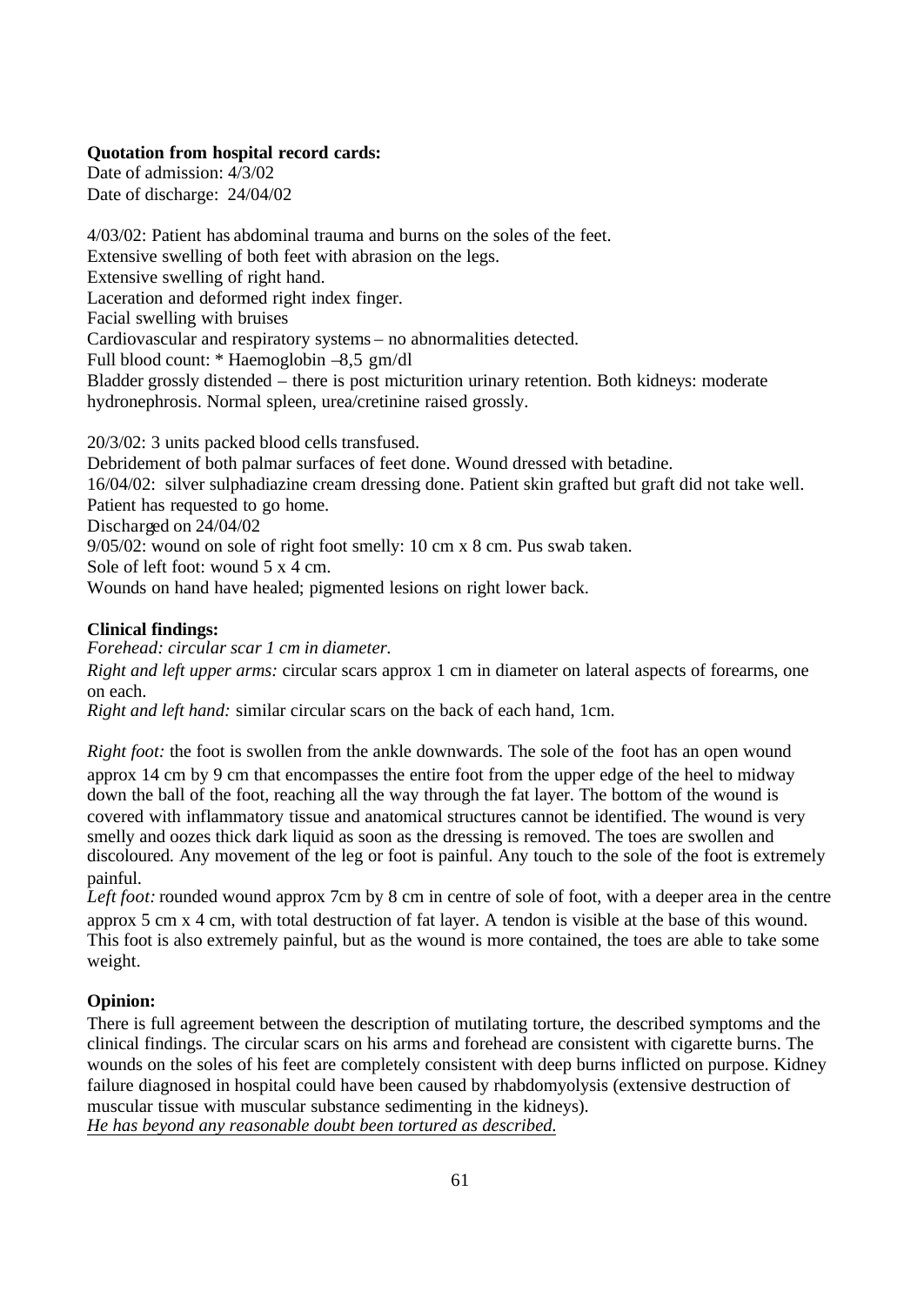On the ground of massive destruction of tissue of the sole of the feet, particularly the right one, we find it very unlikely that the wounds will heal, which will leave him with an extremely painful (right) foot vulnerable to serious infections, or he can opt for amputation of the foot. In any case, he will be *permanently disabled.* 

## **Case 2: Z, self employed male, aged 28 (see photos 8 and 9)**

## **Post election torture of MDC supporter.**

Date of incident: 1 April Date of interview: 16 April Place of incident: Midlands

#### *Present violence:*

Z was a known MDC supporter in his home village and has been frequently threatened over the last two years. On 1 April late at night, a group of **ZANU-PF supporters and youth militia** came to his homestead and yelled that he should come out. He tried to pretend that he was not there, but they threatened to set fire to the house. He therefore decided to open the door. As he opened the door he tried to make a run for it. The group then seized him and he was attacked all over with leather sjamboks. He reports that he was beaten on his legs with an iron bar and with a chain. They knocked him to the ground and beat him for some time. The perpetrators, some of whom are known by the victim, then left him. He was severely injured and unable to walk. The next morning, some of his neighbours took him to the local hospital, where an x-ray confirmed that he had a broken right fibula.

## *Clinical findings:*

*Front torso:* more than 20 linear lesions, the longest 35 cm long, the broadest approx 20 mm. Some of the lesions represent partially healed abrasion-like lesions, some being hyper-pigmented, some depigmented. Some lesions appear double stranded.

*Right shoulder and arm:* 22 linear and curved lesions, the longest being 25 cm long, the widest being 7 mm. Irregular 2 x 3 cm partially healed depigmented abrasion on right front shoulder area. On the right hand, 6 small depigmented lesions on the knuckles of fingers 3 to 5.

Left shoulder and arm: 11 linear hyper-pigmented lesions, length 15 cm to 2 cm, and a few mm broad. Elbow swollen and painful to touch and on movement.

Left hand; 3 small encrusted lesions on  $2<sup>nd</sup>$  and  $3<sup>rd</sup>$  fingers.

*Back and proximal posterior aspect of the neck*: 49 linear hyper-pigmented and de-pigmented lesions in all directions, with 8 of these being between 25 and 40 cm long and approx 5 mm broad, the rest varying between 12 and 2 cm long and a few mm broad. Some lesions are partially encrusted at some point in their length. **(see photo 9)**

*Right thigh:* 30 cm long lesion from the groin almost encircling the leg, irregularly curved, one section on back of thigh approx 10 cm long by 1-2 cm broad, de-pigmented and irregularly scarified. Another section 10 cm long x 12 mm broad consists of multiple parallel oblique individual marks approx 2 cm long – "candy stripes" **( see photo 8).** 

Furthermore, approx 25 linear hyper-pigmented lesions from 20 cm to 4 cm long, the broadest being 10 mm., going in all directions.

*Right lower leg:* in plaster cast - fibular fracture close to ankle diagnosed in hospital.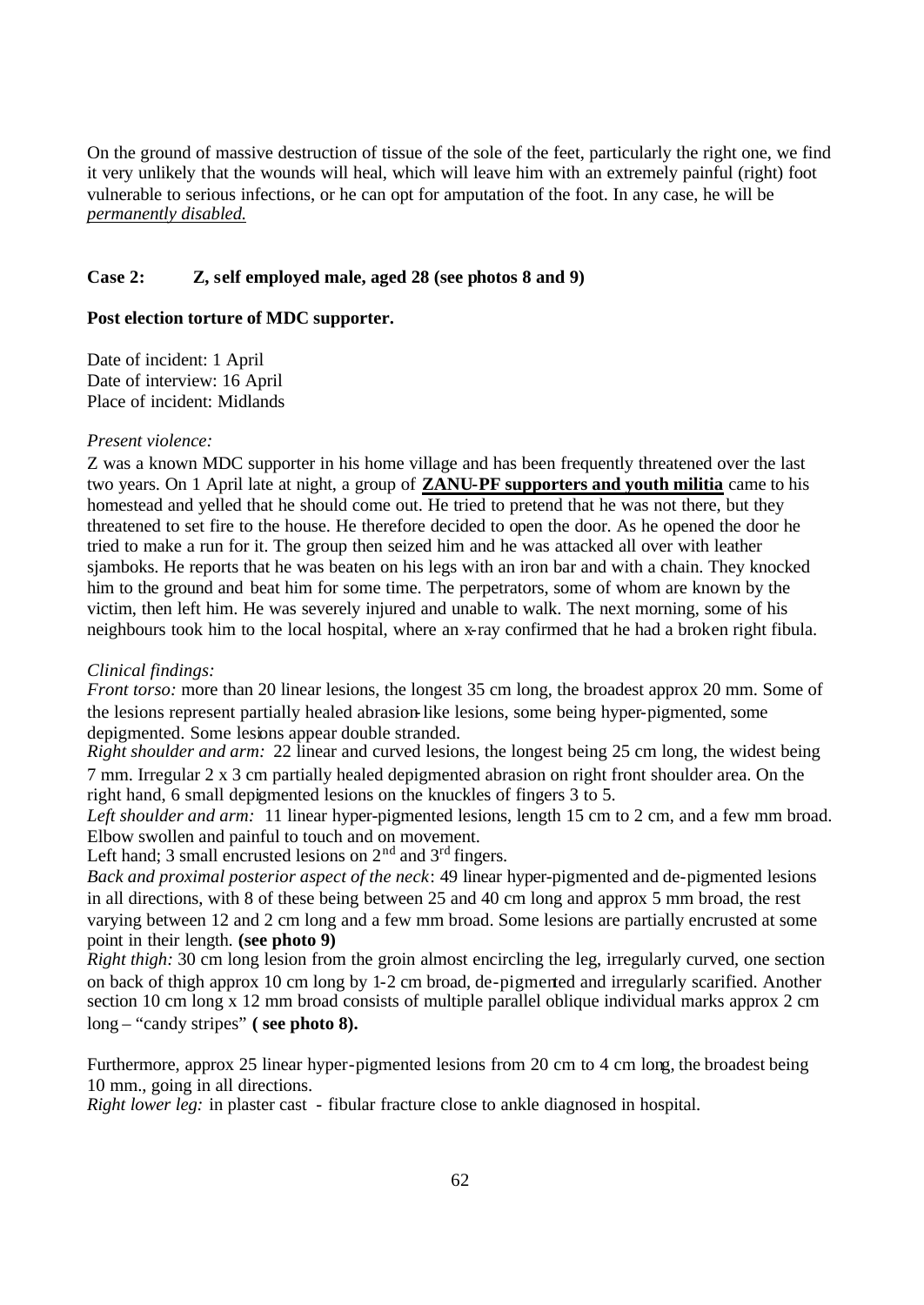*Left buttock, thigh and leg:* 22 linear lesions in all directions, partially hyper-pigmented, partially depigmented, 20 cm to 5 cm long up to one cm broad. 8 of these lesions consist of double-stranded lesions. Furthermore, multiple smaller linear marks and lesions. On the anterior aspect of the thigh and left knee, 5 circular lesions  $1 - 2$  cm in size.

## **Opinion:**

There is full agreement between the description of torture and the numerous clinical findings. All lesions are compatible with lesions approx two weeks old. The majority of the lesions have clearly been inflicted with straight instruments like sjamboks. The "candy striped" lesion is fully consistent with an injury caused by beating with a chain. The number and appearance of the lesions, all over the body, put his *statements about torture beyond any doubt.* 

## **Conclusion of clinical examinations**

- **Our investigation shows beyond any doubt that politically motivated torture continues to be a problem post election**.
- **Groups affiliated to the government commit torture and ill-treatment, as indicated consistently by all cases examined in our series.**
- **The fact that all were tortured or ill treated for politic motives, and the fact that no prosecutions against perpetrators have been made in any of the cases, points to a deliberate policy by the authorities.**
- **The pattern of impunity is further underlined by the fact that perpetrators do not care whether they torture people who can identify them, or whether their torture or ill treatment leaves marks that can easily be recognised as caused by torture.**
- **Our findings are in complete agreement with the findings of the January 2002 mission, and with the descriptions of recent cases given by other NGOs**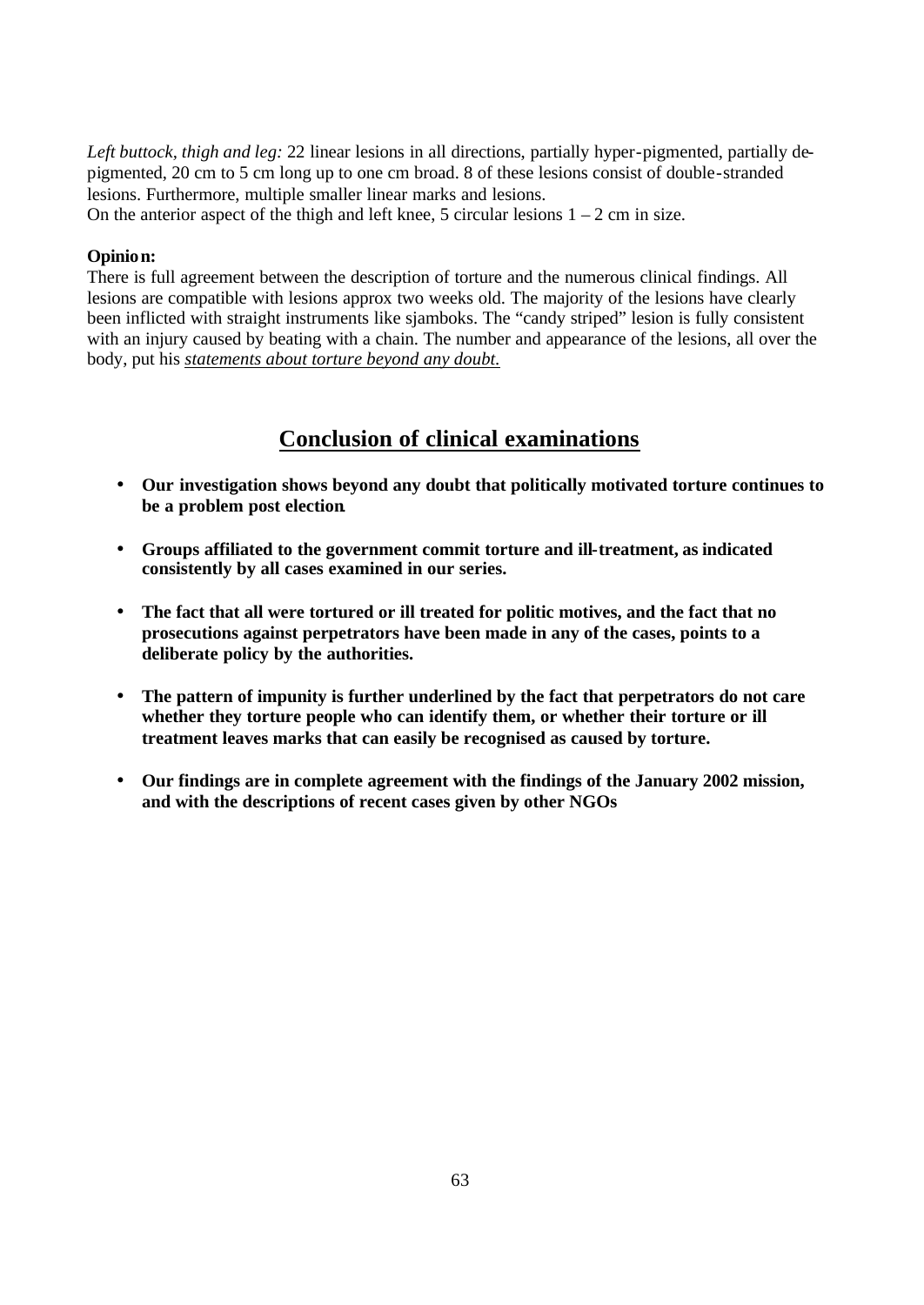## **2. Youth militia in the wider context of ZANU-PF education policy**

The issue of militia training being a prerequisite for tertiary training has been covered in the body of the report. However, compulsory youth training for school leavers is being supplemented by other forms of compulsory "national service" training for other sectors of the population. As the following examples do not fall within the general youth militia training being focused on in this report, they are here as an appendix.

## **For students already enrolled: a patriotism course**

In November 2002, government announced that for those students already enrolled in colleges, from January 2003 there would be a compulsory course entitled "National Strategic Studies". No student would be awarded a certificate or diploma unless they passed this subject. This applied to part time and evening students as well.<sup>187</sup> The compulsory subject is referred to by a government source as "nothing" more than part of the curriculum from the National Youth Training Service".<sup>188</sup> The subject is said to cover the history of the liberation war and the land resettlement programme.

In March 2003, students at Bulawayo Polytechnic embarked on a boycott in protest against the proposed launch of the compulsory "National Strategic Studies" course. The Student Representative Council spokesperson called on other institutions affected by the course to join the boycott, "to save tomorrow's generation from brainwashing". The students referred to the course as a "political ploy" by ZANU-PF to "entice them to the party".<sup>189</sup>

#### **For those already in the education service, a patriotism course**

During 2002, the Department of Education began enforcing a crash course in compulsory National Service Training for those teachers and headmasters already working under the ministry. Teachers were informed that they were expected to do the training during the school holidays. However, teacher turnout was below that wanted by go vernment, although several training sessions were held across the country. In Masvingo for example, in December 2002, only 87 teachers from Masvingo Province and 2 from Harare turned up at Mushagashe Training Centre, instead of the expected  $200^{190}$ 

Many of Zimbabwe's schools are staffed predominantly by temporary teachers, who do not have formal teaching qualifications, but have some O levels. Temporary teachers were informed in early 2003 that if they failed to do national service training during their April school holidays, they would not have their contracts renewed.<sup>191</sup> A circular was sent to all temporary teachers saying they would need "clearance by the ministry" before reemployment, and that to be cleared they must do three weeks of militia training during school holidays. Those aged over 30 had to attend a two-day "reorientation" exercise. A teacher who did the two day reorientation commented that it was a "sad development", and that the lectures had emphasised the Unity Accord and "why ZANU-PF deserves to be in power as long as possible". <sup>192</sup>

<sup>187</sup> *The Zimbabwe Independent,* Harare, 29 November: "Government to introduce a patriotism course". <sup>188</sup> Ibid.

<sup>&</sup>lt;sup>189</sup> *The Daily* News, Harare, 1 March 2003: "Students reject national service lectures".

<sup>&</sup>lt;sup>190</sup> *The Standard*, Harare, 15 December 2002: "Poor teacher turnout at national service".

<sup>&</sup>lt;sup>191</sup> *The Daily News*, Harare, 18 May 2003: Temporary teachers forced to join national service".

 $192$  Ibid.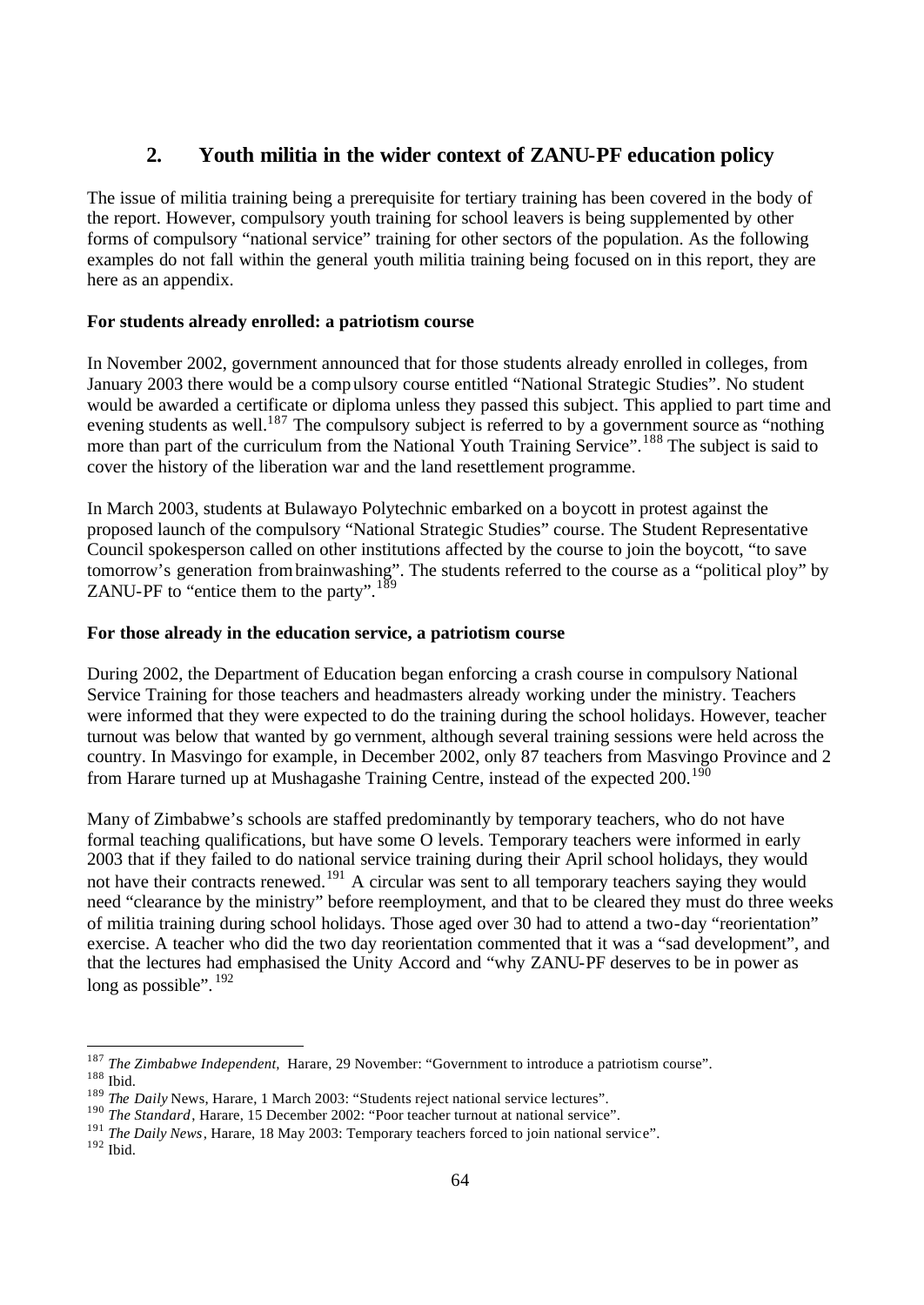## **3. Two affidafits on role of militia in denial of access to health care**

Affidavit 1: (anonymised to protect informant)

I, the undersigned, X of X do hereby make oath and state as follows:

- 1. I reside at X, under Chief X and my address is X.
- 2. I am married to A, and our marriage is not registered.
- 3. I have six minor children born of the above.
- 4. During the Zimbabwe presidential elections, I was a polling agent for the MDC party.
- 5. On 20 March, 2002, I went to my local clinic as my child was coughing.
- 6. As I was approaching the clinic, I observed a group of people who were attending a meeting, which I believed to be a ZANU-PF party meeting.
- 7. I recognized RM, whom I believe to be the ZANU-PF leader of the youths.
- 8. As I was coming towards the group, R pointed a finger at me, but I could not hear what he was saying.
- 9. As I was passing, the youths inquired from me where I was going.
- 10. I answered that I was going to the clinic.
- 11. The youths ordered me to return to where I had come from, as there was no clinic for MDC supporters, and that I should go to Britain.
- 12. Too scared of the youths, I turned and went back home.
- 13. As this happened, I was still far from the clinic, and I have no knowledge whether the clinic staff had any knowledge of what had happened.
- 14. From the best of my knowledge and belief, the facts stated above are true and correct.

Thus done at N this………………….. day of June, 2002. Before me ……………………………………………… Commissioner of Oaths

#### Affidavit 2: (anonymised to protect informant)

I the undersigned Y, of Y make oath and state as follows:

- 1. I reside at Y communal lands in Y under Chief Y.
- 2. I am married to N, and our marriage is not registered.
- 3. I have four minor children with the above named.
- 4. I gave birth to a child on 7 September 2001 at D Mission Hospital, and on the second day being 8 September, BCG vaccination was given to the child.
- 5. On 16 October, 2001, I travelled to the clinic, which is nearer to my home area, to have my first review after birth of the child as per health requirements.
- 6. At the clinic, I was checked together with my child and notes of the review entered on the yellow child health card.
- 7. Three months after the birth of the child I returned to the clinic for polio vaccination, but the clinic had no medicine.
- 8. On 10 January, 2002, I returned to the same clinic and had my child vaccinated for polio.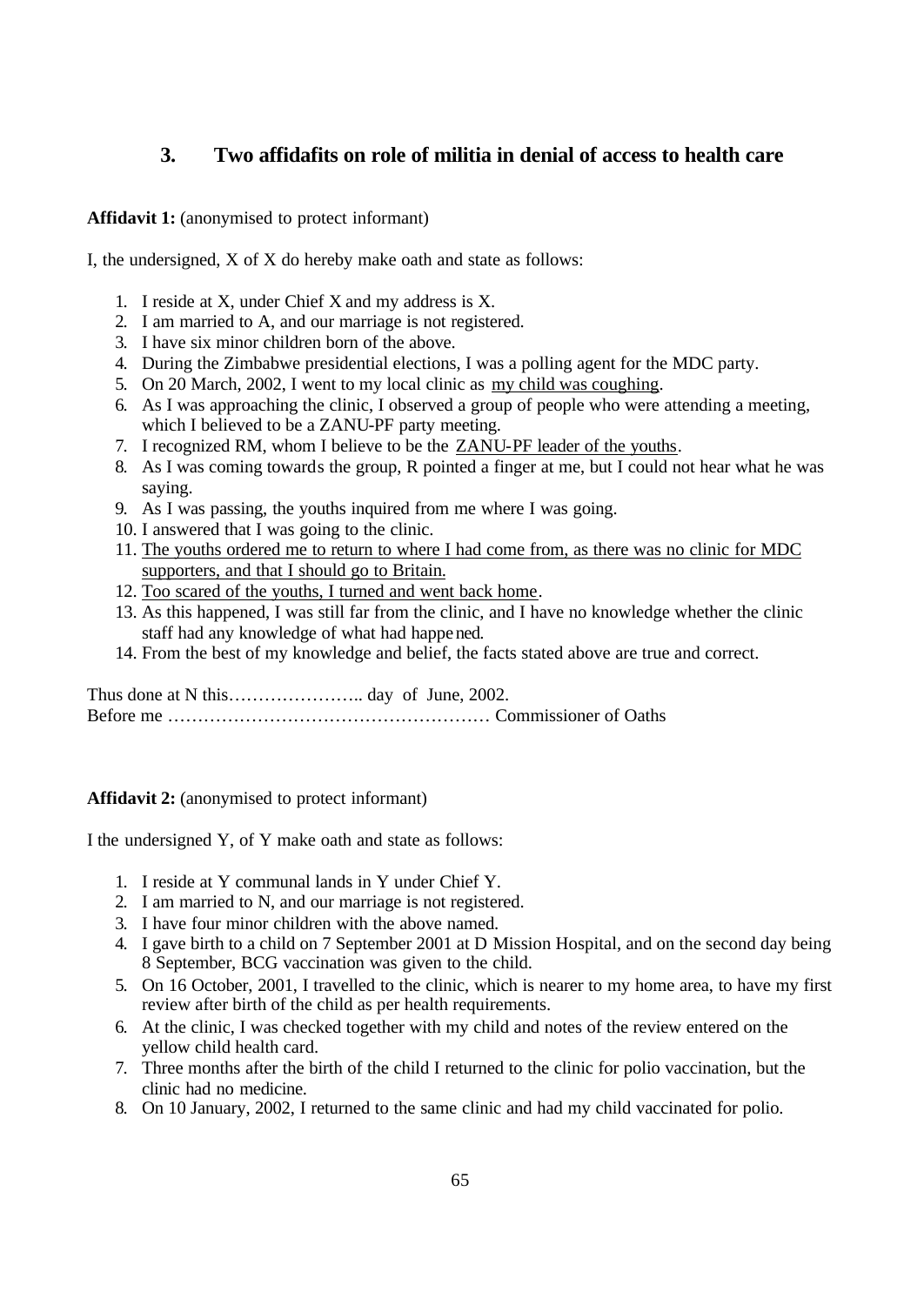- 9. Four months later at a date unknown, I returned to clinic for further vaccination as per health requirement.
- 10. At the clinic I found youths whom I believed to be members of the ruling ZANU-PF party by reason that the youths wore T-shirts with the inscription "THIRD CHIMURENGA".
- 11. As I entered the clinic entrance, three youths approached me and enquired from me the purpose of my visit to the clinic.
- 12. I replied that I had come to have my child vaccinated.
- 13. The youths ordered me out of the clinic, saying "we do not want to see you here, you MDC people, "yendai munobayisa kunaPresident wenyu", which literally means go to your president to have your children vaccinated.
- 14. I then left the clinic and returned at a later date; while I was on the queue, the same youth approached me, and stood behind me singing their party songs.
- 15. One of the youths ordered me to stand up and I was ordered out of the clinic premises.
- 16. The youths escorted me up to the clinic gate and then returned back to the clinic.
- 17. The youths did not assault me but sang their songs saying "muchafa nenzara", which literally means you will die of hunger.
- 18. I then travelled to Masvingo clinic sometime in May 2002 to have my child vaccinated.

From the best of my knowledge and belief the facts stated above are true and correct.

Thus done at N this ………………day of June, 2002. Before me ……………………………………Commissioner of Oaths

While it is not Ministry of Health policy for anyone to be denied access to health on any grounds, these youths seemed able nonetheless to operate with impunity, and at times with the active support of health professionals, in the vicinity of some rural health care facilities for periods during  $2002$ .<sup>193</sup>

 $193$  There are other affidavits to hand implicating complicity at times of health professionals.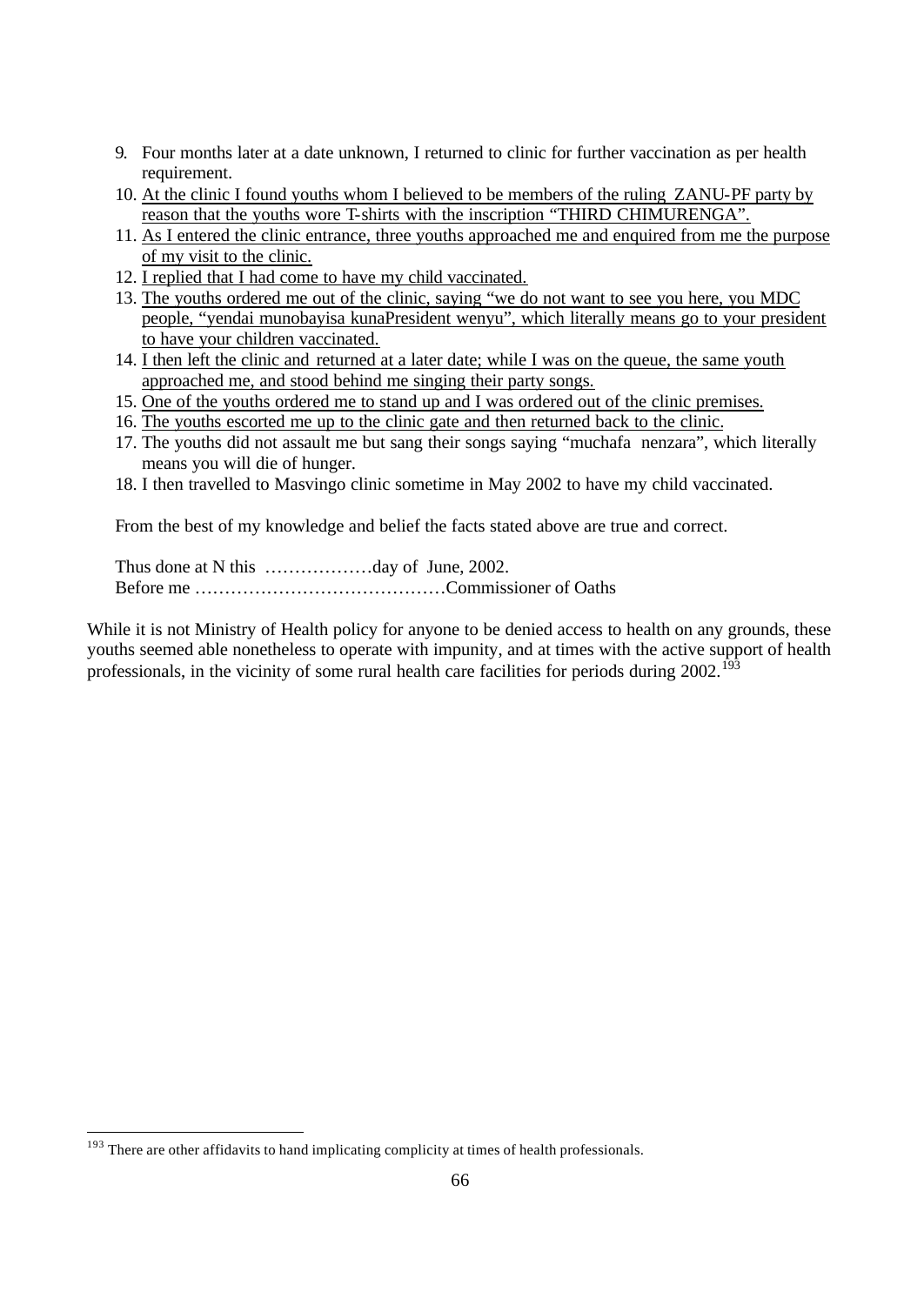## **4. Personal testimony from youth militia**

The following two interviews were originally conducted partly in the vernacular and are translated, summarised versions. Precise details of place have been left out to protect the informants.

#### **Female youth militia, aged 19**

#### *This narrative is a summary of several interviews conducted during July and August 2002*

"My life has been destroyed by this experience. Now I am going to have a baby – I don't even know who the father is because I was raped by so many people. I am also HIV positive and so I will die anyway. I wish I was dead. I think about ending my life as there is nothing left for me."<sup>194</sup>

I was forced to join the youth militia in November 2001. I was abducted in M suburb of Z where I was selling vegetables on the side of the road, by a group of about 30 youths. They were accompanied by a white twin cab with ZANU-PF written on the side. They took me home to get my belongings, and when my aunt objected, she was told to be quiet or the place where we lodged would be burnt down. So there was nothing she could do. I was taken to a local high school, where I was among other youth numbering around 600, both boys and girls. We were told to shout ZANU-PF slogans, and I did not know them, so I was beaten with a stick. We were then taught the slogans and revolutionary songs.

We had to get up at 3 am and run 20km every day. This was for two weeks. After running, we had to march on parade like soldiers and at 9 am we got breakfast. We got one cup of tea and 3 slices of bread. The next meal was between 8 pm and midnight depending on when food supplies arrived. Some days youths would faint from hunger or thirst and they would be beaten and told they were making it up. We then went to a bigger training centre for two days before deployment back to a Bulawayo camp. The first day back, we were made to stand in the sun for two hours, and some of the girls fainted. All the girls, numbering around 300, were therefore sent back to the bigger camp for one more week of training, to make us tougher. I was then redeployed to the camp in town, and was there from December until July 2002. There were about 900 of us youths in this base, around 500 boys and 400 girls. A war veteran called N was in charge of the whole camp, and a female war veteran aged 32 was in charge of the girls, like a matron.

At the high school in November, there was no-one in charge of the dormitories, and on a nightly basis, we were raped. The men and male youths would come into our dormitory in the dark, and they would just rape us – you would just have a man on top of you, and you could not even see who it was. If we cried afterwards, we were beaten with hosepipes. We were so scared that we did not report the rapes. The gate to the school was always locked and manned by war veterans, and no girls were allowed anywhere near the gates. The war vet in charge, S, said we would sell out to MDC if we were allowed out at all.

Once we got to the base camp where we stayed for 7 months, the female youth militia slept in a big room in a house, and were not allowed out at night. The room did not lock, and the boy militias woke

<sup>&</sup>lt;sup>194</sup> With extensive counselling and support, this girl was by August 2003 no longer suicidal. However, she remains isolated from her community.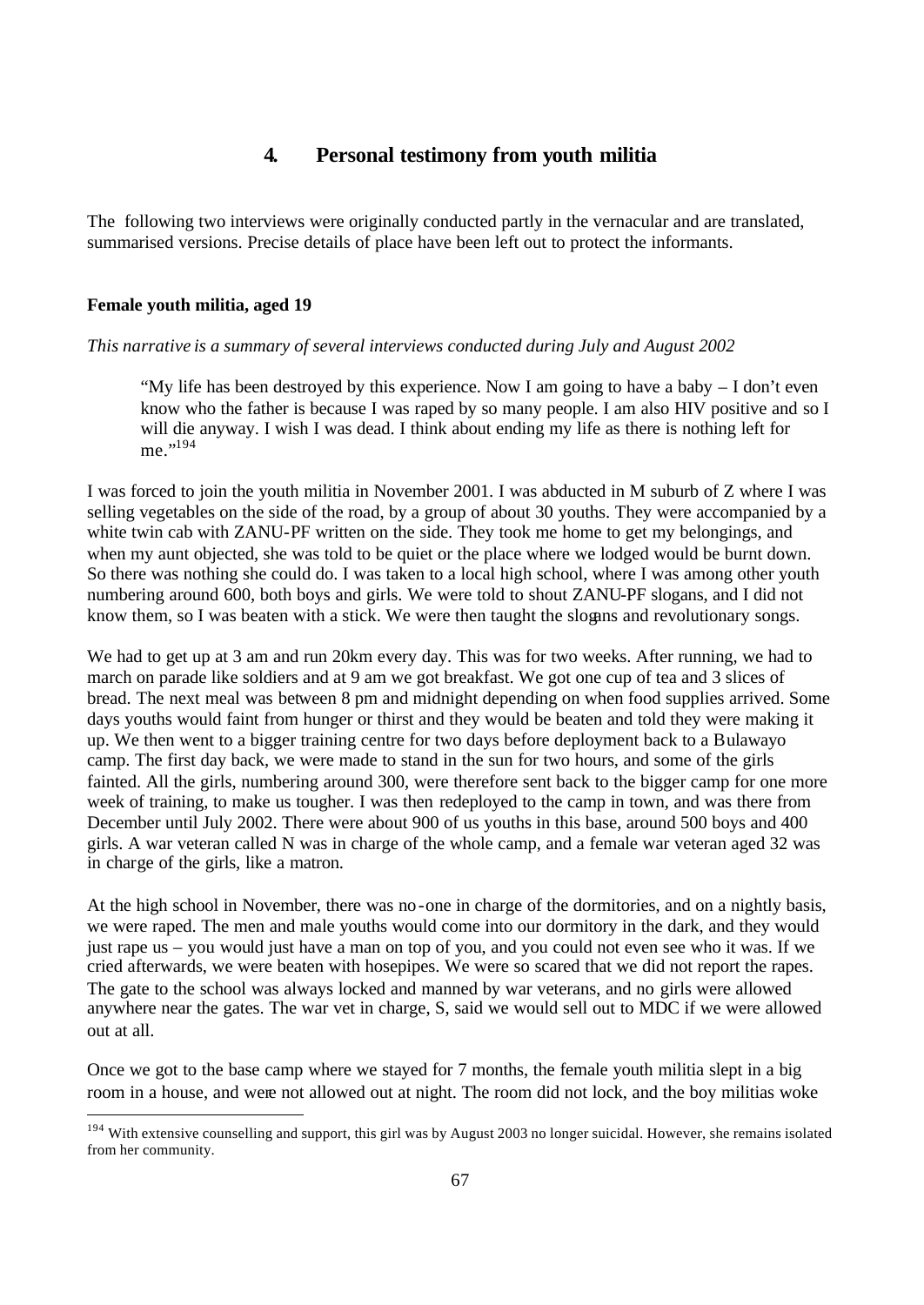up at night and came into our room and raped any girl they felt like. The youngest girl in our group was aged 11 and she was raped repeatedly in the base. She soon suffered from sexually transmitted infections. The matron complained and was threatened with being beaten up. She complained to N, but this did not help, because he himself raped the girls whenever he wanted. There were 4 girls he liked in particular. Two of these were aged only 15, one was 16 and one was 17. He used to take these girls to hotels in Bulawayo and he and his friends raped these girls in the hotel rooms. I am very angry about what happened to them, and to me. I was very angry in the camp about being raped and I reported to another war veteran, who reported my complaint to N. He then ordered two male militia to beat me up with a knobkerrie, as I was an MDC sellout. My body was very swollen after this, and I was allowed no treatment, not even a pain killer.

After the Presidential election, many of the girls were sent to proper training camps, for example to Guyu, and there were only a few of us girls left, around 20. Of these 20, it became clear that 6 were pregnant, including myself, as a result of rape. I can't say how many of those who went to Guyu were pregnant. When we were all finally chased away from the camp in July, when it was closed and we were just told to go away, the parents of 4 of the pregnant girls came back to complain about the pregnancies, but were sent away without seeing N.

I witnessed torture in the base camp. People were picked up by N and others, and brought to the camp for torture. They were people wearing MDC t-shirts and others said to support MDC. I saw around 50 people beaten in our camp. At times we used to hang them upside down and then beat them with sjamboks, iron bars and knobkerries. Most would be allowed home, but I was told of 5 people who died in our camp as a result of beatings. The dead were apparently buried in the hills behind our camp, but I am not sure where. If the militia complained about beating people they were told they would be "sent to the hills". Some of the youths from our camp were ordered by war vets to rob a local store. They stabbed the store owner and stole some money. One was arrested and I think he is now in prison. On other occasions when the local police came to investigate crimes, they went away after N paid them money.

#### **Male youth militia, aged 25**

#### *This narrative is based on an interview conducted during August 2003*

We got a lot of power. Our source of power was this encouragement we were getting, particularly from the police and others. We were getting this power and it was instilled in us that whenever we go out, we are free to do whatever we want and nobody was going to question that.

I'm 25 and entered the youth militia training in September last year [2002]. We were on the farms during the farm invasion periods and we had remained based there. As we were based there, there came a phase where we were supposed to go and be taught further things, so the training started on the farms and then later on we had to upgrade in the youth training. We were told that by doing national service we would be allowed to really access the government service, the civil service, and be employed there. And for us to get employment there, we were advised that all those that did not go through the National Youth Service were going to be removed and that was going to create jobs for us.

The war vets took down a list of our names from the farms, and then the list was sent to the ZANU-PF offices. Then they came to collect us on the farms. This is how we joined. We went to train at Dadaya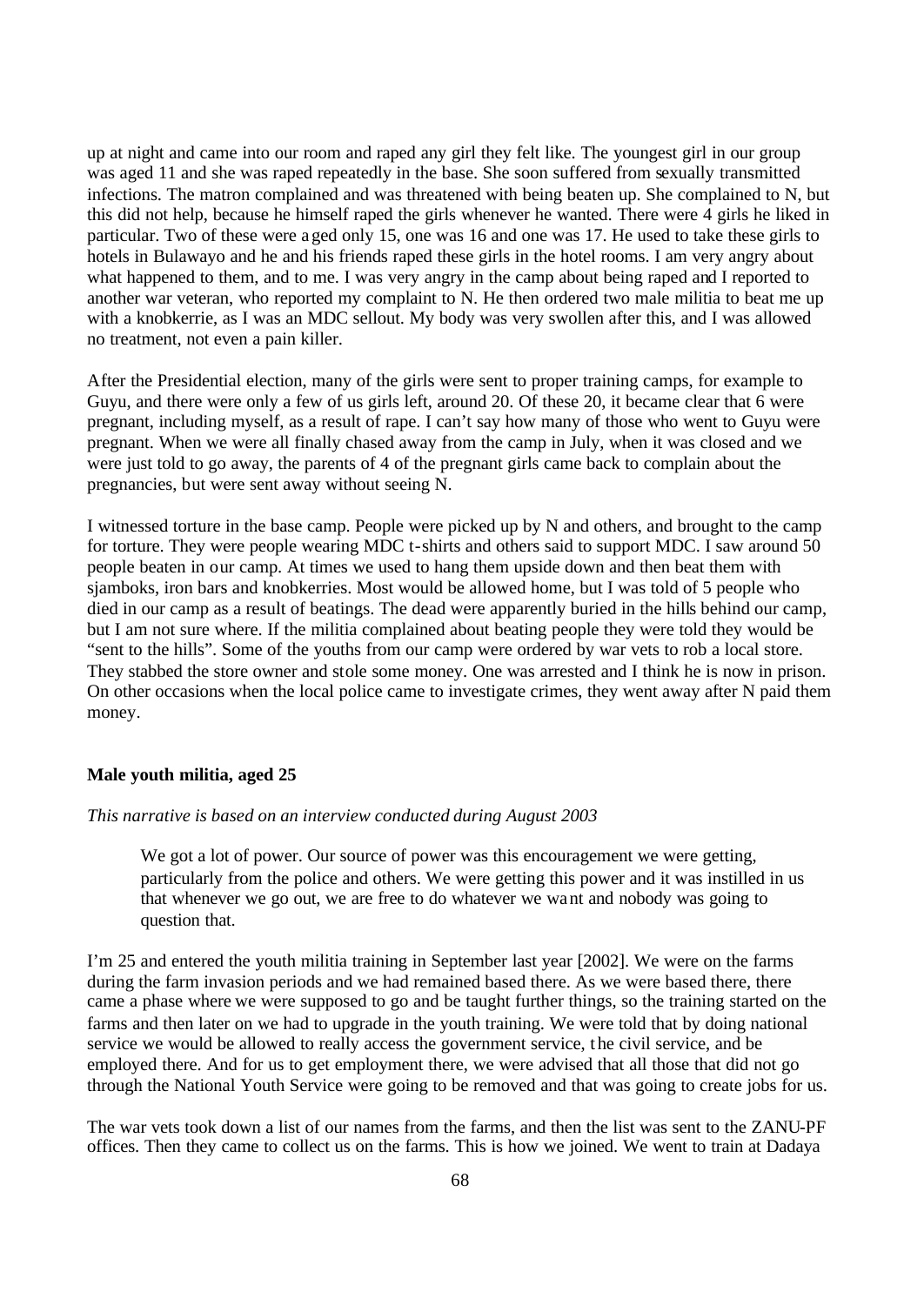Training Centre. We were only 20 from this side, out of 2,400, half boys, half girls. We were aged between 25 and 15 years.

To begin with they were pushing us around and it was more of ill-treatment according to me. And to make matters worse, we were told we do not think. They have to think for us. So we do not do anything without being told.

When it came to food, when we were left with two months of training, it became bad. There was no food in the centre, but we were told that it was a technique to be drilled on survival skills. So you would be given tea without sugar and be given a single egg, and then you were told that's OK. If it was a matter of being given milk, you would be given a single tube of milk, that is 300 mills, and you share it being five. Five people sharing a 300 mills tube! There were times when food was enough, but in most cases there was hardly much to survive on, such that one had to survive on his own resources.

The training was six months. We were taught how to do some exercises which was the component of physical fitness. Then there were road runs, which were still part of physical fitness. And then in addition there was what they termed "orientation". We were taught about the Zimbabwean history from the time of Lobengula up to the 2002. We were told that during the times of Lobengula, whites came in to the country and robbed him of riches. Then later on, whites went on to even seize land and when the seized this land, they made a land for wild game and they started these safari operations. Whenever the hunters come in, all the royalties do not go to the Zimbabwean government or to the Zimbabweans at large. All the royalties are sent out of the country. Zimbabweans as a population are not gaining anything. So we were taught that it is an advantage for the blacks or the Zimbabweans to seize land from the whites and to start using it for farming, particularly irrigation as well as crop farming, because all the produce will go the Grain Marketing Board, so that in times of hunger, the Grain Marketing Board is going to plough that back to the people, which does not happen with the safari lodges.

They were really reinforcing that whites are coming in to rob us. Also, if we don't join this  $3<sup>rd</sup>$ Chimurenga revolution, we are really betraying this country, or selling out. So there is really a need for us to come together as Zimbabweans and really fight this cause to the end. But I am not quite sure what this 3<sup>rd</sup> Chimurenga looked like and what they had in the backs of their minds.

What we were taught really was more of destruction. If you compare what we were taught and what used to happen before we were taught that, you realise that really life was normal, but once we were taught these skills and they started being implemented, things became abnormal, and even today you can see that a lot of things have been destroyed in the process. So what we were taught was more on destruction than on reconstruction. Among us it was not even possible to raise a question about what we were taught. If you felt that what you were being taught was destructive, it was better for you to escape, because you would come out alive, than to question what was taking place. If ever one was going to dare question, that person was going to be taken for dead.

In the camp they don't mention anything constructive about any other party save for ZANU-PF and they just tell us categorically that MDC is wrong. It's a dirty party, and there is hardly any other mention of it, save for that. It's a condemned party full stop.

Once you get out of the camps, you will be having a negative view of all normal life - you will be violent, such that if you arrive at a store, you wouldn't like to see people just buying and all that. You would like to get in and just seize property and close that shop on the spot. So that spirit was instilled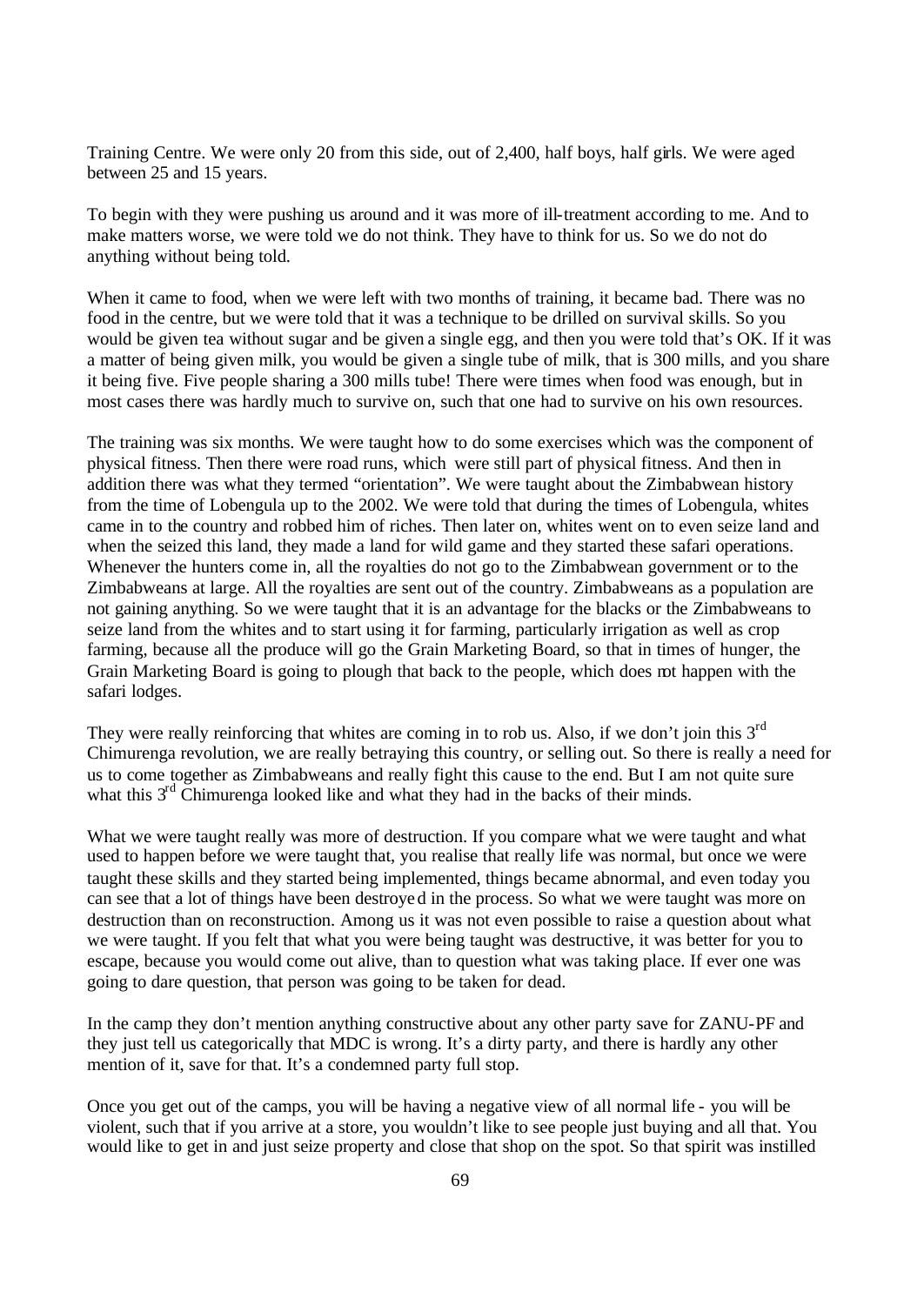during the training and I find that was not good. You know, when you come out of the camp, you have a feeling of vengeance, because the treatment that we were getting there was very bad. We were tortured. Anytime you were seen wearing a joyful face, they would really be on you and push you around and torture you, until you are very unhappy. And when you leave this place, there is this feeling that you would like to revenge, only to find that you revenge on whoever is near you and is powerless.

You know, when you move as a group, we felt that we were a feared lot and this was evident in our reactions. Even if we beat up people, we knew they would call the police, but when the police came, they encouraged us to change our statement and put it as if we were provoked, that people were being insulting, calling us 'green bombers' - then that would be the statement that was brought forward, and the police would encourage us to just beat up those people. We got a lot of power. Our source of power was this encouragement we were getting, particularly from the police and others. We were getting this power and it was instilled in us that whenever we go out, we are free to do whatever we want and nobody was going to question that.

At times the youth are put into groups of 10 to 20 and then they are taken out to a camp somewhere. They are there to do community service, which involved going to do some minor work within some government centres, for example food distribution from the Grain Marketing Board centres. The food distribution was not really done in a clean way, in the sense that the militia would seize some of those items, like bags of maize, and just say the government is going to pay on their behalf. We were taking this maize both for consumption as well as to sell in order to get money, because we were told that there was no one who was going to receive payment in the camps because food was provided for, soap was provided for, and almost everything...clothing, then what's the need?

The group you were in dictated how people should behave. If it was composed of the majority who were into destroying, you find that it was very difficult for the minority not to join in because they would be viewed as sell-outs. So that's how we found the whole group being destructive by the end of the day. The situation was really forcing me to behave as they did, but it was difficult on my part because I didn't have this intention. As a result that's why I had to escape.

When we were out there, our instructors were mainly the ones raping the girls. They would ask some new recruits to wash for them and clean their houses. In the process they ended up sleeping with them. This happened to a lot of girls and most of them had to be expelled as they fell pregnant before the end of the six months training. There were some who were found sleeping with the instructors and as a result the instructor would be expelled as well as the girl. So whilst I know personally of three who became pregnant, these others were found sleeping with the instructors and they were expelled in the process, I don't know how many of them were pregnant. The instructors were not allowing the boys to sleep with the girls. It was quite strict and at night they would go around monitoring, making sure that the militia youths do not have access to the females. The dormitories for females were surrounded with a fence, whilst the dormitories for men were not really enclosed.

Later on, after being involved in these violent activities, that's when you would regret and feel that you had done something wrong. This remained an internal feeling but I had difficulties to share it with others and I didn't and I wouldn't have dared to. Most of them really felt at home with the violence and they never cared. I was deployed in my home area, and this is where I spent my two months of active service. I felt that I was in my home area and I couldn't do all those things that we were doing to my own people.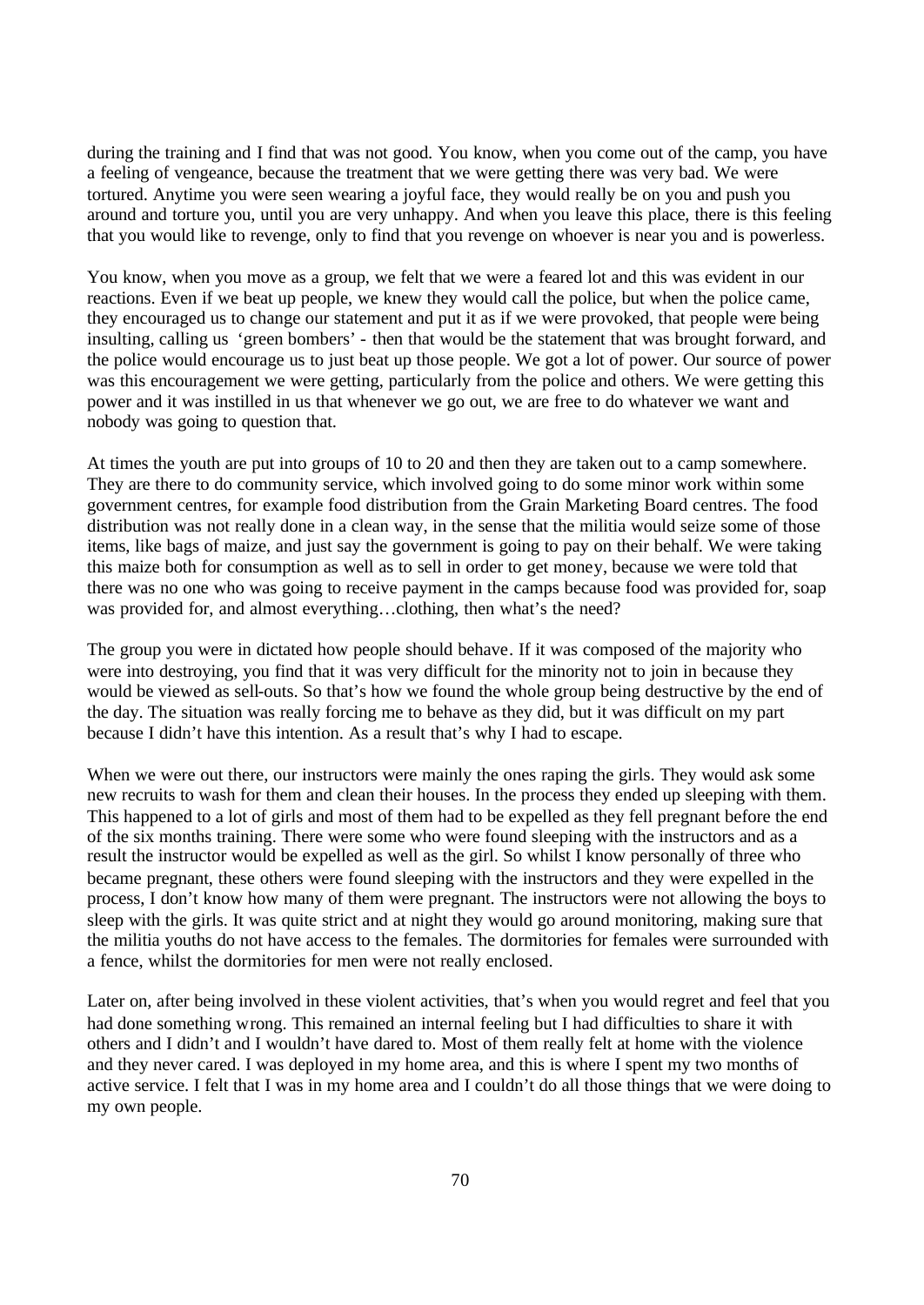And to make matters worse, I thought one day the militia thing was going to come to an end, and how was I going to join the community? At some stage I felt I had a responsibility to stop on my own accord.

At times I actually beat people I knew, and this did not go down well with me. I had to beat them because they were selling their carvings by the roadside. The y were attracting whites by doing this. As a result, they need to be beaten up so that they stop that. It was said that such people that have links with whites are MDC supporters. So they needed a beating so they could be stopped once and for all. And the people who operated lodges, the safari lodges, they were seen as a conduit for MDC and whites. So it was felt that they need to be attacked so that they are stopped.

We were after something that would really intoxicate oneself like alcohol, as well as things like mbanje, dagga [terms for marijuana]. You would really smoke those things before you spring the attacks. If we sell some items from the lootings, then we would get some money to buy this. The majority of the youth would smoke as well as drink. Anyone who did not, had a difficult time and was in danger of becoming a victim himself.

Once you are in the community, you get some people who are friendly and who become your informers. They will you that so and so and so and so were talking badly about you or at such and such a place, they were generally talking badly about the militia youth and then you will be just forced to go and attack. You find that you wouldn't know a lot of people. And as a result when you get this information, you just go to the area and start attacking people. But at times you would do so even sober. You would just get into the habit.

When I escaped, I was ill. Then we were taken to S Clinic. It's near D Centre. That's where I ran away. When we escaped, I was not alone. There were some boys who stay in M. So we ran away together. These others returned to the camp, although 4 of us did not.

I think the government is preparing for war. I think the youth training - it's just a path to war. The youth are the armed wing for ZANU-PF. They are preparing a war against the MDC. The MDC party is labelled the party led by whites. So whenever MDC people are targeted it's as good as thus targeting the whites.

When I think of the youth militia now I feel anxious, really, I feel very angr y. Even when I am looking at them, I don't feel well. I don't see anything that I can envy from the National Youth Service. I don't see anything good in it at all.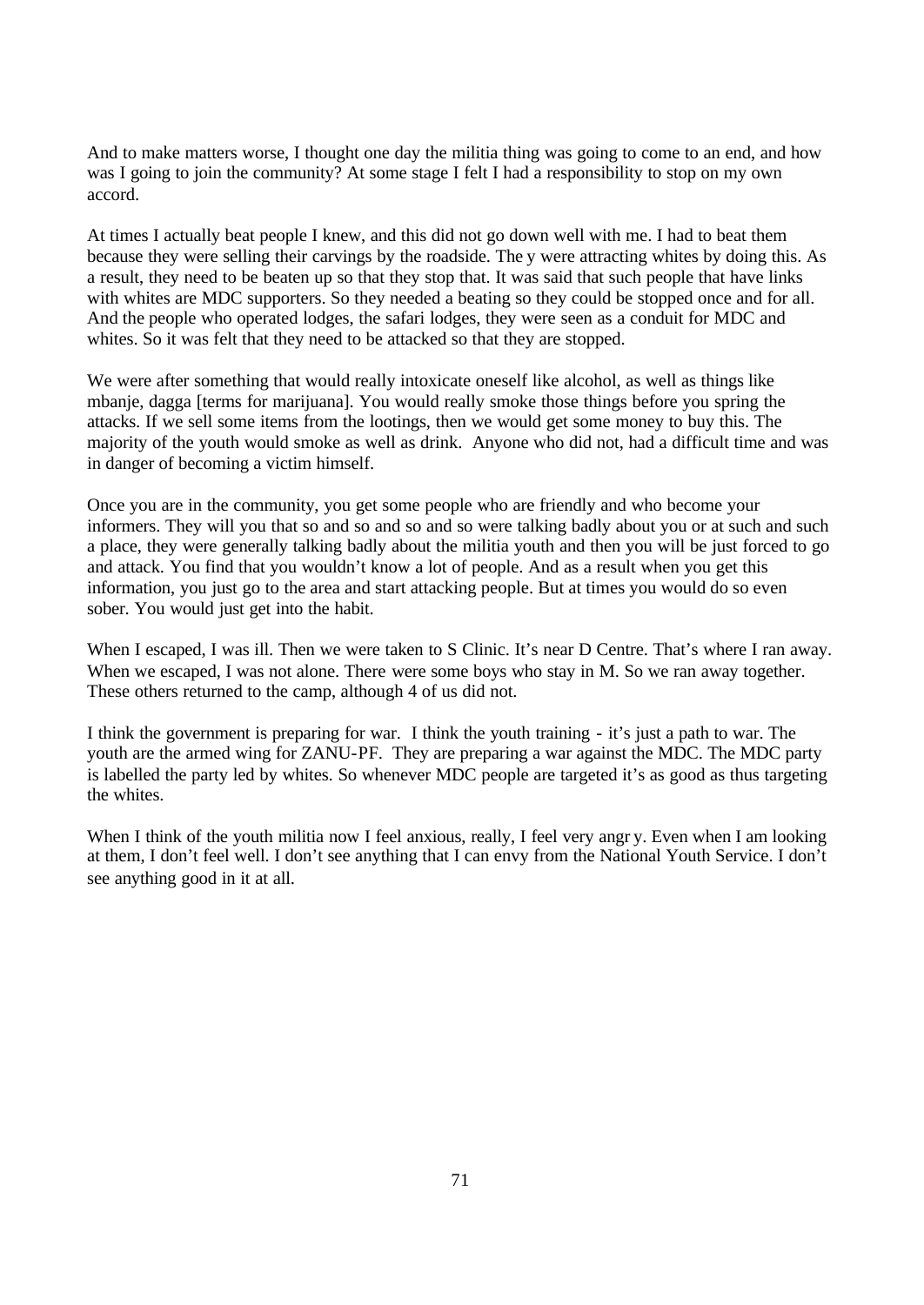## **5. Listing of relevant references for background to Zimbabwean human rights situation**

#### *International references*

**Physicians for Human Rights, Denmark:** *Zimbabwe 2002. The Presidential Election: 44 days to go*, Johannesburg 24 January 2002.

**Physicians for Human Rights, Denmark:** *Zimbabwe: Post Presidential Election – March to May 2002. "We'll make them run"*, Copenhagen, 21 May 2002.

**Physicians for Human Rights, Denmark:** *Vote ZANU-PF or starve: Zimbabwe August to October 2002;* Johannesburg, 20 November 2002.

**Solidarity Peace Trust, Johannesburg:** *Peaceful Protest and Police Torture in the City of Bulawayo, 24 February to 26 March 2003:*Bulawayo, 8 April 2003.

**Amnesty International:** AI has continued to produce regular statements and Urgent Actions, expressing their deep concern about the continued abuse of human rights in Zimbabwe, and the repression of human rights activists and civil society.

AI, January 2002: *Memorandum to SADC on the deteriorating human rights situation in Zimbabwe.* AI press release, 12 March 2002: *Zimbabwe: Hundreds detained in politically-motivated crackdown.* AI press release, 18 March 2002: *Zimbabwe: Citizens' rights not politics, must set the agenda.* Amnesty International press release, 5 April 2002, *Zimbabwe: Assault and sexual violence by militia.*  AI, *Zimbabwe: Political violence intensifies ahead of September local elections,* 8 August 2002. AI, Zimbabwe: Government authorities intensify their campaign to silence dissent, 2 September 2002. AI, *Zimbabwe: Orchestrated campaign targeting opposition intensifies in the run up to local elections,* 11 September 2002. AI, *Zimbabwe: Violence mars rural district council elections,* 1 October 2002. AI, *Zimbabwe: Appeal to President Mbeki on African Day of Human and Peoples' Rights*, 21 October 2002. AI, *Zimbabwe: Government steps up harassment of human rights defenders,* 16 November 2002

**International Crisis Group:** Z*imbabwe: the politics of national liberation and internal division.*  17 October 2002, Harare and Brussels

**Lawyers Committee for Human Rights, New York:***Independent lawyers and judges targeted in Zimbabwe*, statement 22 August 2002.

**Rehabilitation and Research Centre for Torture Victims** (an independent international organisation based in Denmark, with 17 years' experience in treatment of torture survivors)**:** In February 2001, they released a report on election violence linked to a by-election in Zimbabwe in January 2001.

**International Rehabilitation Council for Torture Survivors (IRCT)** (an independent, international health professionals' organisation, which promotes and supports the rehabilitation of torture victims and works for the prevention of torture worldwide)**:** They have produced their findings in two reports, in May 2000 and in June 2001.

**Dr Keith Martin, M.D., MP:** *Food as a weapon.* OP-ED submission to House of Commons, Canada, 31 October 2002